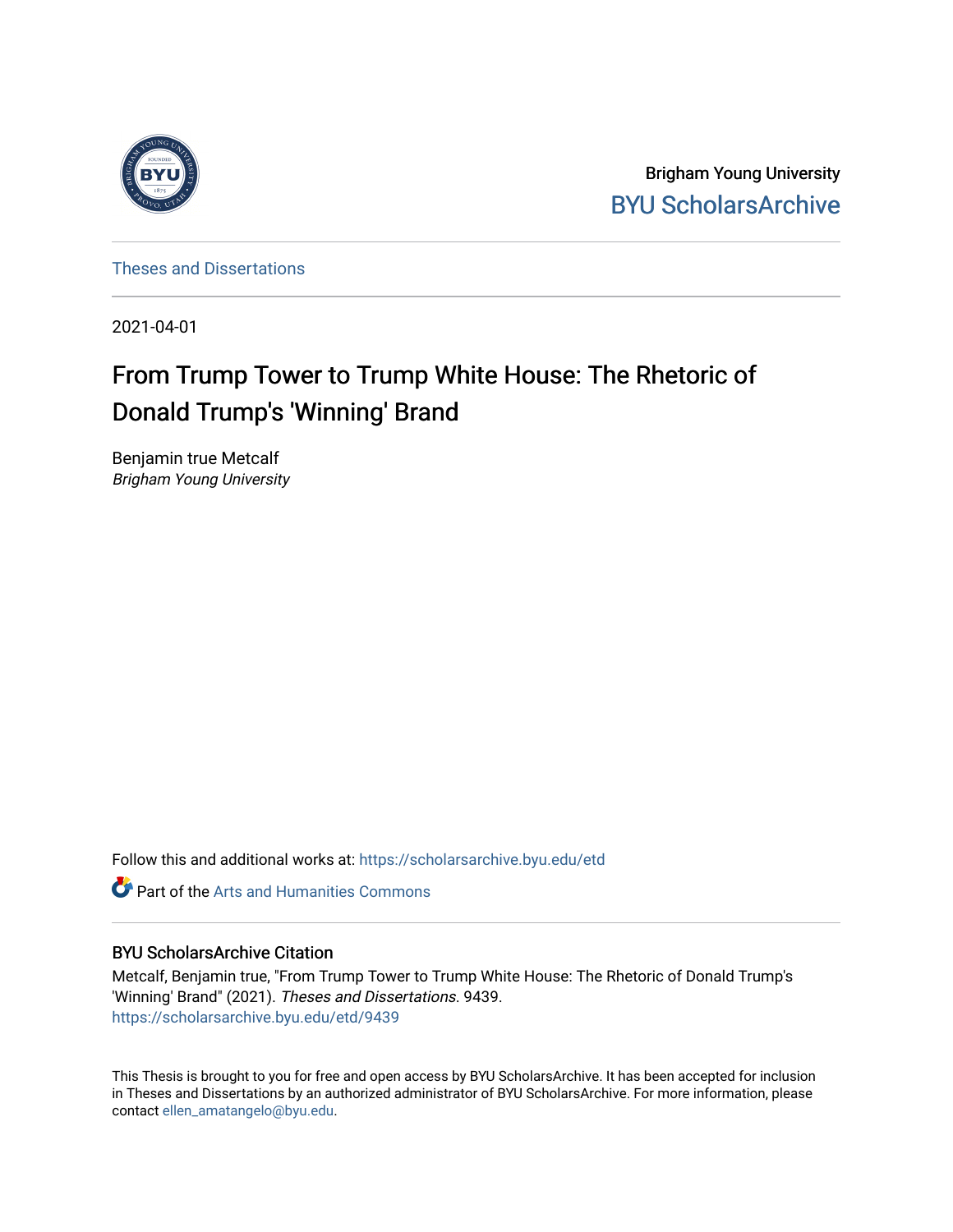<span id="page-1-0"></span>From Trump Tower to Trump White House: The Rhetoric of

Donald Trump's 'Winning' Brand

Ben Metcalf

A thesis submitted to the faculty of Brigham Young University in partial fulfillment of the requirements for the degree of

Master of Arts

Jon Balzotti, Chair Amy Williams Ben Crosby

Department of English

Brigham Young University

Copyright © 2021 Ben Metcalf

All Rights Reserved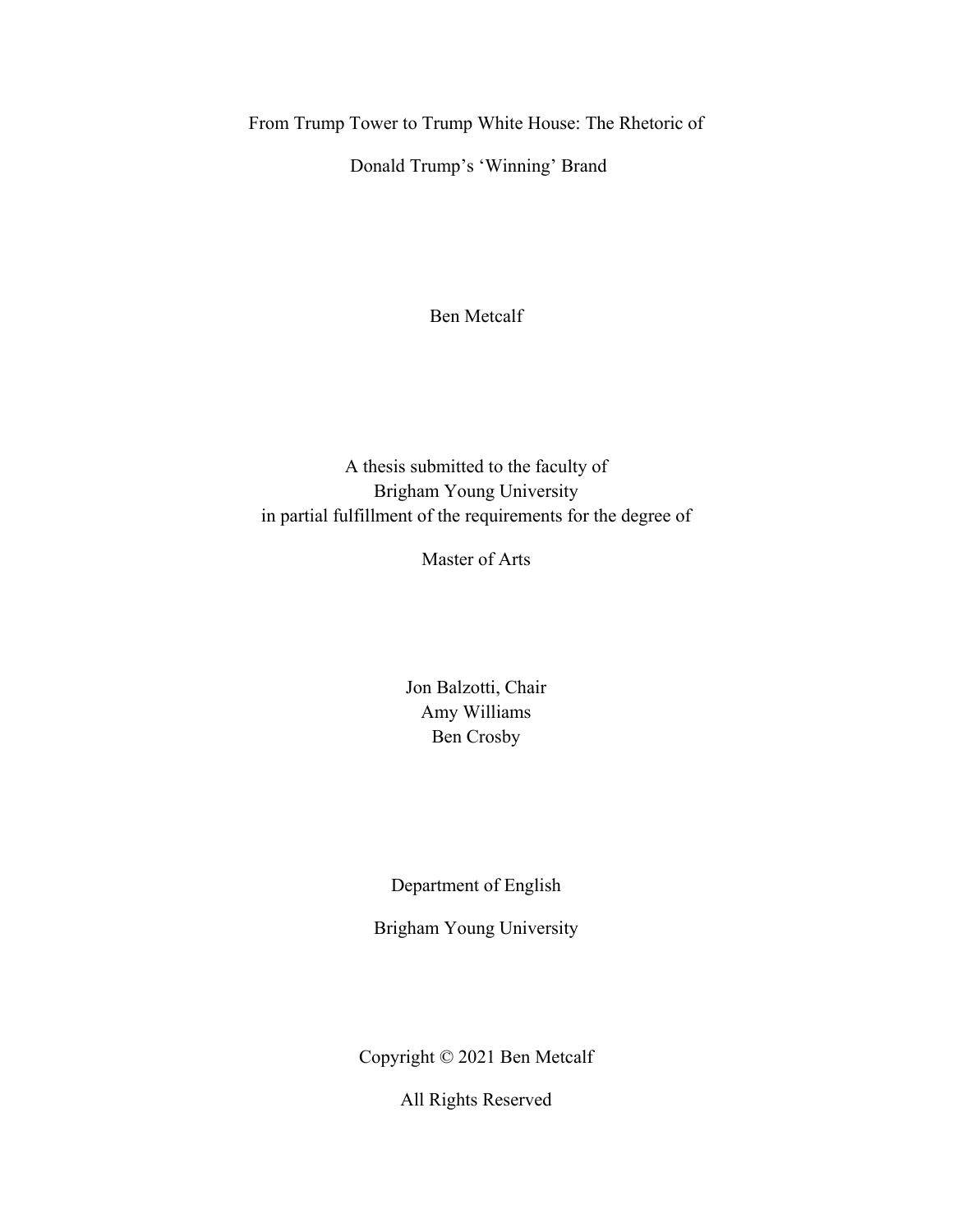#### ABSTRACT

# <span id="page-2-0"></span>From Trump Tower to Trump White House: The Rhetoric of Donald Trump's 'Winning' Brand

Ben Metcalf Department of English, BYU Master of Arts

 Donald Trump's rhetoric of winners and losers has prompted dangerous division in the United States. It is well understood that Trump's divisive discourse appealed to white, bluecollar Americans who had become disillusioned with the political establishment. This study explores how Trump persuaded this audience by transitioning business communication principles, highlighted by his signature 'winners and losers' theme, into politics. Trump's use of the reality television show *The Apprentice* as a branding platform had the rhetorical effect that catapulted Trump's unique 'winning' brand back into the public's consciousness. While the principles of business rhetoric Trump used in *The Apprentice* were clearly transitioned to Twitter during Trump's 2016 presidential campaign, his tweets were unique in how they foregrounded the 'losers' he faced during the campaign. To illuminate Trump's branding strategy as both TV personality and political candidate, this analysis of Trump draws on Kenneth Burke's concept of consubstantiation and contemporary theories of business rhetoric, namely the idea of narrativeprocessing and its influence on consumers' connection with a brand. Because Trump constructs his brand with language that aims at restructuring America's social hierarchy, this study also uses critical discourse analysis (CDA) to understand the implications of power for both his audience and his opponents. This study concludes that while Trump's winning brand identity contributed to him winning the presidency, it also promoted male dominance and exacerbated political division in the United States.

Keywords: Donald Trump, Kenneth Burke, identification, business rhetoric, brand identity, The Apprentice, Twitter, critical discourse analysis, winners and losers, political rhetoric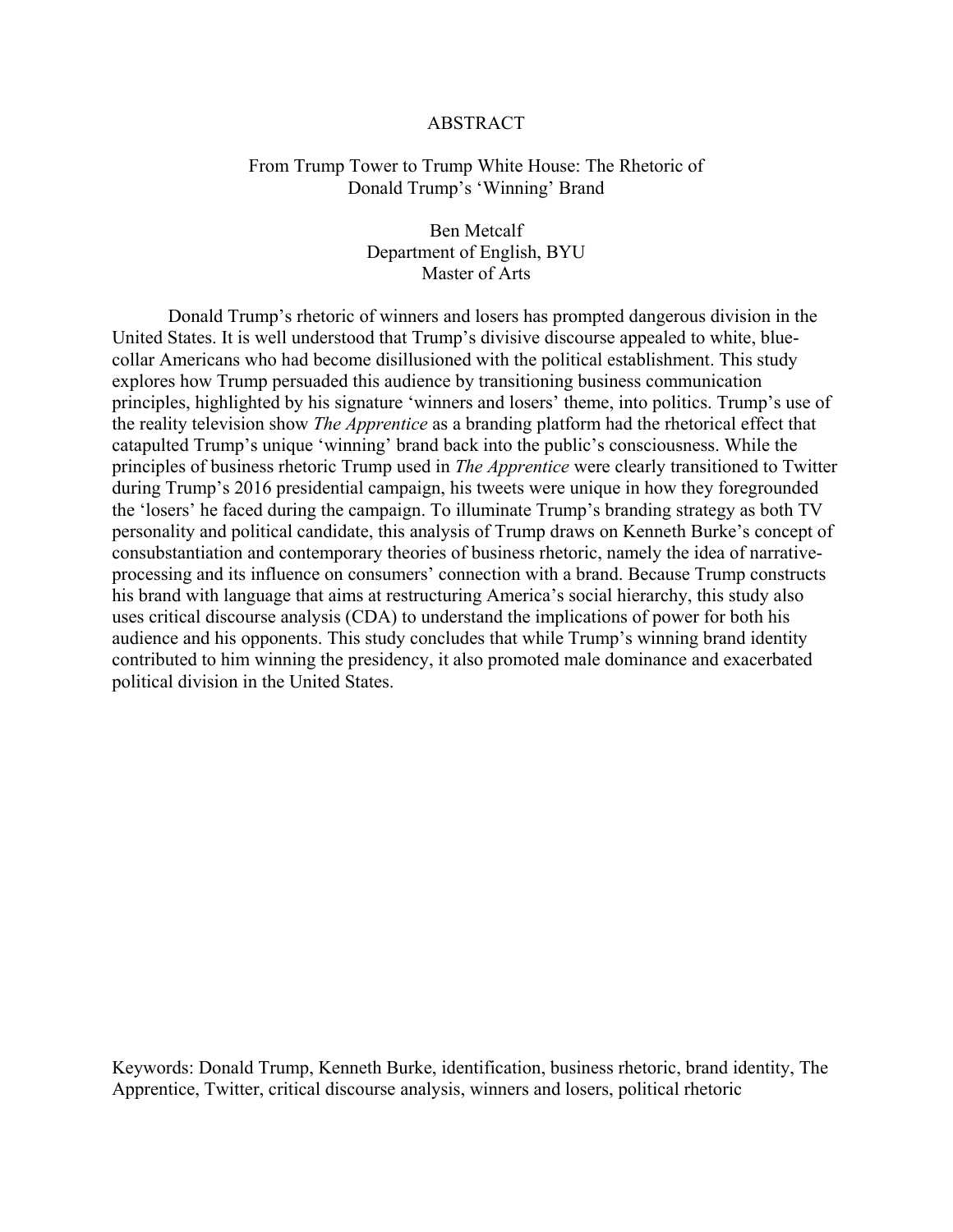# TABLE OF CONTENTS

<span id="page-3-0"></span>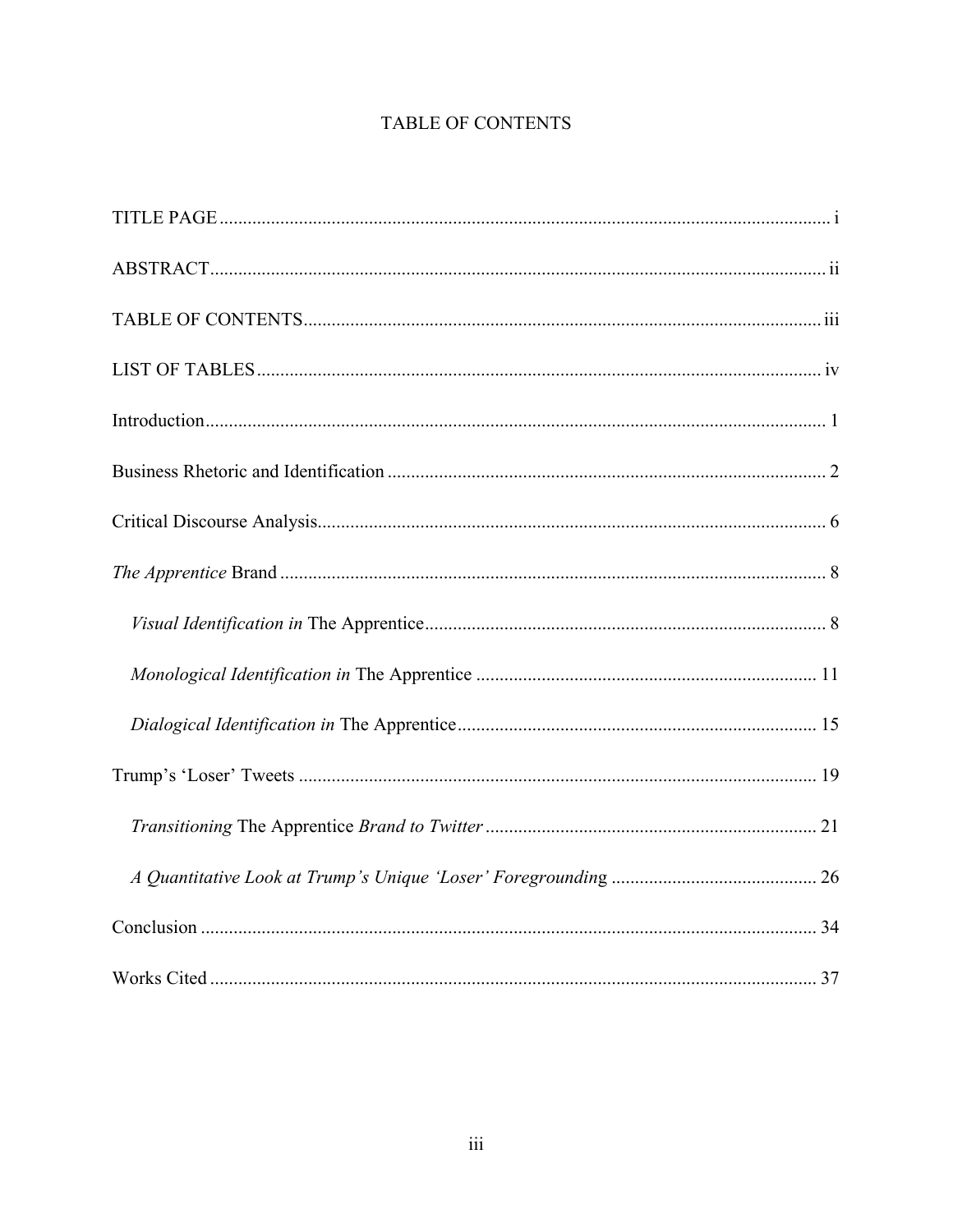# LIST OF TABLES

<span id="page-4-0"></span>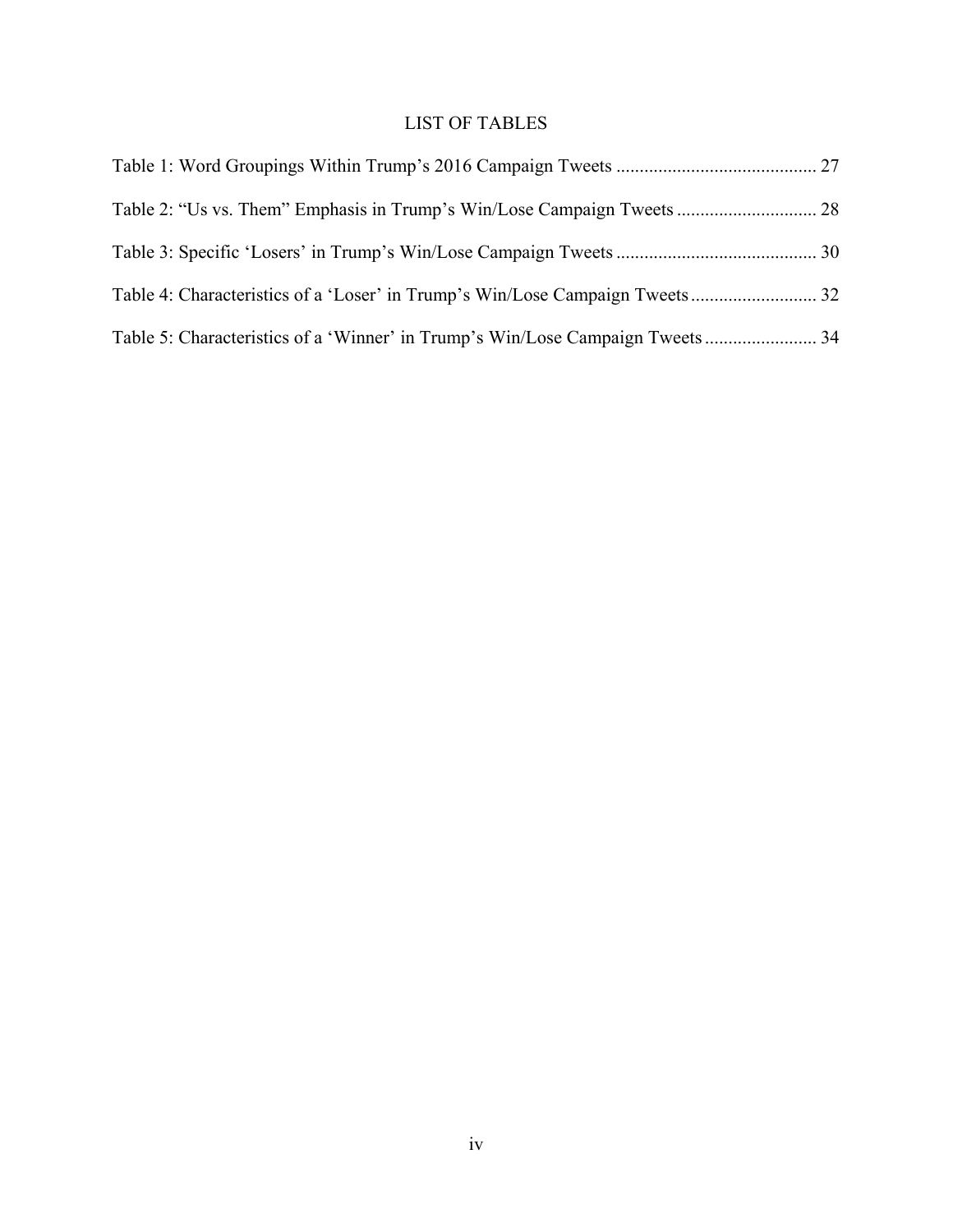### Introduction

<span id="page-5-0"></span>In the afternoon of May 26, 2016, Donald Trump excited a crowd of over 7,000 Republican voters in Billings, Montana with his signature line: "We're going to win so much, you're going to be so sick and tired of winning" (Lutey). Trump's rhetorical use of the 'winner' narrative first became apparent during his time as reality TV host on *The Apprentice,* but it quickly developed into a central motif during the campaign trail and in his formal campaign speeches. Greg Elmer and Paula Todd explain that "Trump's power" can be traced back to the "'anointing-of-winners' persona" (661). In several ways, Trump transitioned his winning message from the business setting to politics by leveraging Twitter. The work of Brian Ott and Greg Dickinson speaks to this transition and describes Trump's tweets as a means of building the Trump brand. Among other findings, their research shows that Trump used Twitter to "cultivate" the image of himself as the successful businessman, and that "branding" and promoting the Trump brand was one of the main rhetorical efforts Trump made to establish this image (66).

To illuminate Trump's branding strategy as both TV personality and political candidate, my analysis of Trump will draw on Kenneth Burke's concept of consubstantiation and contemporary theories of business rhetoric, namely the idea of "narrative-processing" and its influence on consumers' connection with a brand (Escalas 168). I argue here that Trump's unique presidential campaign rhetoric advances his brand, a brand historically built on stories of winners and losers in a capitalist system, through repeated categorization of his allies and his opponents in the same manner. Because Trump constructs his brand with language that aims at restructuring America's social hierarchy, I use critical discourse analysis (CDA) in this study. CDA methodology analyzes the relationship between language and power to understand the implications of ideology on oppressed groups (Wodak 2). CDA exposes how Trump's winning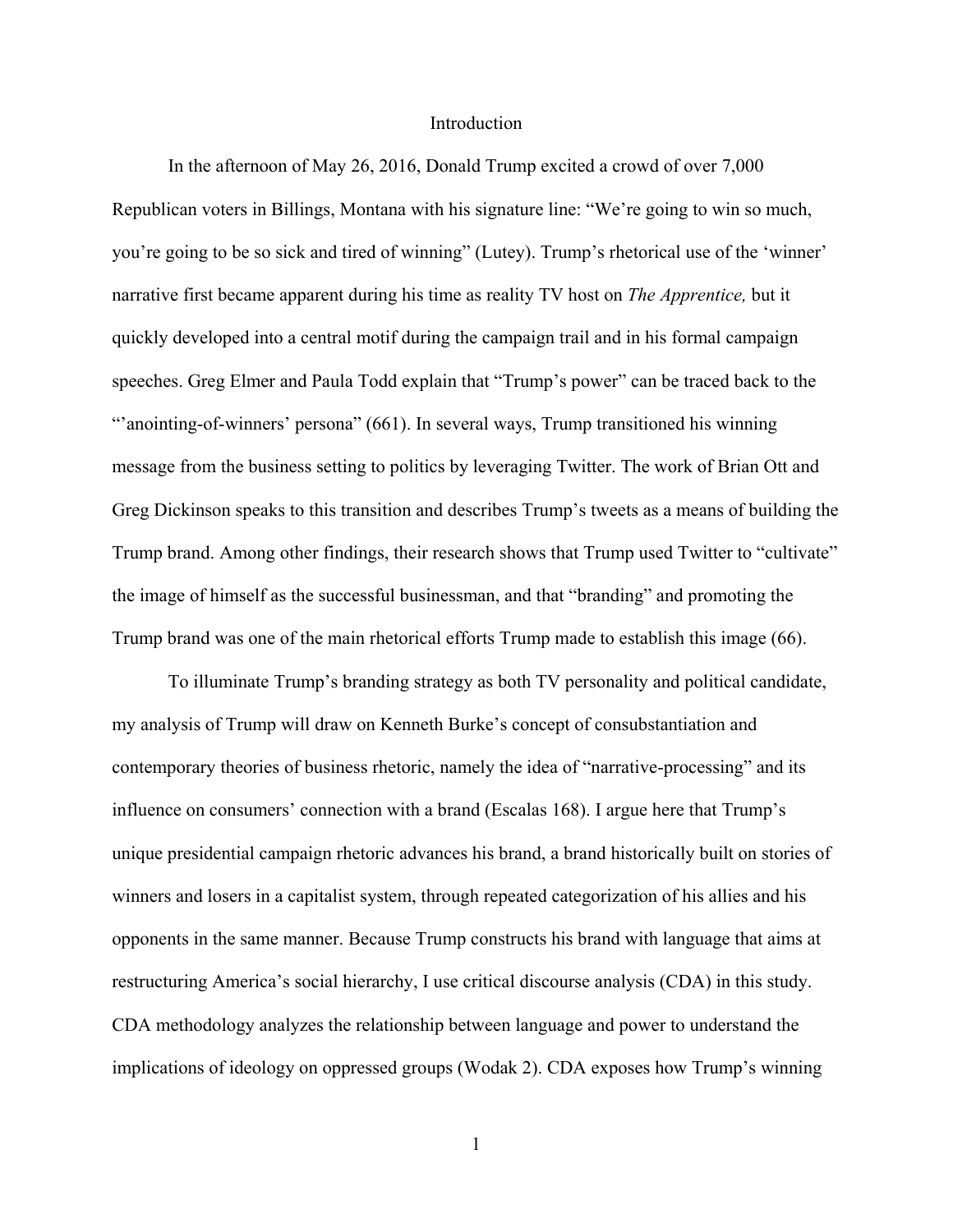brand promotes male dominance and exacerbates political division in the United States. Thus, Burke's theories of consubstantiation enable an understanding of Trump's intended winning identity and brand, while CDA critiques Trump's specific linguistic choices as he oppressively characterizes the 'losers' in the world. I examine Trump's NBC reality show, *The Apprentice,* as a brand-building rhetorical artifact and how he transitions the winning brand he established in this show into politics using his 2016 campaign tweets.

In my analysis of both of these artifacts – *The Apprentice* and Trump's 2016 campaign tweets – I will seek answers to the following research questions: How did Trump transition a business message of winning and losing into politics? What are the salient features of Trump's winning brand? And finally, what are the implications of Trump's winning brand with respect to political division in the United States? I begin my investigation of these questions in a literature review of Kenneth Burke's theories regarding identification and a discussion of how his theories intersect with business branding theories. Then an explanation of the research method is discussed: applying CDA to understand how Trump's powerful rhetoric is restructuring social hierarchies. After reviewing these theories and methods, I discuss the analysis and its findings. I conclude by reviewing how this analysis of Trump's brand contributes to a broader understanding of identification, namely how the use of "us vs. them" rhetoric exploits Burke's concepts of division in dangerous ways.

### Business Rhetoric and Identification

<span id="page-6-0"></span>Rhetorical scholars have long explored persuasive appeals, and in the context of business and workplace settings, business rhetoric must adhere to certain capitalistic values that help the rhetor solve pressing exigencies in the market. In an effort to differentiate business rhetoric from other fields, Lamar Reinsch wrote that business communication "is communication intended to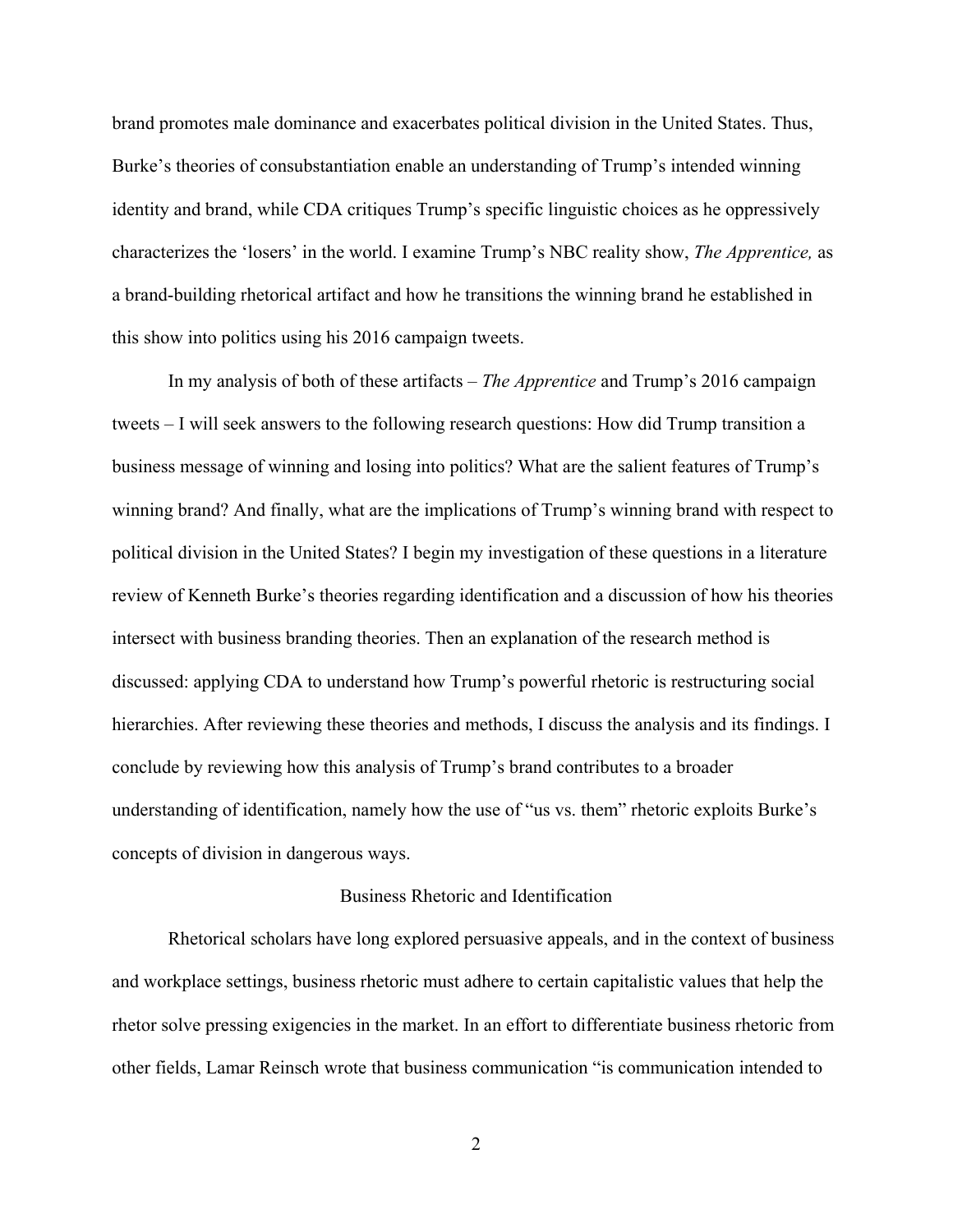help a business achieve a fundamental goal, to maximize shareholder wealth" (308). Annette Shelby references Reinsch in her research and elaborates further on disciplinary boundaries. Shelby asserts that business rhetoric is a more pragmatic (rather than theoretical) discipline which emphasizes the exchange of goods and merchandizing (253).

In more recent scholarship, Kristen Getchell and Paula Lentz define business communication as "transactional," "problem-solving," and "work-related," and that these key characteristics "highlight the distinct" nature of business communication "compared to the related fields of composition and technical communication" (2). These characteristics of business rhetoric seek to address a "distinct rhetorical exigence," which is to "solve business problems or achieve business goals" (2). Paula and Lentz differentiate these characteristics and exigencies of business rhetoric from other fields; they explain that compositional rhetoric emphasizes "the needs of the academy and students' need to succeed academically," and technical rhetoric emphasizes "technical or specialized subjects" (such as providing instructions or communicating via technology) (2). Business rhetoric, rather, is focused on the speaker's or writer's goals of "building relationships with customers, announcing a policy change, delivering bad news, (and) giving a report to shareholders" (2). In many ways, Trump's campaign speeches and his tweets represent a "report to shareholders." As I will explain later, Trump's numerous tweets regarding his poll numbers and political victories remind his voting populous (his political "shareholders") of his winning brand.

The use of narrative in business communication contributes to these capitalistic exigencies, and more specifically, the development of a business' brand and identity. Jennifer Escalas' research seeks to identify the impact of narratives on business branding. Through a series of experiments, conducting interventions of advertisements with narratives or stories on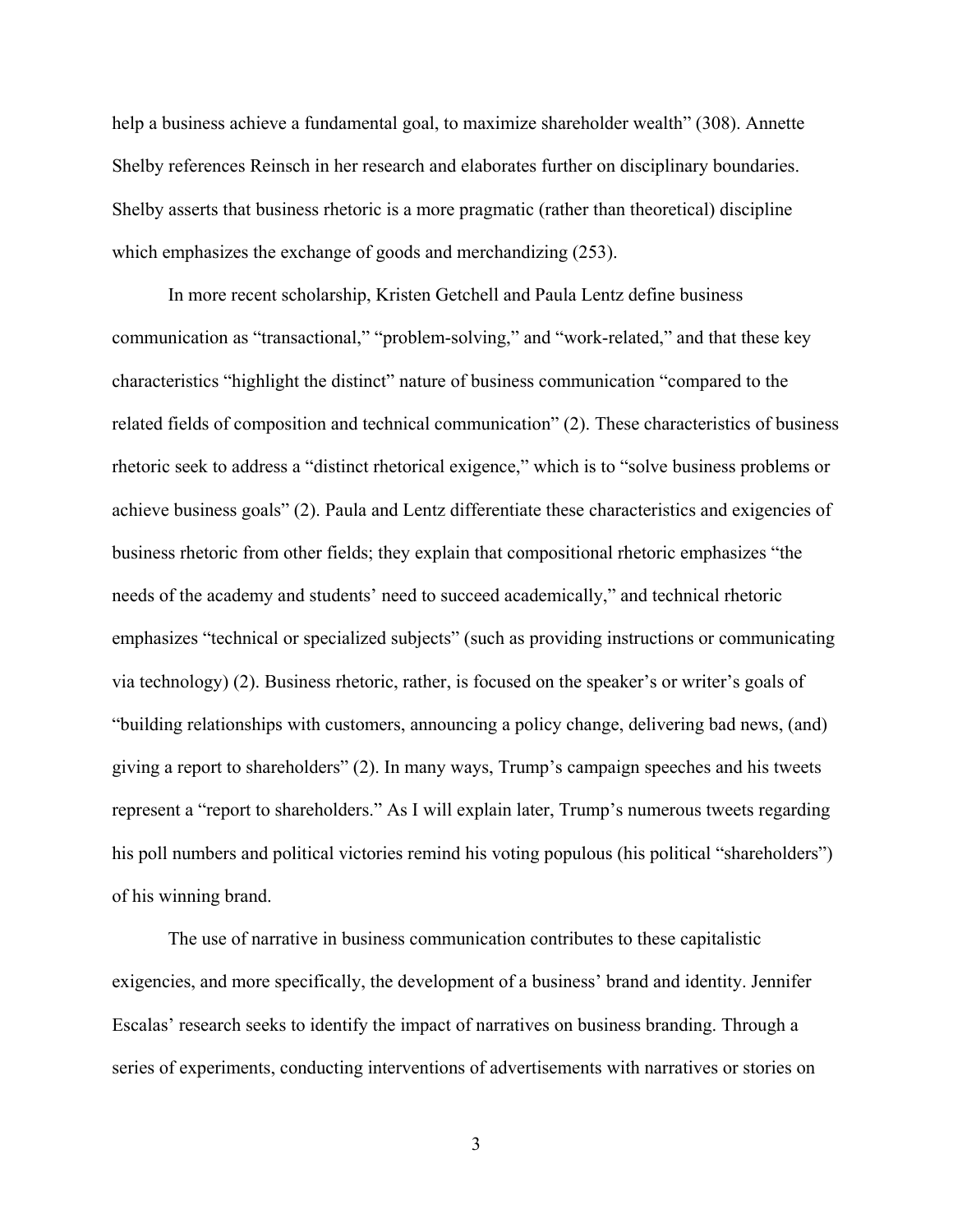test participants, she measures the impact of stories on a business consumer's perception of a business' brand. She concludes from the results that the stories provided "meaning" for the brand, and that the narratives made "some brands become more important and valuable than others to consumers, becoming connected to consumers' sense of self" (176). This study, which asks participants to indicate if they can "identify" with the brand on display, has intriguing connections to Kenneth Burke and his ideas regarding identification. Burke's theory of rhetoric illuminates the way a narrative like Trump's winner and loser message is helping consumers to connect and identify with his winning brand.

 Burke's theories on identification, found most notably in *A Rhetoric of Motives,* are central to my analysis. Burke explains that rhetoric goes beyond merely an "address" or a "skill"; rather, he describes rhetoric as "a general body of identifications" (26). Burke elaborates further on this concept of identification by describing a person ("A") and their colleague ("B"):

A is not identical with his colleague, B. But insofar as their interests are joined, A is identified with B… In being identified with B, A is 'substantially one' with a person other than himself. Yet at the same time he remains unique, an individual locus of motives. Thus he is both joined and separate, at once a distinct substance and consubstantial with another. (20-21)

The joining of "interests" between person A and their colleague B allows them to identify with one another. And this combination of individuals into one identity is what he says makes them "consubstantial." Burke introduces this idea of consubstantiality while also accounting for the traditional, neo-Aristotelian definition of rhetoric as the "art of persuasion" (46). However, he ultimately situates persuasion as an act by the rhetor that is only successful when their "address" is grounded in identifying with the audience (45). Burke states, "You persuade a man only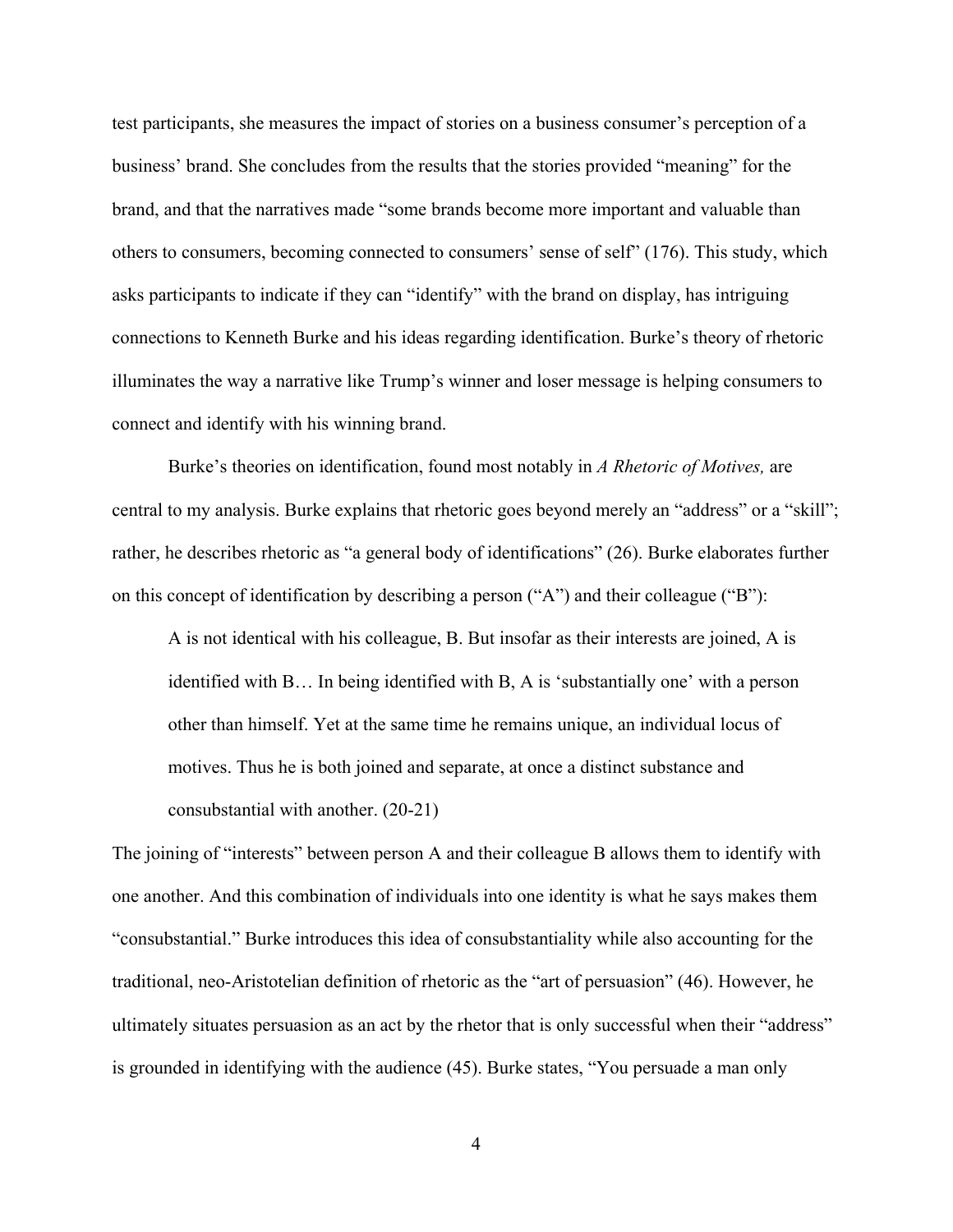insofar as you can talk his language by speech, gesture, tonality, order, image, attitude, idea, *identifying* your way with his" (55). Identification and the resultant state of consubstantiality is a foundational premise of Burkean rhetoric.

The peculiar effect of Trump's winner and loser rhetoric on his audience can be understood as a form of consubstantiation. While Trump is separate and distinct from his audience, his ability to establish his winning identity and to encourage his audience to identify with him – Burke describes this as "acting-together" – enabled him to be consubstantial with them (Burke 21). Of this consubstantial state, Burke claims there is a "'universal' appeal in it" (58). The "universal" appeal of being associated with, or consubstantial with, Trump's winning brand is the joy and pleasure of being a winner and the fear of being called a loser. As Burke states, "'Belonging' in this sense is rhetorical," and belonging to a winning team is clearly rhetorical for Trump (28). In business, sports, television, and politics, this winning identity has the "universal appeal" that Burke spoke of and invites an emotional response in his audience, enrolling them into a shared identity of winners.

 Trump's dichotomous worldview of humanity being made up winners and losers is also supported by Burke's ideas regarding "division." Burke stated, "Identification is affirmed with earnestness precisely because there is division. Identification is compensatory to division" (22). As one becomes identified with an audience, a clear division is made for a different identity. For Trump, concurrent to, or as Burke states, "compensatory" to, the creation of a winner is the creation of a loser. Trump's invitation to his audience to identify with his winning brand creates a common enemy or opponent: those who don't support or follow Trump, who are often categorized explicitly as losers. In Trump's rhetoric, because there are winners, there must also be losers. These losers are not only divided from Trump but become manipulated by his rhetoric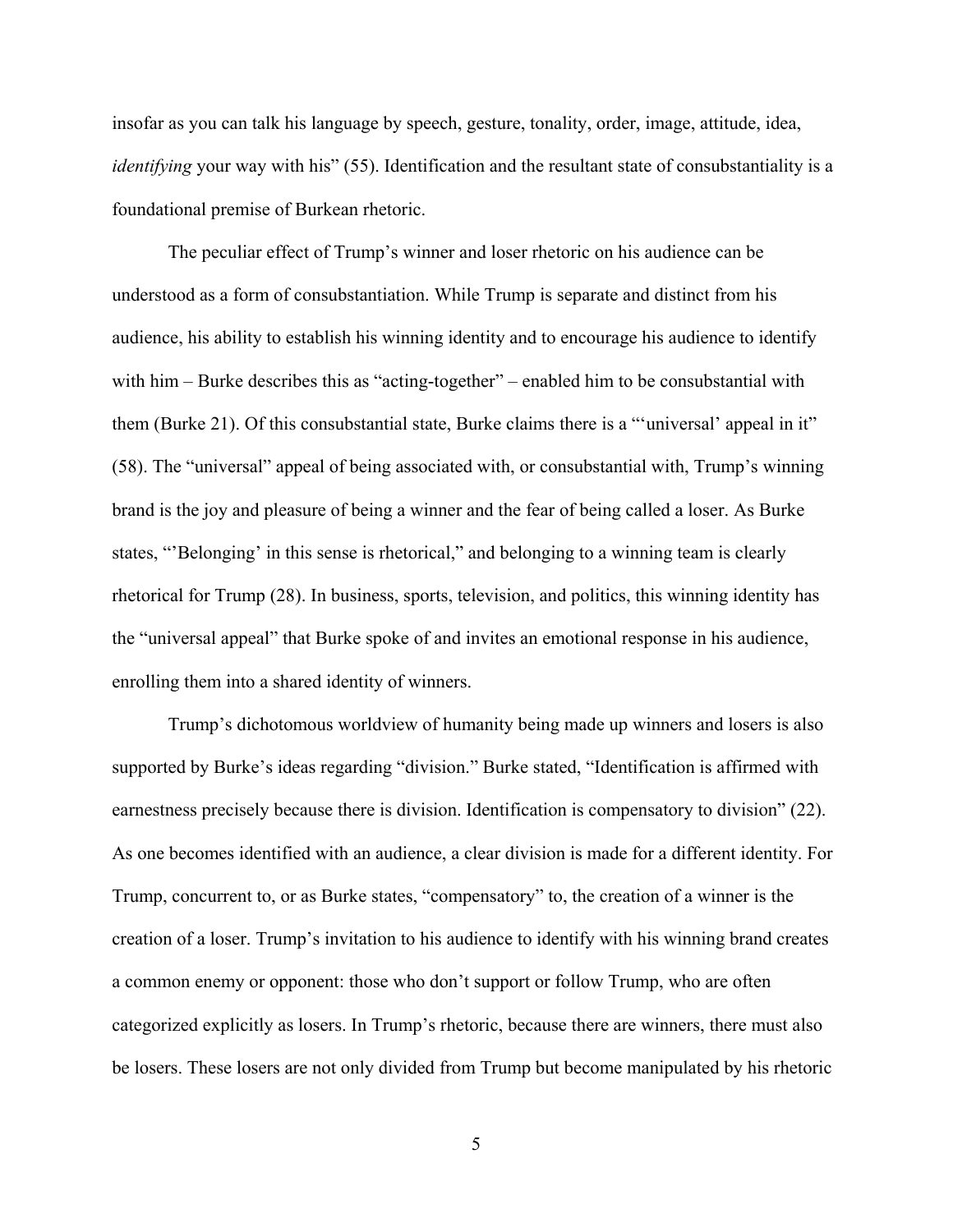as he forcefully determines their identity. And when these so-called 'losers' also happen to be a different gender or a racial minority, Trump's winning brand prompts dangerous division as it can exclude, oppress, and limit the progress of equality and opportunity. One clear strength of using Burke as the theoretical basis for this study is that this concept of identification as "compensatory to division" can be found throughout *The Apprentice* and Trump's 2016 campaign Tweets.

 Burke's theories of identification overlap with several elements of business communication research regarding branding and marketing. Escalas research states that brands help consumers "construct their self-identity" (170). As consumers are presented with brands that portray narratives or stories, the experience enhances the ability of the consumer to begin *identifying* with the brand. There is even terminology in the discipline of business communication that clearly intersects with Burke: "brand identity" is defined as "the degree to which the brand expresses and enhances consumers' identity" (Golob 54). Trump's rhetoric establishes his brand, a brand enhanced by his winner/loser language and characterized by transactional and problem-solving rhetoric, in NBC's *The Apprentice.* I analyze Seasons 1-6 of *The Apprentice*, excluding the remaining seasons, due to the significant content shift in *The Celebrity Apprentice*. I explore Trump's creation of his winning identity and brand in *The Apprentice,* as well as how he leverages this identity in his tweets.

#### Critical Discourse Analysis

<span id="page-10-0"></span>While Burke's theories aid in understanding how Trump's business communication created a brand identity that divides winners from losers, CDA shows how Trump is building that brand linguistically, as well as the oppression his ideology imposes on women. As outlined by Thomas Huckin, CDA is a distinct methodological approach that gives "special attention" to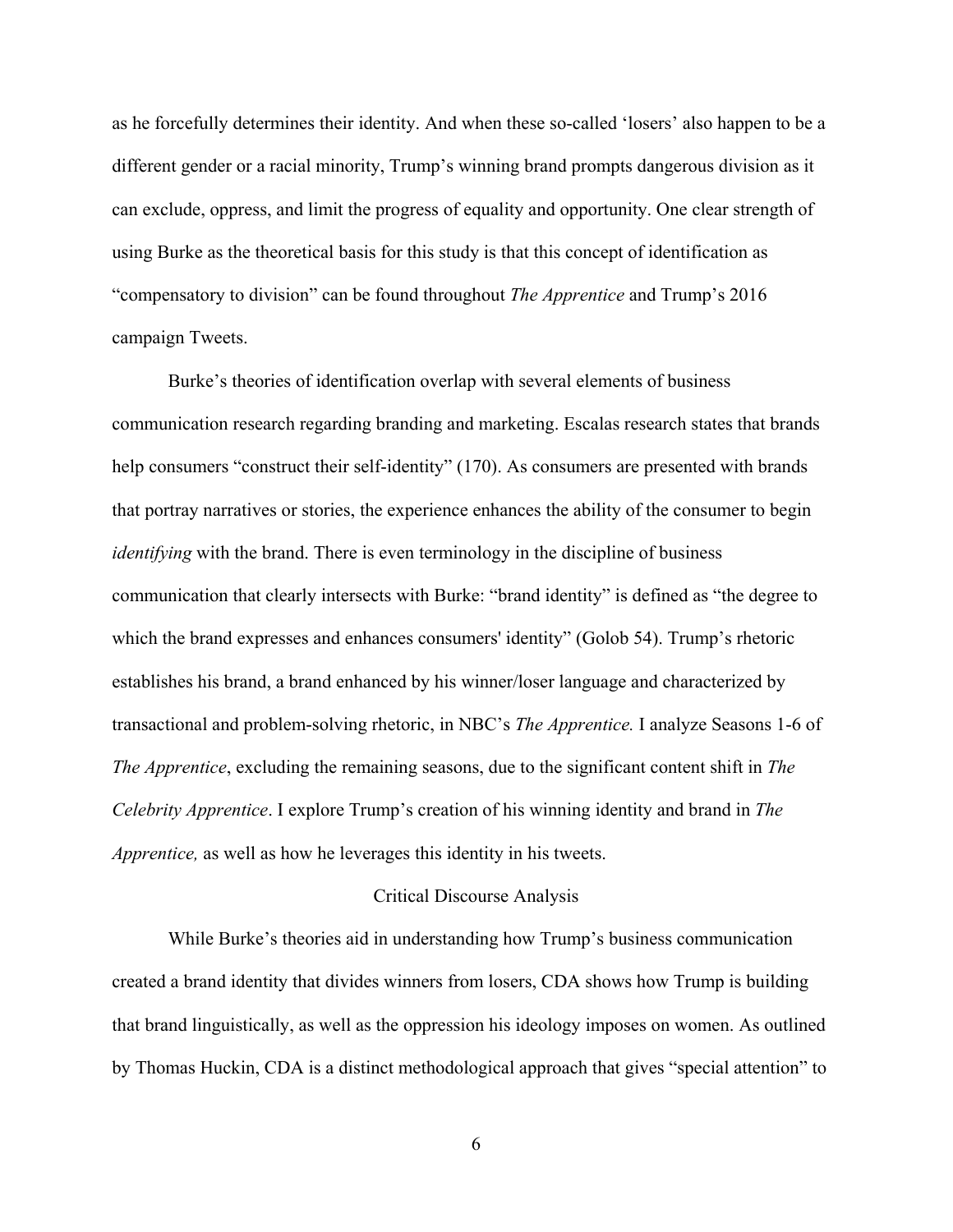"underlying factors of ideology (and) power," and seeks to "show how people are manipulated" by certain elements of the rhetoric being studied (156). Huckin defines CDA as a methodology that is context sensitive; addresses contemporary societal issues; takes a clear ethical stand; and is ultimately accessible for the general public. Trump's use of presuppositions (such as "Crooked" Hillary Clinton), and his use of foregrounding and backgrounding (such as his foregrounding of others' losing characteristics), are categorized by Huckin and other CDA scholars as manipulative strategies that establish hegemony through the deceitful, elusive nature of the message.

CDA endorses Jürgen Habermas' claim that language is "a medium of domination and social force… (and) it serves to legitimize relations of organized power" (360). Trump's winner/loser rhetoric in his tweets reorganizes power by promising a winning status for bluecollar voters. Michael Sandel describes this rhetorical audience:

Accustomed to dominating the social hierarchy, the white male working-class voters who supported Trump feel threatened by the prospect of becoming a minority … They feel

that they, more than women or racial minorities, are the victims of discrimination. (18) Sandel describes here how this audience of working-class voters felt "threatened" by the potential loss of their social power. This audience characterization is further justification for CDA as this methodology analyzes the intersection between power and language. As CDA and the coding done in this study will demonstrate, Trump emphasized his own winning characteristics while also foregrounding the losing characteristics of his opponents in the political establishment. It was the members of this political establishment that became the primary 'losers' in Trump's Twitter narrative. Trump's characterization – both of his winning self and audience, as well as the characterization of his opponents – is portrayed through specific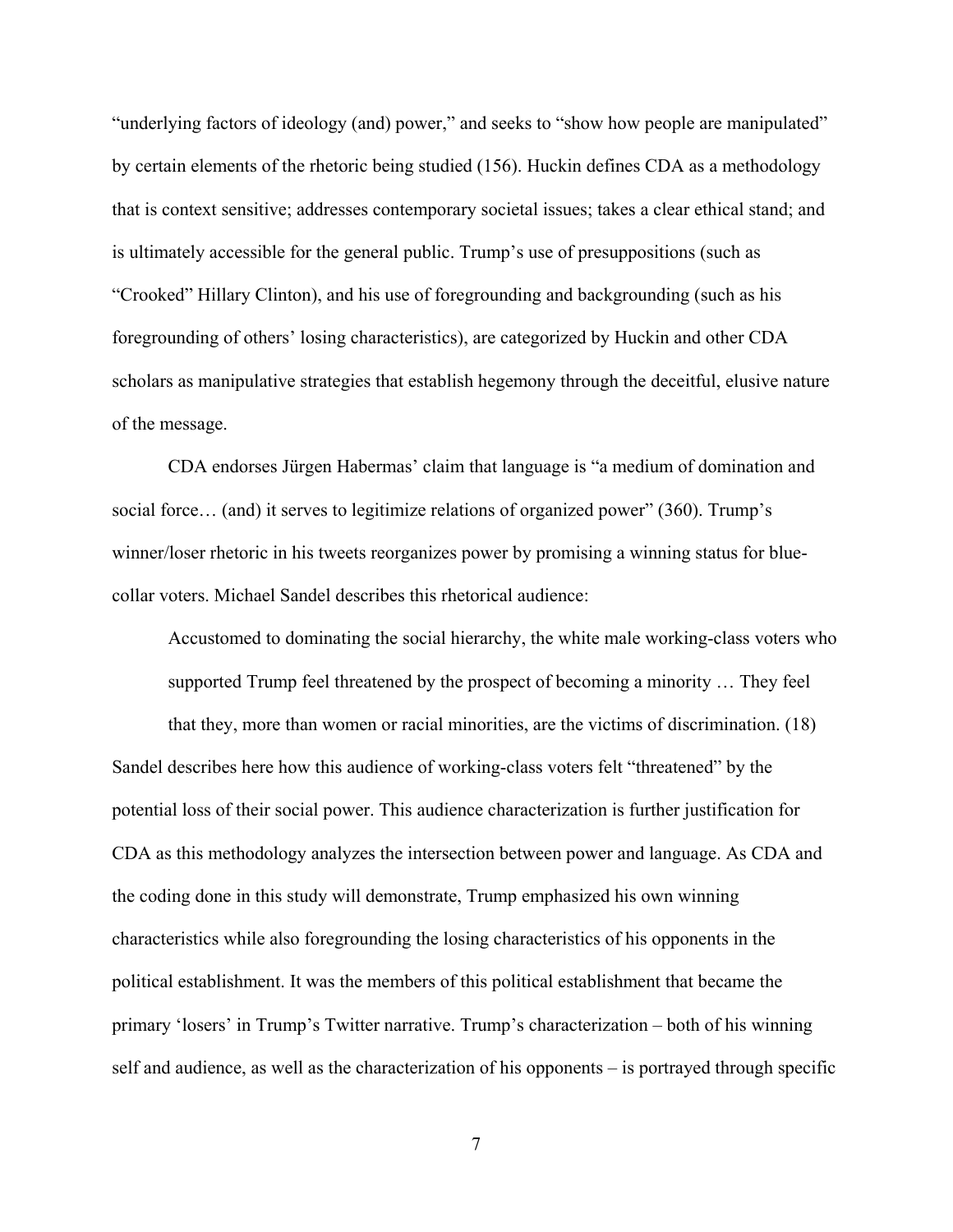linguistic choices that this study sought to code. And the effect of this characterization is described by Liliana Mason when she states, "a candidate who picks up the banner of 'us versus them' and 'winning versus losing' is almost guaranteed to tap into a current of resentment and anger across racial, religious, and cultural lines" (3). My conclusion will follow the conventions of CDA in showing ethical implications of discourse, which for Trump's rhetoric entails how the resulting anger and resentment has fueled dangerous political division in the United States.

#### *The Apprentice* Brand

<span id="page-12-0"></span>My objective in analyzing *The Apprentice* is to highlight Donald Trump's use of reality television as a branding platform that had the rhetorical effect that both catapulted Trump's unique 'winning' brand back into the public's consciousness and, simultaneously connected that brand with a story of capitalistic success. I begin with a brief discussion of the rhetorical audience and organize the ensuing analysis into three modes of persuasion and identification, each mode making a unique contribution to Trump's ability to establish a strong link of identification with his reality TV audience. The three modes of identification that appear most prevalent in *The Apprentice* include the visual, monological, and dialogical discourse. The visuals in *The Apprentice* establish the dichotomy of winners and losers and identify with the audience's deeply held belief in the American dream. The monologues in the show situate Trump as the master of financial winners in a way that is authentic and shareable. And Trump's dialogue with the contestants, particularly in the boardroom, portray business communication principles of goal-oriented and receiver-centric discourse. This analysis seeks to understand Trump's rhetorical history of establishing his winning brand, an understanding that will contextualize Trump's transition of business rhetoric into politics on Twitter.

<span id="page-12-1"></span>*Visual Identification in* The Apprentice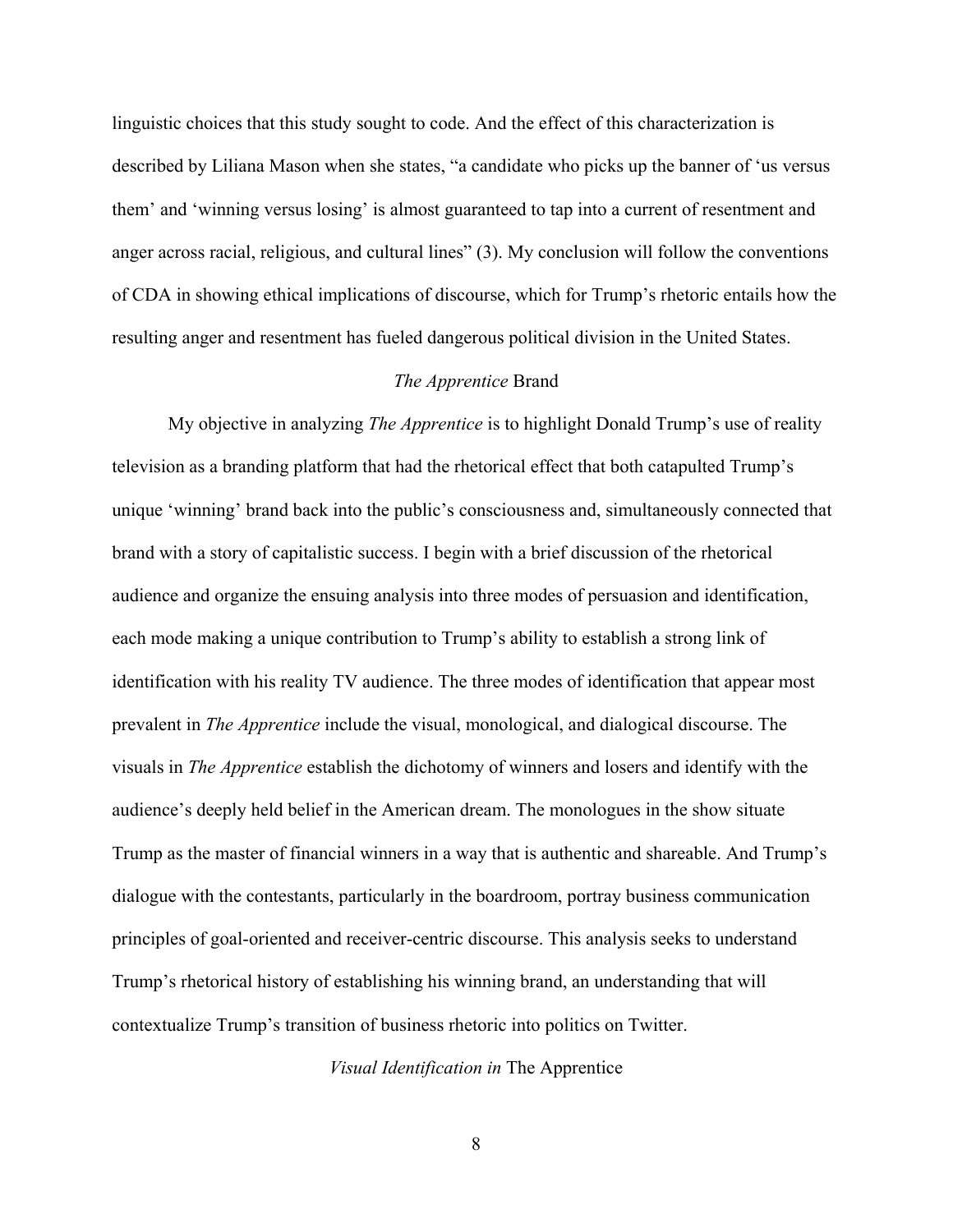In the opening minutes of the first episode, the visual elements immediately establish a worldview of winners and losers. The camera pans over New York City along the Hudson River, showing a symbol of American enterprise ("Meet the Billionaire"). This ariel image of New York City and its glittering skyscrapers convey a sense of awe in the audience as they take in this remarkable view of human achievement and reminds them of the pursuit of wealth and success. The lyrics to Frank Sinatra's song, "New York, New York", may have come to mind for the viewing audience, particularly the line, "If I can make it there I can make it anywhere." The rhetorical effect of these beautiful, high-angle shots of the New York City skyline, shots that are used frequently throughout *The Apprentice* in addition to these opening scenes of episode 1, help identify the audience visually and symbolically with Trump's intended reality of capitalistic success. In addition, various shot angles are taken of the Statue of Liberty, reinforcing the capitalistic exigence in his audience with the notion of the American Dream. Rather than being a selfish pursuit, the ambition to go from "rags to riches" is made into a noble endeavor for his audience by repeatedly displaying the Statue of Liberty in the opening scenes and throughout the show. The New York City visuals create a setting for Trump's *Apprentice* storyline, a story that allows his audience to become consubstantial with his brand as their interests to "make it here" in New York are joined with his interests to become a Wall-Street-winner (Sinatra).

The visual imagery continues in the opening moments of episode 1 to support Trump's message of hard work and the American capitalist dream. The camera pans to a homeless person sleeping on a park bench, identifying for the first time Trump's dichotomy between losers and winners. The homeless man represents visually the segment of Americans who are on the losing side of economic competition, and in Trump's social hierarchy, this man is a definitive 'loser.' Although the audience might momentarily feel sympathy towards this man, at the same time the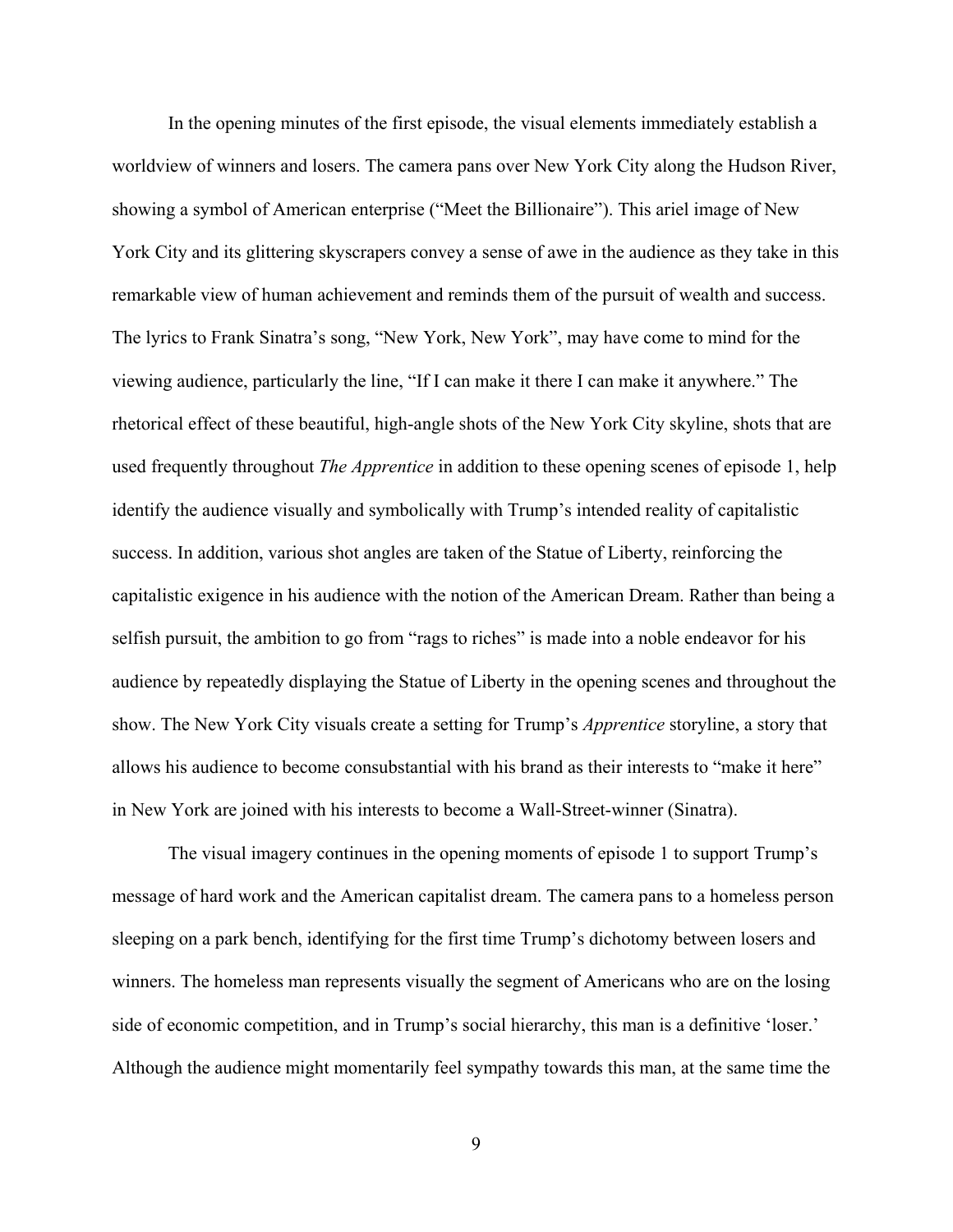audience wants to avoid identifying their economic reality with his. This repelling identity is then contrasted quickly with another visual: a large, lavish mansion, so large that it takes a helicopter shot to fit the entirety of the building in the camera. The contrasting visuals engender a strong desire for the audience to identify their interest with Trump in making money and living in a lavish home. Trump's voice guides them through these visuals, and the audience is enticed to also be guided by Trump to avoid a homeless identity and embrace the wealthy identity of one who owns a New York mansion. Trump presented the audience with images and symbols of the American dream, a dream of "upward mobility", of hitting the jackpot and living like a king in Manhattan (Sandel 22). This transition from poverty to affluence is Trump's way of applying Burke's concepts regarding the "imagery of identification" (20). By showing the "before and after," Trump is demonstrating visually a "transformation" that his audience would like to identify with (Burke 20). All of these visuals show the audience that if they adopt the Trump brand, a strategy that leads to financial windfall, they can similarly receive the expected financial benefits.

 As the mansion is viewed by the audience, Trump explains: "You can really hit it big." With language like "hitting it big," the jackpot scenario and the massive mansion are even more available to the audience if they are willing, as Trump has done, to "work hard." Those players who "get work done" and further the success of an organization create opportunities of social mobility, of a big payday or jackpot (Lawrence 74). Of course, in reality TV, players are used to create a sense of identification between audience and show; the setting of a gritty Manhattan and the hard work needed to succeed are presented to both players and simultaneously to the audience. The mansion visuals associated with this statement of "hitting it big" also denote that Trump's methods are incredibly lucky. This adds a level of mystique to Trump's brand identity,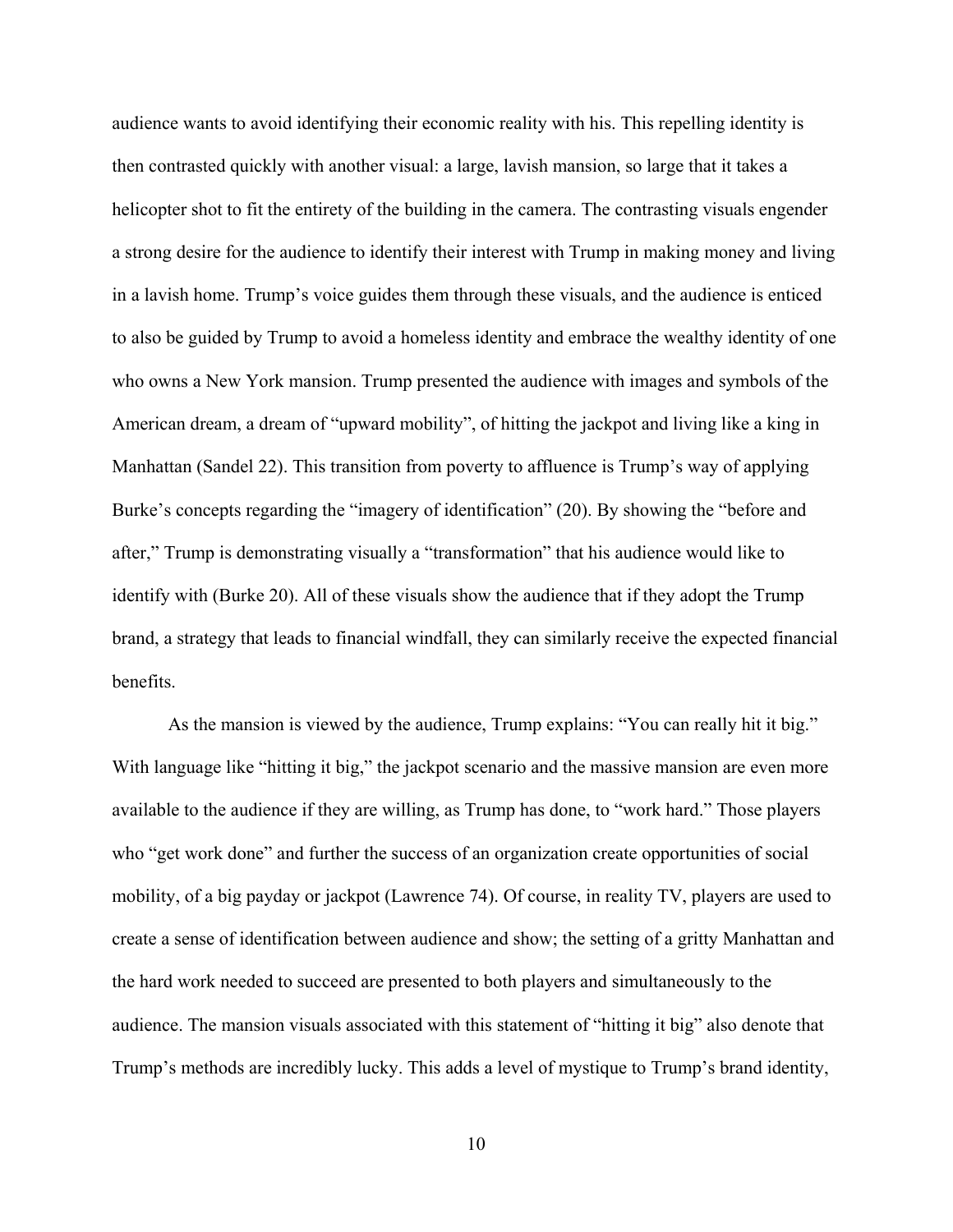as the audience understands that this mansion visual is the combination of Trump's ingenuity, effort, and good fortune, making his brand even more appealing.

 All of these visuals of wealth and the upward economic mobility inherent in the American dream are connected visually to Trump as the camera cuts to an expensive limousine driving down a busy New York City street. The next cut takes the audience inside the limousine to come face to face with Donald Trump, who sits in a comfortable seat as he speaks into the camera. The quick transition from these symbols of American enterprise – the New York City skyline, the Statue of Liberty, and a large mansion – to the visual of Donald Trump sitting in the back of his personal limousine converts the emotional awe that was inspired by the beautiful camera shots into a recognition that Trump has the ability to create those winning economic outcomes and tap into the American dream. Trump's mastery is emphasized further through additional visuals which are shown as he continues to speak: his Mara Lago Resort and the large Trump Tower in Las Vegas, Nevada. *The Apprentice* visuals enroll the audience into a belief that Trump's identity and brand have mastered this process of accruing wealth and he can mentor others in their efforts to be wealthy themselves.

#### *Monological Identification in* The Apprentice

<span id="page-15-0"></span>Trump combines the visuals of New York City in the opening scenes of episode 1 with monological discourse, again reminding the audience of the American Dream as the opening shots continue. As Trump sits in his limousine, he says:

My name is Donald Trump and I'm the largest real estate developer in New York. I own buildings all over the place, model agencies, the Miss Universe Pageant, jet liners, golf courses, casinos, and private resorts like Mara Lago, one of the most spectacular estates anywhere in the world… My company is bigger than it ever was, it's stronger than it ever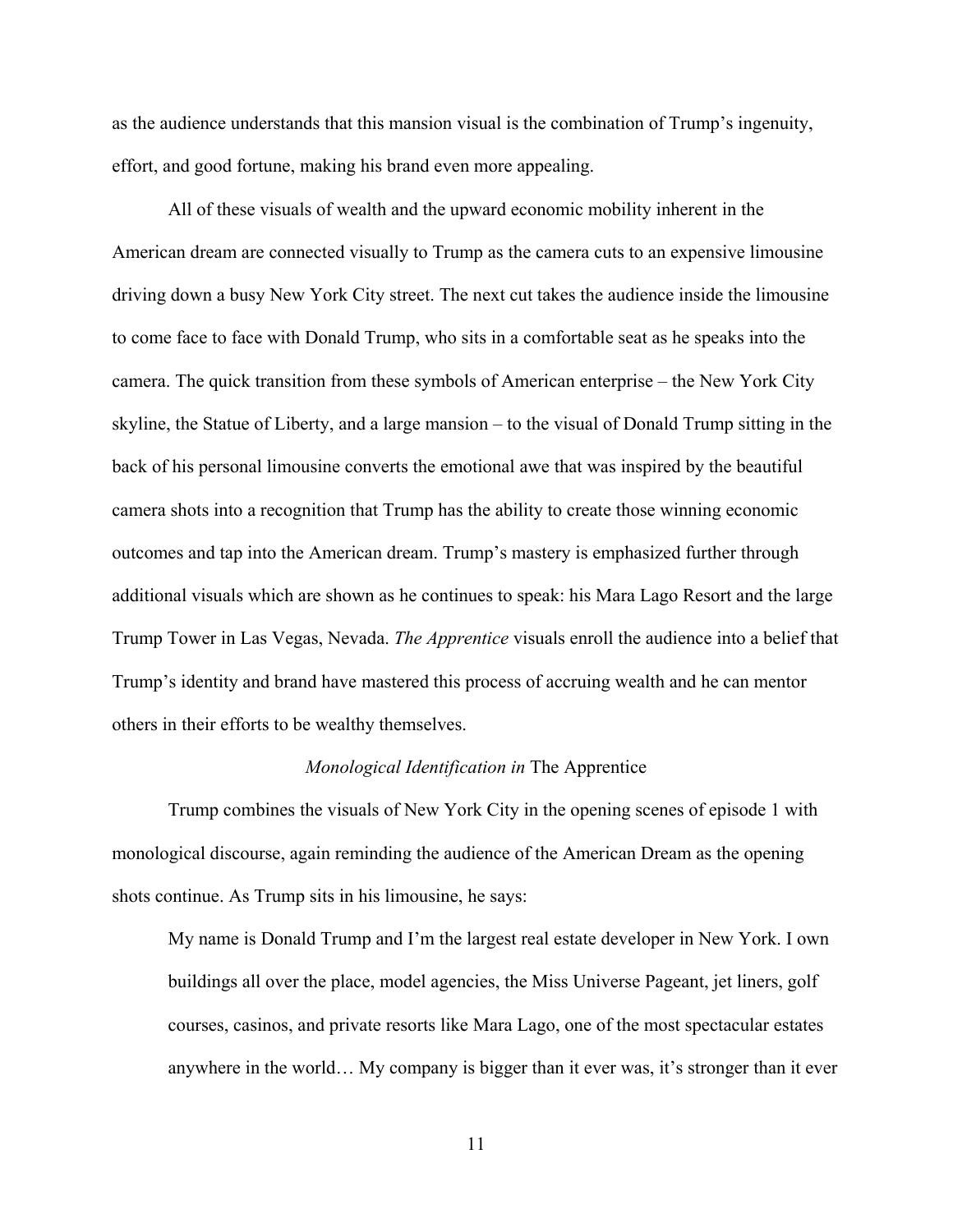was, and I'm having more fun than I ever had. I've mastered the art of the deal, and I've turned the name Trump into the highest quality brand. And as the master, I want to pass along my knowledge to someone else. I'm looking for the Apprentice. ("Meet the Billionaire")

Trump's narrative emphasizes his personal affluence by touting his winning resume, from Trump Tower to his luxurious resorts. As he sits in the back of his limousine, Trump's statement highlights Holly Lawrence's claims that business rhetors should "package themselves as a personal brand" by communicating their qualifications and past success (68). And after years of working and mastering "the art of the deal," Trump's brand is "bigger," "stronger," and "more fun" than ever. To a country reeling from the recent  $9/11$  recession, his self-acclaimed expertise and resulting capital would have directly addressed a financial exigency in his audience. His work ethic and acquisition of prominent symbols of wealth help to highlight the Trump winning brand, but they also remind his audience of a deeply held belief, the American dream, the dream of acquiring more wealth and more prestige within the perceived meritocracy. Trump's rhetorical power can be seen in his ability to enroll his audience into the myth of the American dream where "hard work, business mobility, and positive thinking" get equally big rewards (Sandel 47).

 Trump's opening monologue included an American story of struggle and triumph over adversity. Trump stated, "About 13 years ago, I was seriously in trouble. I was billions of dollars in debt. But I fought back, and I won - big league. I used my brain, I used my negotiating skills, and I worked it all out" ("Meet the Billionaire"). Trump's confession here of his personal financial setbacks not only makes his win more impressive, but it also makes him a more authentic storyteller. The American audience was likely surprised to hear that this wealthy businessman, in the setting of a limousine, was once "billions of dollars in debt." However, that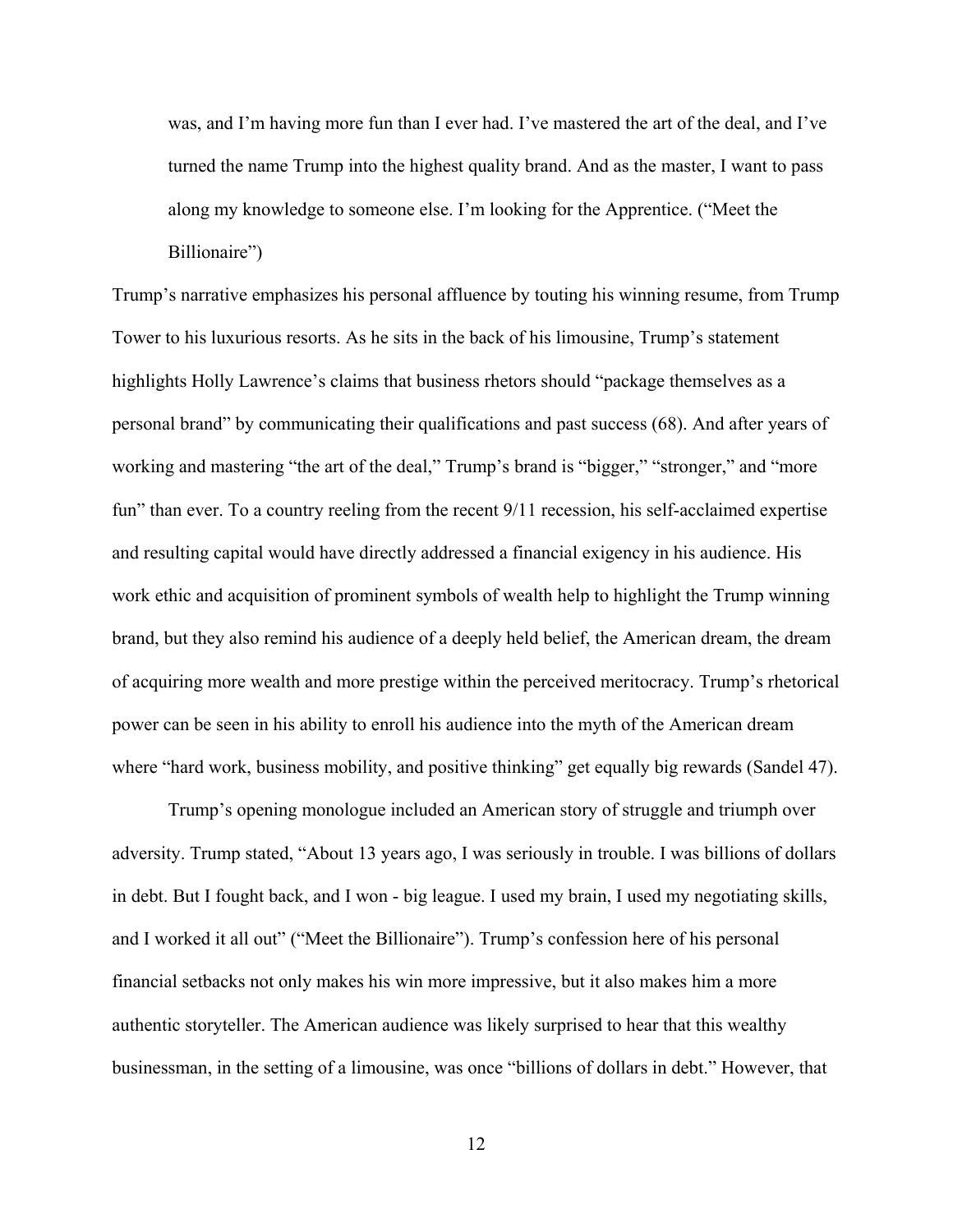feeling of surprise made Trump more relatable and genuine; he had to fight for his financial wellbeing in as authentic and real a way as other Americans. Janis Forman studied the role of authenticity in business communication and its effect on branding: "Authentic and fluent storytelling… can build trust in an organization, a general business objective, and can strengthen the brand" (90-91). Forman claims that authenticity is the foundation for all successful organizational storytelling (23). The authentic nature of this narrative allows Trump to "talk his (audience's) language" by identifying his "attitude" of hard work with the viewing audience (Burke 55). Trump follows this strategy of authenticity in the opening monologue by admitting to the audience his financial setbacks. This confession of loss in his pursuit for wealth built trust in his brand identity as he began the show.

Trump's brand identity is further established in *The Apprentice* with additional monologues that appear throughout each episode, which allow him to extend his expert financial advice beyond the contestants as he justifies his winning strategy to the viewing audience. At least once per episode, a brief clip is shown of Trump being interviewed, giving financial mentoring on a myriad of topics. These brief monologues situate Trump as the teacher speaking directly into the camera to the viewing audience, defining his identity in their eyes as the business master. His advice is always concise and quickly gets to his main point. And the positioning of bodies in the monologues is a precursor to Trump's discourse; not only is he situated as a business winner visually as he speaks to the viewing audience, but his message is fixated on winning and losing. In an episode where the characters tried to negotiate a winning deal, Trump stated, "Negotiation is a very, very delicate art. The big thing in negotiation is to try to and figure out your opponent. Otherwise, you're going to look like an idiot and lose big" ("Trading Places"). Although Trump's opening sentence in this monologue appears to treat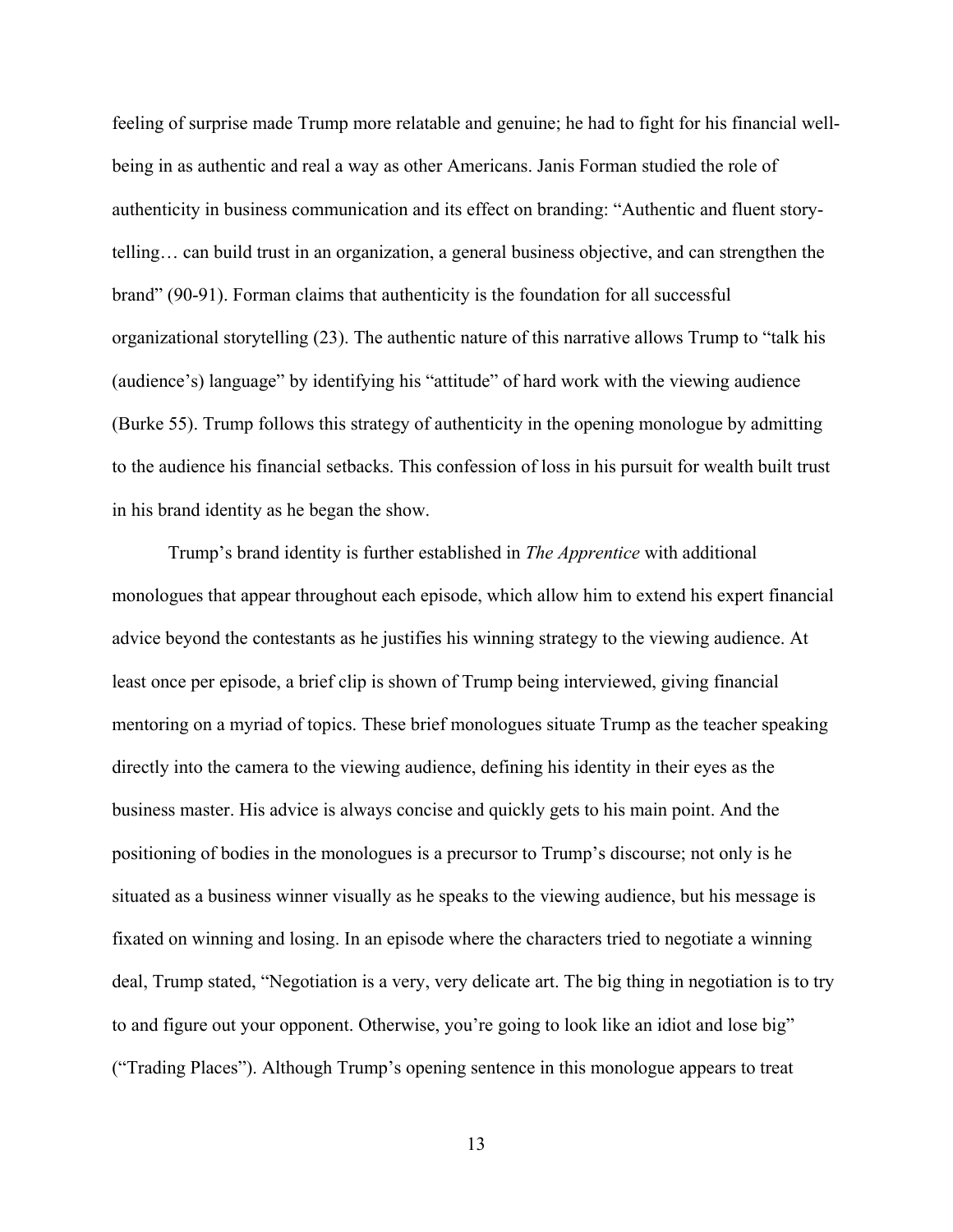negotiation as "delicate," he immediately proceeds to make negotiation warlike and brutally competitive, with a clear strategy to win against an "opponent" and avoid losing "big." He shifts his metaphor from negotiation as an "art," to negotiation as a strategic competition. This is not only sudden and surprising, but his change in metaphors moves the audience from less aggressive behaviors to behaviors that are clearly aggressive. Trump's metaphors in this monologue establish the winning identity as the identity that is most competitive. Here we must come to "confront the implications of division," as Burke says, and understand that Trump's identification causes a divide that engenders a competitive, and sometimes even a hostile attitude between contestants in the show (22). This metaphoric transition – from negotiation as "art" to negotiation as a fierce competition – helps to justify Trump's aggressive rhetoric in his competitive message of winners and losers.

Trump continued his monologue interviews for the audience in each episode, repeatedly dividing the world into winners and losers in such a way that created a shared experience with the audience and Trump. During the second season of *The Apprentice,* Trump tells of individuals who don't wash their used cars before selling them, and states, "I've seen guys – they're selling cars that are dirty. And I say, 'That guy is a loser'" ("Trading Places"). And in a later episode, Trump used another monologue titled "Winning is Everything" to define what it means to be a winner. He stated, "There's no better feeling than being a winner. To be a winner, you have to think like a winner; you have to be positive, and you cannot stop" ("Intellectual Horsepower"). These examples and more established a strong sense of shareability with his winning brand*.* Rather than tutoring solely the contestants to win, Trump's pivot to tutor the audience branded him as an omniscient financial expert. It was this "personal involvement in the narrated world" during Trump's monologues, where the financial tutoring extended beyond the contestants and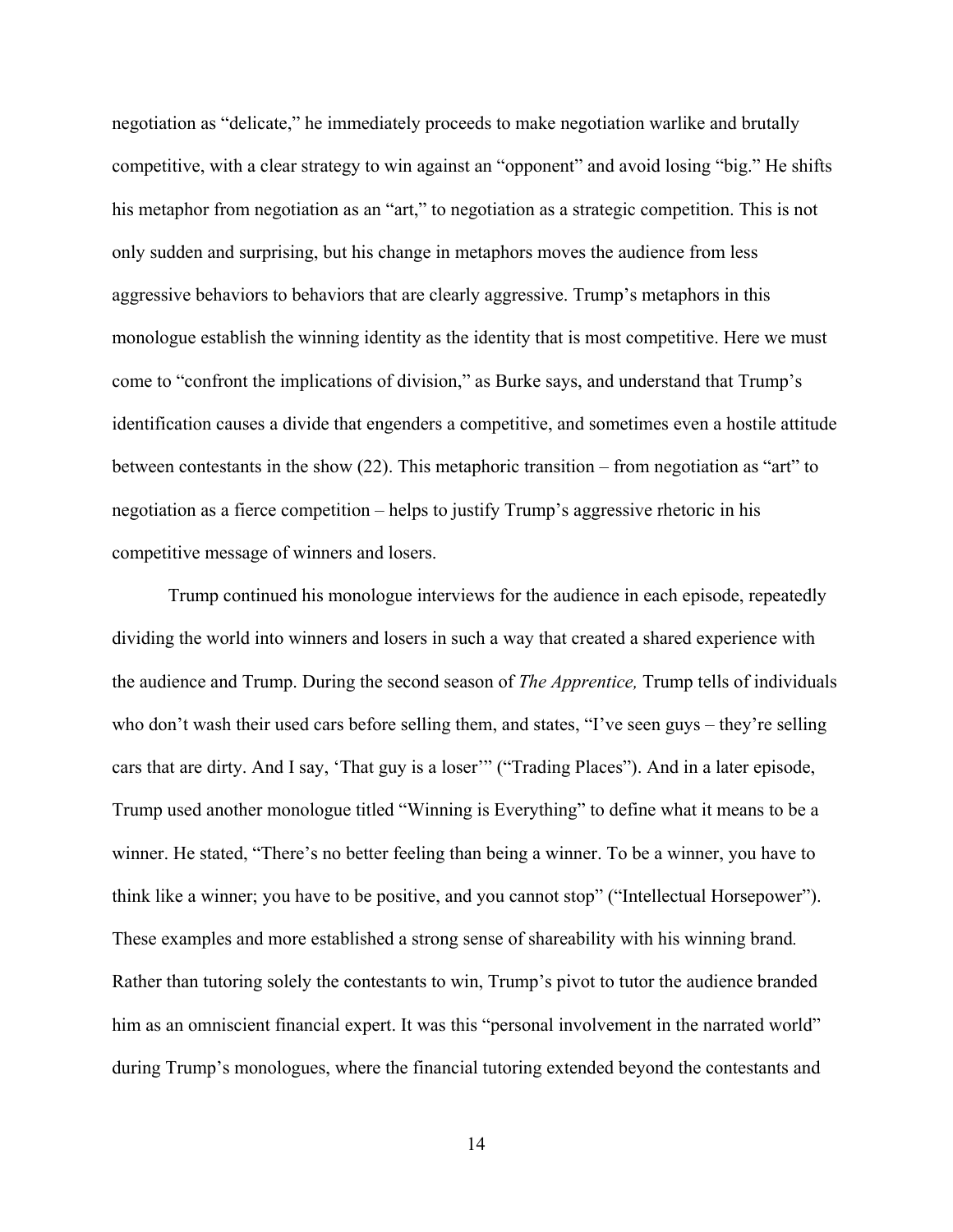into the audience, that created shareability with his winning brand-identity (Foss 308). As this study will explore further, Trump's 2016 campaign tweets established a similar pattern of Trump branding himself as the Wall-Street-winner who could offer advice to everyone on how to also be identified as a winner.

#### *Dialogical Identification in* The Apprentice

<span id="page-19-0"></span> In addition to these brand-building monologues, Trump established his winning identity in *The Apprentice* through dialogical discourse, which began with his personal theme music. At the beginning of each episode, the contestants were called to an early morning meeting to speak with Trump and understand their upcoming task. They arrived at the designated location and waited for Trump to appear. The sound of royal trumpets announced the grand entrance of the most important character in the show: Donald Trump. While this musical touch feels overblown, its effect is clear in that it personified Trump as a king as he spoke with the contestants. Not only was he successful as a real estate developer, but his consistent ability to win built him into New York royalty in this business narrative. Melba Cuddy-Keane's work with auditory reception in narratives illustrates that recent studies in "auditory scene analysis might reveal that hearing plays a considerably more crucial role in narrative than has been thought" (396). Cuddy-Keane explains further: "part of the crucial work of hearing is perceiving, or trying to perceive, relationships" (388). The relationship between Trump and the contestants in these scenes was made clear through the music played when his character entered the camera's view; the applicants are his royal subjects, and he rules as king. In episode 9 of season 4, Alla alludes to this perceived relationship by stating, "Trump to me is power, and to me he is the king of New York" ("One Hit Blunder"). The consistency and repetition of this simple rhetorical strategy of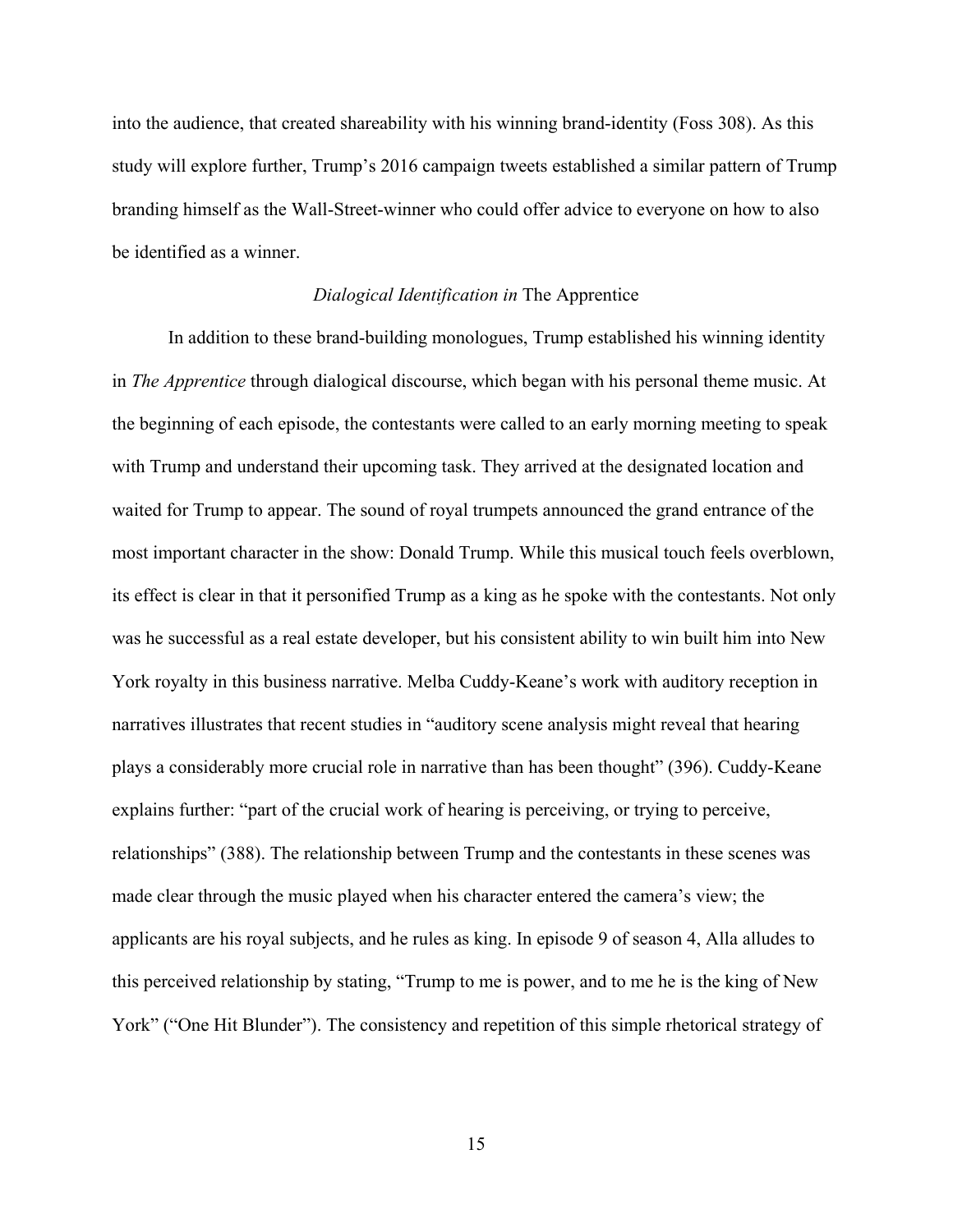intentional, regal music as he engages in dialogue with the contestants at the beginning of the episodes engenders a perception of Trump's identity as the king of winners.

Trump's dialogue with the contestants fostered his identity as a balanced, successful business leader, and he accomplished this by vacillating between communicating high praise and high expectations. When Trump met the contestants in season 1, episode 1, he approached each person and shook their hand with a smile. The camera cut to one of the contestants who stated, "That was one of the biggest moments of my life, shaking that man's hand. He is my mentor." ("Meet the Billionaire"). But when Trump spoke with the contestants in the boardroom, he became notorious for giving crushing feedback. In season 3, episode 11, Trump bitterly told the contestant he was firing: "you hang out with losers, you become a loser" ("The Pie's the Limit"). Trump is making this contestant consubstantial with other losers simply because of their proximity – "you hang out" – with other losing contestants. This negative identity attached to contestants would then be contrasted again with the lavish rewards offered to winning teams, resulting in the contestants thanking him for his benevolence. This vacillation in his communication between a high amount of praise for the contestants and his high expectations for them to win ultimately portrayed Trump throughout the show as a well-rounded leader who demanded accountability and success. This also highlights what some business communication scholars call the "two overarching principles" of business rhetoric: being "goals-oriented" while also being "receiver-centric" (Rawlins 33). The term "goals-oriented" is a characteristic defined by a focus on what needs to be "accomplished," while "receiver-centric" is focused on "relationships" (Rawlins 34). Trump's kind and charitable discourse towards the contestants demonstrates his business need to be receiver-centric, while his harsh and demanding tones to get results show he is goals-oriented. The resultant appeal for the audience is a balanced leader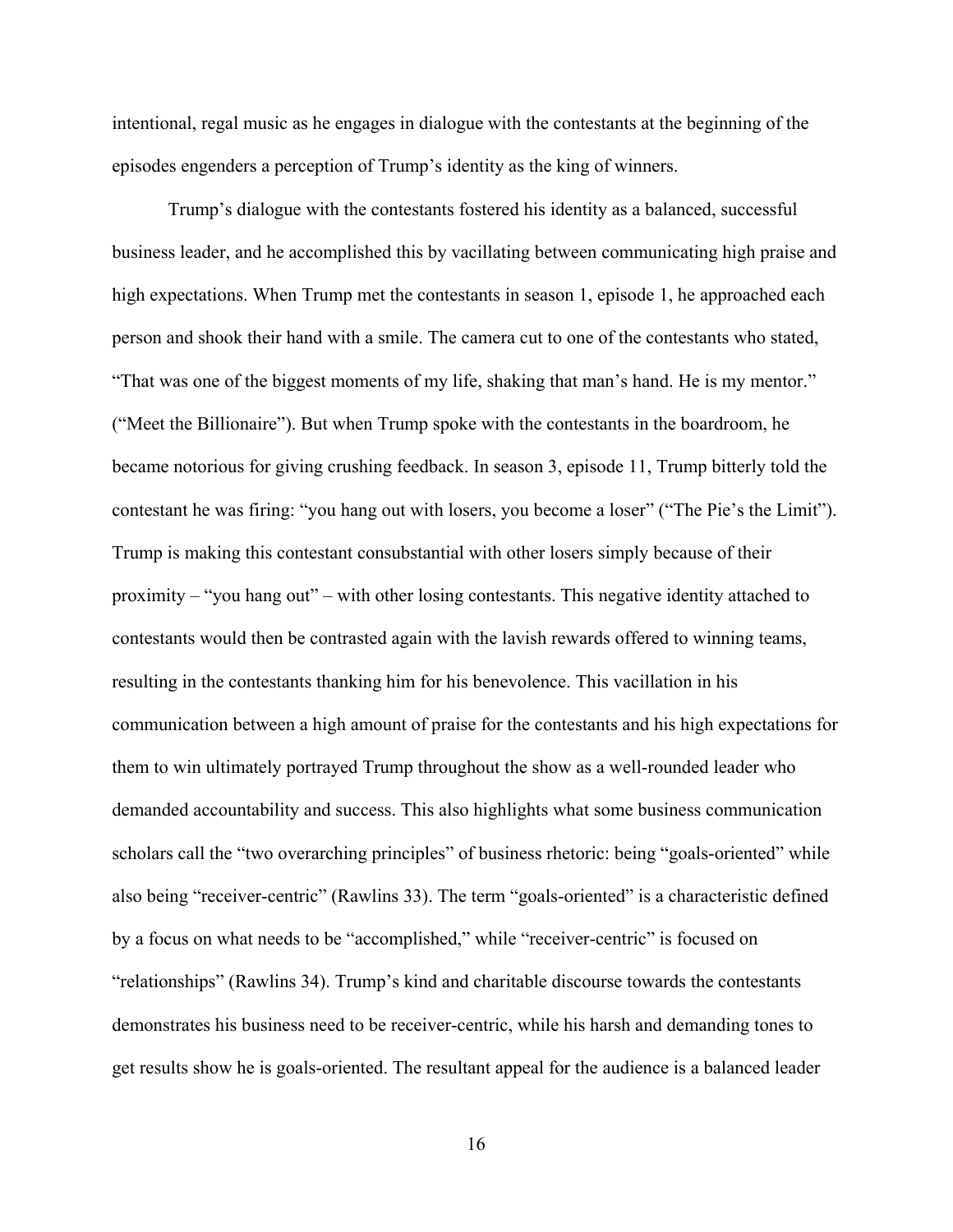who gets results from his organization, an identity that Trump portrayed later in his presidential campaign tweets through his identity of being a goal-oriented, receiver-centric candidate.

 The rewards for winning teams in *The Apprentice,* and the dialogical patterns associated with these events, perpetuated Trump's winning brand by empowering an intense desire for winning outcomes. Each episode offers a segment where Trump and his business associates present the winning team with an exotic reward, such as a brief trip on a private yacht or an extravagant dinner with a celebrity. Another reward for one of the winning teams was to have a tour of Yankee Stadium in New York from the owner of the New York Yankees, George Steinbrenner. While these events may not typify a *kernel* event in this business narrative, or a "critical point in the narrative that force movement in particular directions," these *satellite* events do indeed "affect the form of the narrative and the form's rhetorical effects" (Foss 313). The repetition in the reward pattern perpetuated the show's key rhetorical theme that winning is most desirable. Burke claims that often the "repetition and… daily reinforcement" of a "body of identifications", like the reward pattern in *The Apprentice,* leads to a greater level of "convincingness" in the rhetoric, even more than an "exceptional rhetorical skill" (26). In addition, what happened in each of the rewards – the events themselves – provide further rhetorical work on the audience to strengthen Trump's winning brand in the show.

In the aforementioned Yankee stadium visit, Trump introduced George Steinbrenner by saying, "You talk about winners; this guy is a winner… and he's been winning ever since (he bought the Yankees)" ("Trading Places"). Steinbrenner proceeded to give the contestants advice and shared what it took for him to build a team that could win the World Series. After the discussion they went to the owner's box, and the contestant Nick stated, "The owner's box is unbelievable. Best seat in the house, that not everyone gets to see except winners." As they left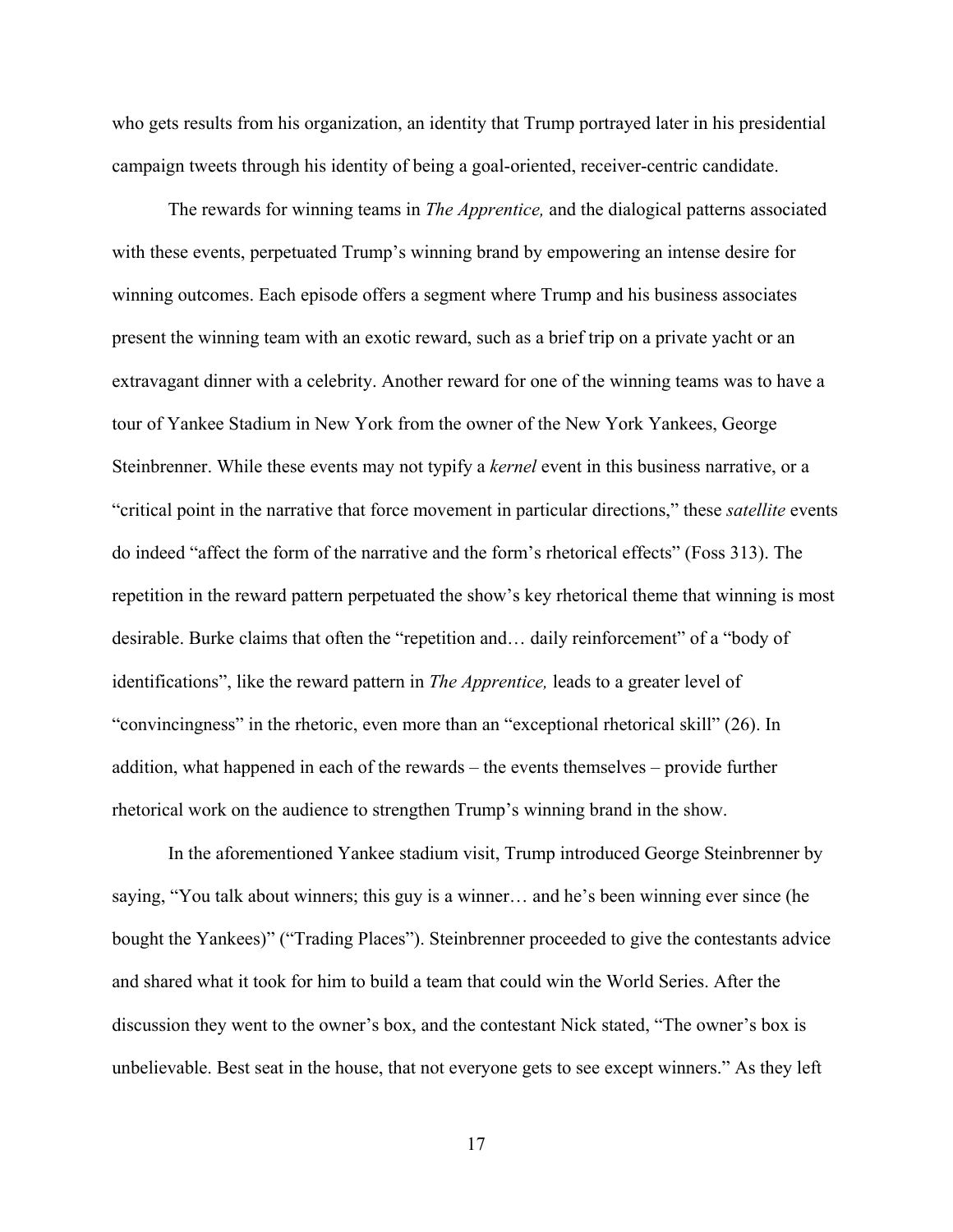Yankee stadium together, Trump turned to the contestants and said, "Keep winning." Trump's dialogue with the contestants, after they had just experienced a Trump win, reinforces their drive and desire to win. This reward is one of many in the show, satellite events in the broader business narrative, which gave the contestants and the viewing audience a greater desire to find winning outcomes.

Trump's identity as the master of winners was perhaps most apparent in *The Apprentice*  when he engaged in dialogue with the contestants in the boardroom, a setting used strategically to justify Trump's incivility in his rhetoric. At the end of each episode, Trump invited the losing team to come to the boardroom, where at least one of the candidates was fired. Scholar Chit Cheung Matthew Sung's writing on gender and masculinity explores the intense masculinity that burgeons in *The Apprentice* boardroom. Sung explains that the boardroom setting justifies Trump's aggressive behavior, characterized by "the frequent use of interruptions… the giving of cruel criticisms and negative evaluations without mitigation, and his dominance of the speaking floor" (294). Sung claims that the outcome of the boardroom setting, illustrated by a battered and bruised team with a team member lost in the wake, is somehow acceptable. The masculinity inherent in this business space allowed Trump to act rash, yet this was "considered normative" and his choices "justified" (294).

 Trump was even able to bend rules and define morality in the boardroom to find the right contestant to win. Michael in season 3 explained, "There are no rules in Trump's boardroom" ("Trouble is Brewing"). Trump showed that precedent and rules matter very little to him: he can fire more than one person, he can fire someone without consulting his associates, and he can even fire someone that was previously promised exemption. Trump does this to show he is more than the person who crowns the winner; he is the one who carves the path to winning, and he sets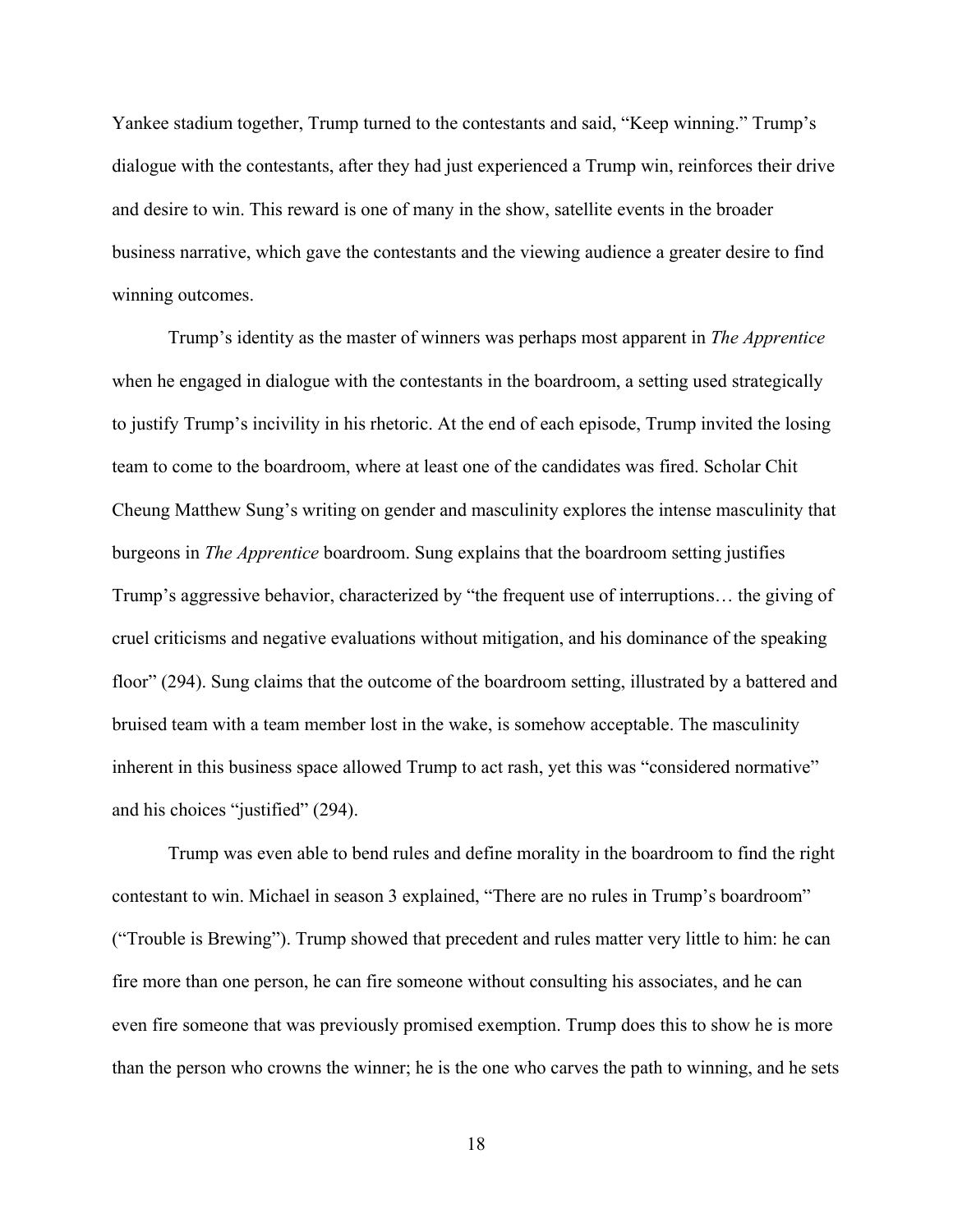his own rules in the boardroom for how to obtain that outcome. Trump's intense, masculine persona in the dim lights of the boardroom, where he dominated both the screen and the screen time, enabled him to be perceived as a decisive, strong leader who demanded wins and berated losses. To the contestant Ivana, Trump interrupted her and said, "I don't want to take a chance on somebody who loses all the time… Frankly, you've lost too much. Ivana, you're fired." ("Sweet and Lowdown"). Sung's research on the masculinity exhibited in the boardroom, proven by these interruptions, criticism, and insults, was justified and even enjoyed because of the masculinity inherent in the setting of a business boardroom.

*The Apprentice* solidified Trump's intended identity and brand as the ultimate financial winner. Trump's visuals, his monological discourse, and his dialogical discourse created a shared experience between the viewing audience and the contestants as they sought to win and be tutored by Trump. I argue that these elements of the show both portrayed and solidified Trump's identity and encouraged the viewing audience to become consubstantial with Trump's winning brand. This successful business identification was critical to Trump's path to politics, and I will explore how he used Twitter to transition this identity into politics during his 2016 campaign.

#### Trump's 'Loser' Tweets

<span id="page-23-0"></span>Trump's Twitter strategy, in particular his use of Twitter on the campaign trail, clearly draws from earlier branding strategies deployed during his time on *The Apprentice*. CDA analysis provides evidence of this rhetorical transition. The tweets chosen for this CDA analysis were taken from Trump's Twitter account, @realDonaldTrump, and from *Trump Twitter Archive*  (which became the only source for accessing Trump's tweets when Trump's Twitter account was permanently suspended on January  $8<sup>th</sup>$ , 2021). The Twitter corpus for this study begins on June 15, 2015 when Trump publicly announced he was running for President and ends on November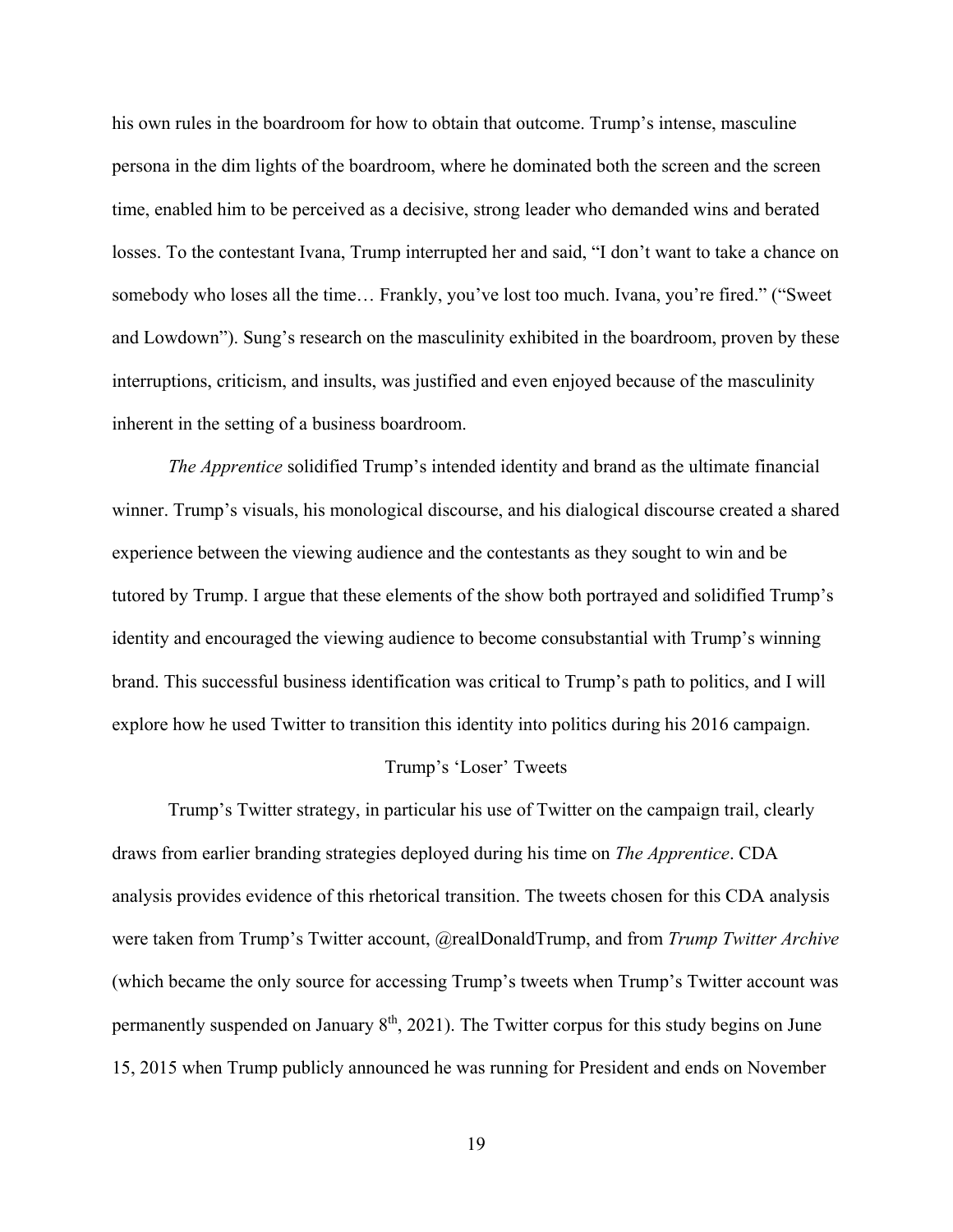8, 2016 when he won the election. I argue that the entirety of this corpus is essential to answering the research question regarding the transition of Trump's winning brand into politics. As will be discussed, there were specific instances early in his campaign when Trump echoed similar sentiments and linguistic choices that were employed in *The Apprentice,* and his unique emphasis on 'loser' opponents near the end of the campaign justify these tweets also being included in the analysis.

 During his campaign, Trump tweeted 7,805 times. Analyzing nearly 8,000 of Trump's tweets presented challenges due to the high volume of tweets; this research required significant time and organization to come to clear, concise conclusions in the coding analysis. However, the shorter length of tweets (140-character limit in this timeframe) nuances the larger number of overall tweets and made this larger corpus manageable. CDA is context-sensitive, and while this research is limited by not discussing each context for every tweet, this study will overtly situate Trump's tweets in the context of *The Apprentice* and the business rhetoric Trump used in the reality TV show to establish his winning brand.

 Once the corpus was assembled, I followed the conventions of CDA and engaged in multiple readings of the text. Upon the second reading of the text, I began coding to identify the salient features of Trump's win/lose rhetoric in his tweets. I began the coding process by doing a lexical search of the 7,805 campaign tweets for 'win' or 'lose' words (such as win, won, lead, lose, lost, failure, etc.). The 845 tweets that contained a win/lose word became the focus of additional coding analysis. In reviewing this sub-corpus, I discovered that Trump identified specific individuals as 'losers' and created a coding category dedicated to code each person Trump labeled a 'loser' in his campaign tweets. Additional coding categories I selected expose how frequently Trump emphasized: 1. His own winning characteristics, or 2. The losing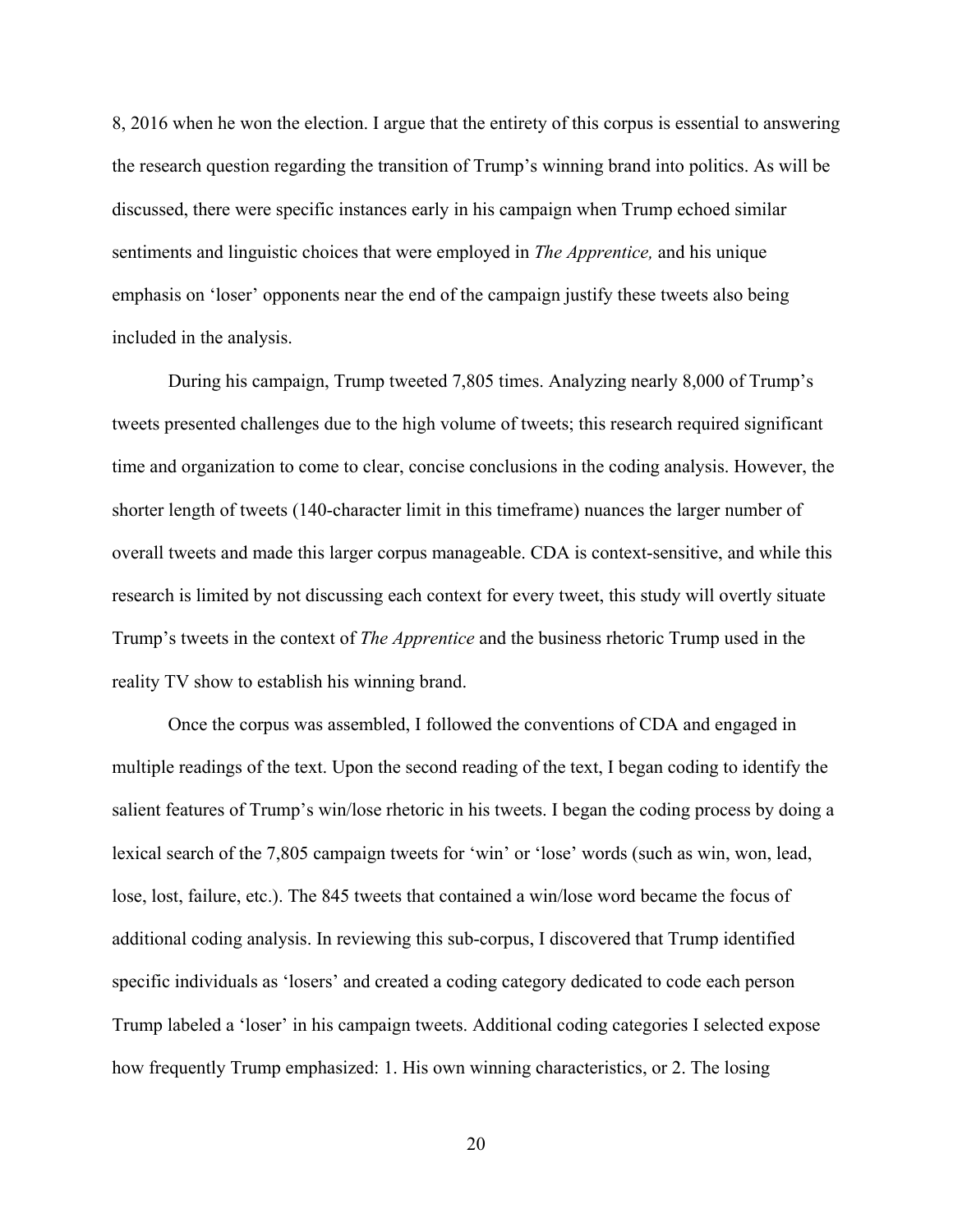characteristics of his opponents, as well as when he suppressed: 3. His losing characteristics, or 4. The winning characteristics of his opponents. CDA scholar, Teun A. van Dijk, described these "4 moves" in communication as "the ideological square," a "strategy of positive selfpreservation… and its outgroup corollary, 'negative other-presentation'" (245). Other coding categories included: the characteristics of a winner, and the characteristics of a loser. I conducted a third reading of the tweets to ensure my coding analysis with these selected categories was accurate and comprehensive.

 My objective in this CDA analysis is to explore how Trump used Twitter to pivot his business brand-identity established during *The Apprentice* from reality TV into politics, and how his emphasis and specificity on his 'loser' opponents makes his rhetoric uniquely divisive. While *The Apprentice* may have had brief instances of emphasis on losers, such as the camera shot of the homeless man in the opening scene of the show or a loser getting fired in the boardroom, these feel momentary as the show emphasized Trump's winning characteristics and the path of contestants to win and receive rewards for their hard work. As will be discussed both qualitatively and quantitively, Trump's tweets build up his identity in a similar way, but his Twitter rhetoric is overflowing with visceral attacks on individuals as he calls them a 'loser,' a 'phony,' or a 'dummy', among other names, a practice that sets him apart from other political candidates. This practice of humiliating 'loser' opponents joined Trump's interests with an audience who had felt humiliated by the political establishment (Burke 20). This caustic rhetoric establishes enemies and division, restructures social hierarchies in the pursuit of putting the white, blue-collar American worker on top.

<span id="page-25-0"></span>*Transitioning* the Apprentice *Brand to Twitter*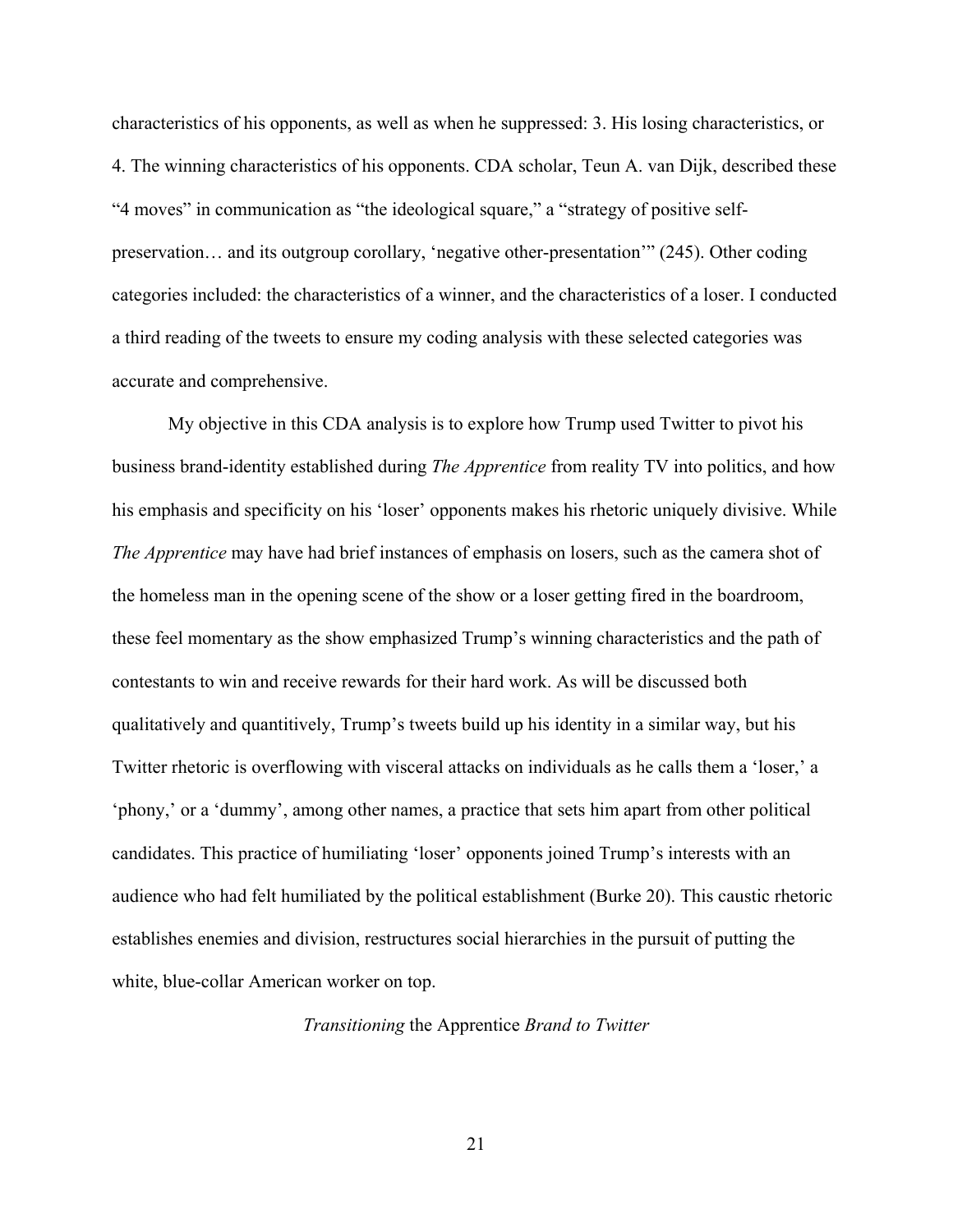Trump's tweets, in a similar way as *The Apprentice* monologues, identify and divide the world into winners and losers through aggressive, blunt messaging. Early on in his campaign on June 27, 2015, Trump tweeted, "When somebody challenges you unfairly, fight back - be brutal, be tough - don't take it. It is always important to WIN!" (@realDonaldTrump). That same day he added in another tweet, "When you are in a war, or even a battle, losing is not an option!" (@realDonaldTrump). This emphasis on effort and being "tough" in order to win and avoid losing hearkens back to the appeal of the American Dream in Trump's *Apprentice* business rhetoric*.* In addition, these short, punchy statements about winning and losing offer a similar pattern as his regular monologues in the show. This is what made Trump the "blunt speaking champion of the blue-collar American" and was appealing for an audience who resisted political correctness in the pursuit of unapologetic directness (Lombardo). Not only did his bluntness appeal to his rhetorical audience, but it demonstrates a foundational principle of business communication that Trump portrayed most notably in his brief monologues: conciseness. Trump's monologue-esque tweets highlight what Jacob Rawlins said when he explained that the business rhetor should "deliver all the needed information in as efficient a message" as possible, and how being "concise" is one of the core competencies of business rhetoric (36). Twitter as a medium (allowing for only 140 characters or less) along with Trump's overtly blunt messaging, contributed to a level of conciseness here that helped him identify with his audience and transition his business brand into politics.

The unique boardroom setting in *The Apprentice* gave Trump certain affordances which relate, in many ways, to the possibilities allowed on Twitter. The backdrop of the boardroom justified Trump in being aggressive and hostile, and even allowed him to bend the rules of morality. In many ways, Twitter became a comparable setting for Trump during the 2016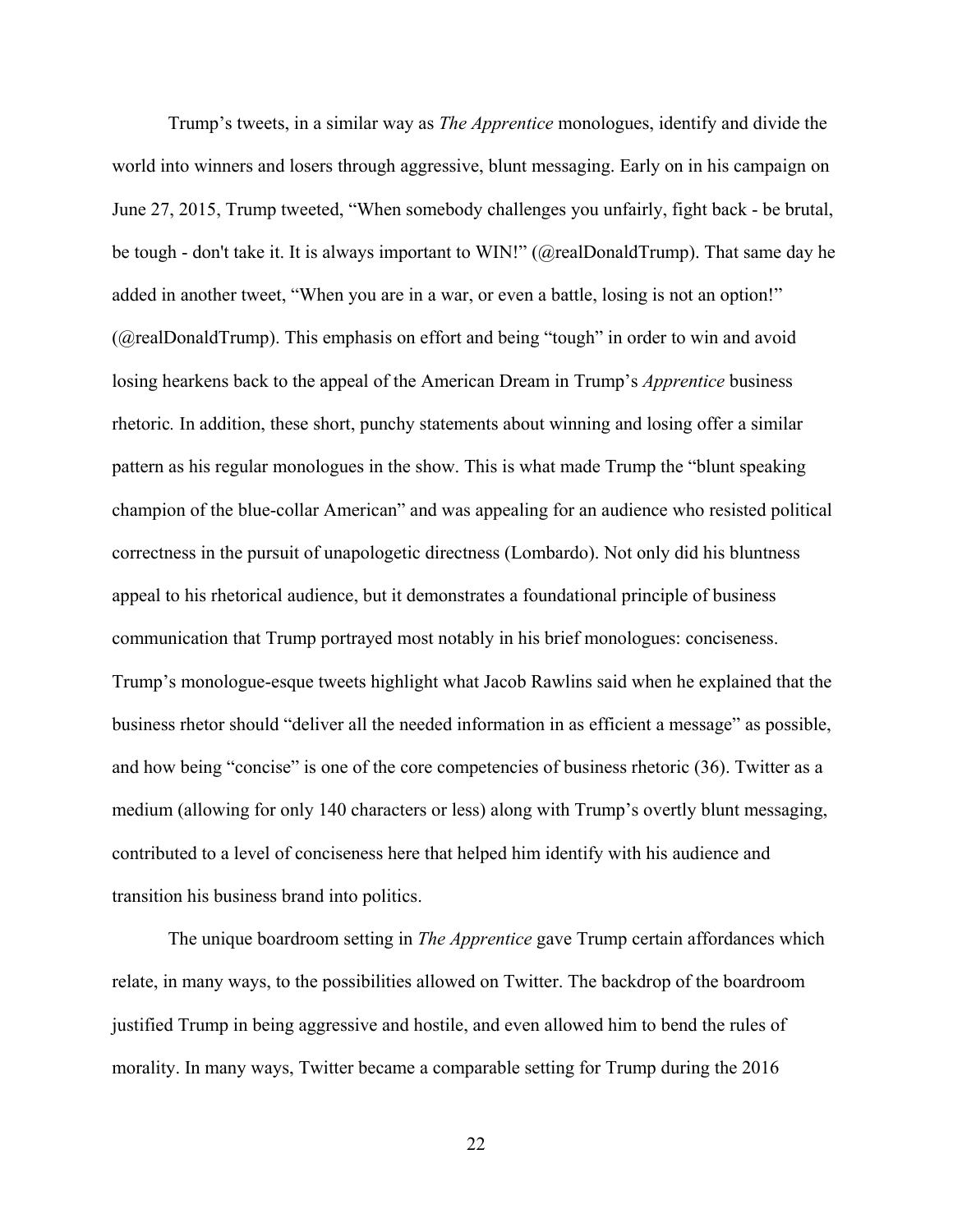election, with even greater toxicity and inappropriateness. Included in Forbes' top 10 list of Trump's "Most Offensive Tweets," Trump's belligerent tone regarding Karl Rove in this tweet portrayed Trump as a winner: "Every Poll has me winning BIG. If you listen to dopey Karl Rove, a Trump hater, on @oreillyfactor, you would think I'm doing poorly" (Forbes). The opening sentence here about "winning BIG" echoes the self-aggrandizement of Trump's personal brand that he established in *The Apprentice.* And his overt, aggressive name calling – such as "dopey" and "Trump hater" – also reiterates the linguistic affordances Trump was allowed in the boardroom. Concerning Twitter, Ott and Dickinson, write, "As a mode of communication, Twitter is defined by three key features: simplicity, impulsivity, and incivility" (61). Trump displayed all three of these features in a litany of tweets, particularly incivility. "Dopey Karl Rove" was just one of his many nicknames, and the numerous instances of offensive name-calling by Trump show the development of his rhetoric on Twitter as he added extra emphasis to the losers in his win/lose rhetoric. The nicknames of "Crooked Hillary," "Little Michael Bloomberg," "Crazy Bernie Sanders," and "Lyin' Ted Cruz" demonstrate this added 'loser' emphasis and are somehow justified by his rhetorical audience because they fit the conventions of incivility inherent to Twitter. Specifically, Trump's incivility towards Hillary Clinton and his linguistic choice of the presupposition "Crooked" forces upon her a losing identity and establishes a perceived reality where women are structured beneath the dominant male in Trump's ideal social hierarchy.

Trump became the definition of a Wall-Street-winner in *The Apprentice* in part because his character was portrayed as an omnipotent negotiator, an identical characteristic on display in his tweets. Soon after his formal announcement to run for the presidency, Trump tweeted: "Who would you rather have negotiating for the U.S. against Putin, Iran, China, etc., Donald Trump or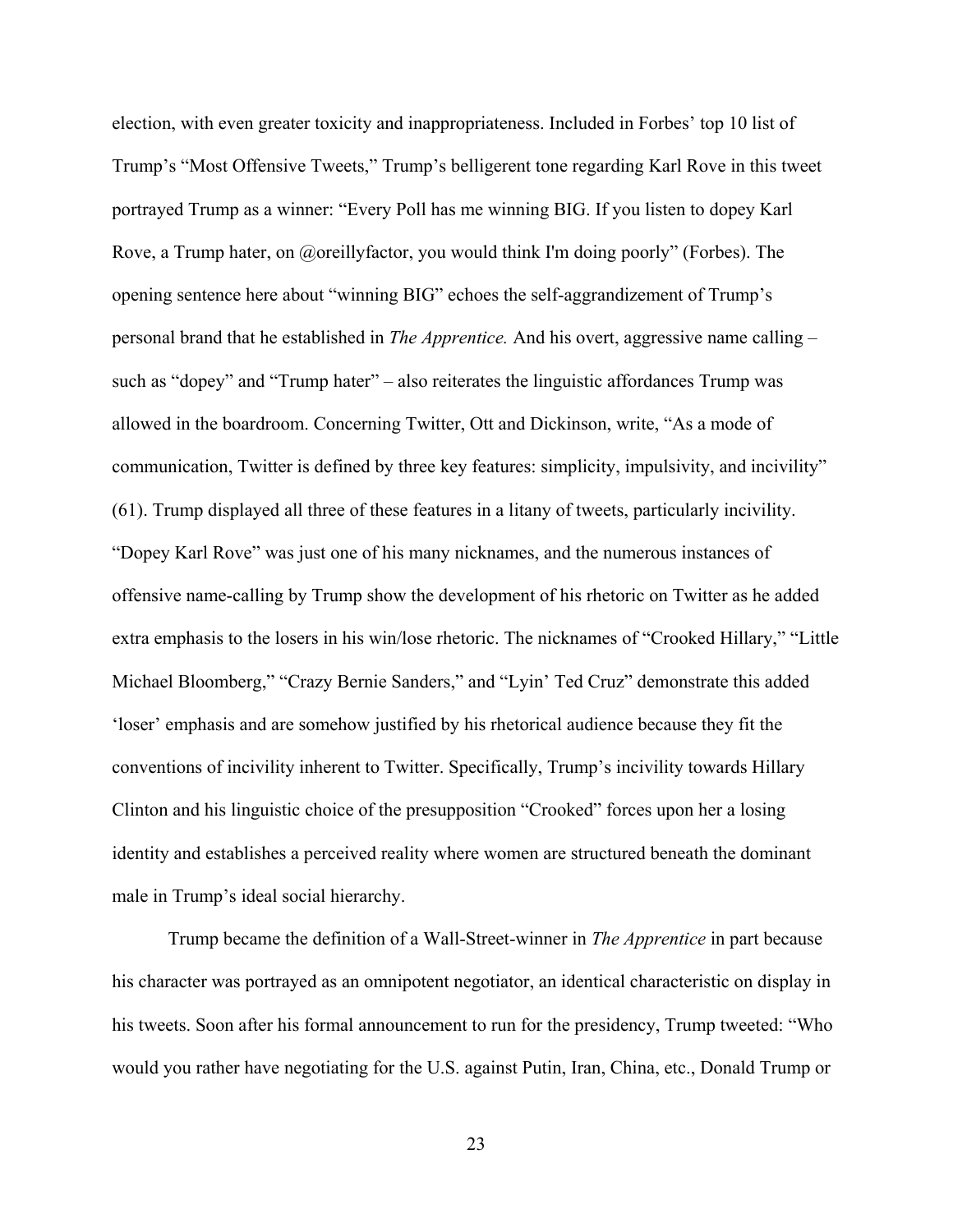Hillary? Is there even a little doubt?" (@realDonaldTrump). He posits this leading question ("who would you rather have negotiating…") to manipulate his audience into identifying him as the master negotiator over a weaker woman. His second question reinforces his male dominance: "Is there even a little doubt?" His addition of the word "little" minimizes even the possibility of doubt in deciding between him and Hillary. And by positioning "little" within yet another leading question, Trump is creating a "general body of identifications" for his business negotiation skills that made him an easy choice over his female opponent (Burke 26). By drawing on the credibility he built in *The Apprentice* as one who can negotiate a win in every deal, Trump was able to make the claim in his tweets that he can apply that business brand in political negotiations for the success of his rhetorical audience.

Trump also transitioned his goal-oriented business discourse in *The Apprentice* to Twitter by magnifying his apparent "Midas touch" with poll numbers. Hundreds of Trump's tweets in the 17 months of his campaign constituted poll numbers, repeatedly demonstrating his businesslike goal to raise percentages and outcomes. All of his commentary on the polls emphasized his role as the candidate who was always winning, always leading, and the foregone conclusion to win the presidency in 2016. He tweeted, "I am in first place by a lot in all polls," "Record setting African American (25%) and Hispanic (poll) numbers (31%)," and a retweet stating Trump "came out as the clear winner in the polls yet again!" (@realDonaldTrump). Trump's fixation on numerical comparisons with competitors was not a new obsession; in season 3 of *The Apprentice,* Trump compared his financial success to the entire net worth of Pontiac Corporation ("A Lonely Drive"). He continued this numerical obsession with the consistent barrage of poll numbers in his tweets, essentially providing a "shareholder report" for voters that his character can and will win the presidency in this Twitter narrative. For an audience who felt left behind by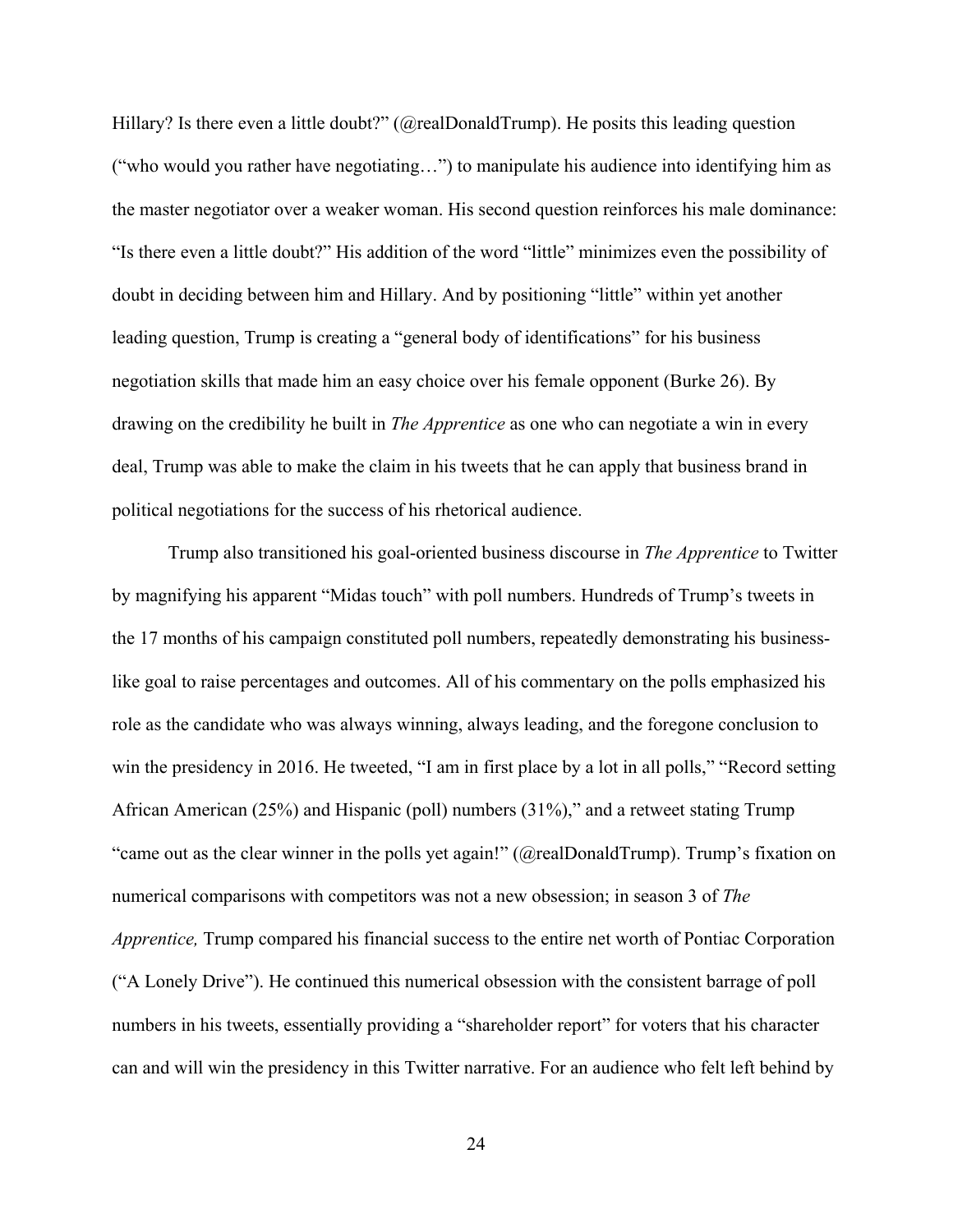the political establishment, this business mogul's surprising success rate in the polls was appealing.

While Trump often touted his own successes in his tweets, he also furiously retweeted thousands of messages from his audience praising his successes, demonstrating the business communication principle of receiver-centric rhetoric. The rhetorical effect of these retweets shows Trump's relationship with potential voters, and instead of Trump claiming the greatness of his character in the Twitter story, having someone else claim his wonderful qualities portrays Trump as more authentic. Trump retweeted messages such as, "He knows how to create wealth," "Donald Trump is a no-nonsense billionaire businessman," and "Trump (has a) 96% success rate in business" (@realDonaldTrump). One retweet claimed that "no one knows more about business and the economy" than Trump himself (@realDonaldTrump). Regarding these examples emphasizing Trump's winning character and his outlandish, even questionable, success rate in business, Trump stated "My history shows I will never disappoint" (@realDonaldTrump). These retweets demonstrate anecdotally how his candidacy is being received by the public and portrays to his rhetorical audience that he is not only goals-oriented, but he is also receivercentric. Applying business communication principles to bolster his winning brand with others' comments began most notably in *The Apprentice*. The numerous clips of contestants gushing over Trump's wealth, success, and intelligence are found echoing in the sentiment established in Trump's retweets.

If Trump saw a poll that didn't align with his winning brand, he challenged the accuracy of the poll to emphasize political opponents as 'losers.' Dozens of his campaign tweets bombastically criticized various surveys and poll numbers that showed other contestants as the frontrunner or ahead of Trump. In *The Apprentice*, Trump could dictate the discourse provided to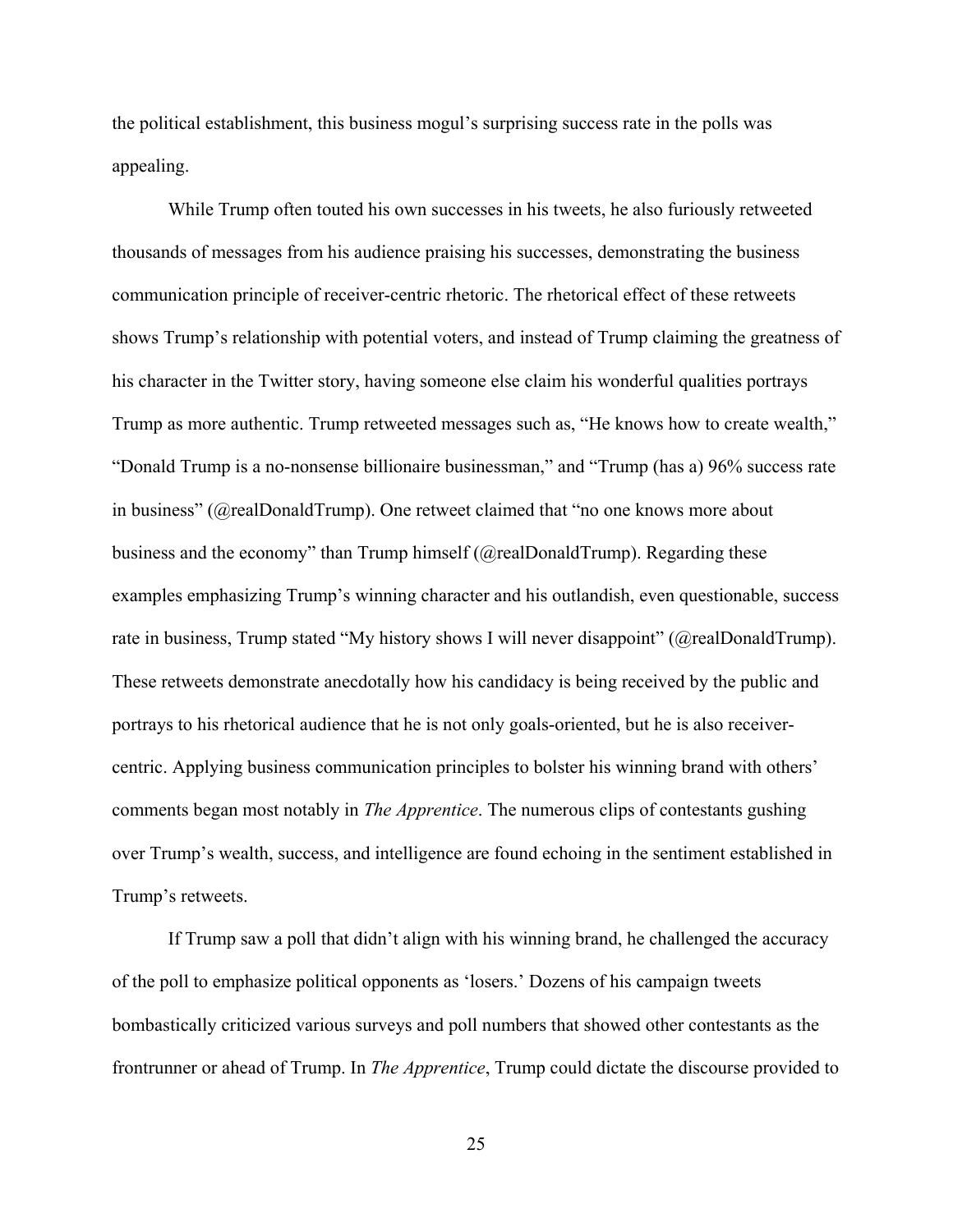his audience by suggesting film content cuts, but his Twitter discourse needed to evolve because he couldn't cut opposing, negative discourse. As can be observed in numerous examples, Trump resorts to defending himself by emphasizing how these "Trump haters" are losers, and how the polls are "fictitious", "fluke(s)", or "phony" (@realDonaldTrump). Any poll number that didn't fit with his winning identity was criticized and made moot in Trump's reality. In one retweet, Trump messaged that "@CNBC is trying to drive down poll numbers to install (Ben Carson) ... Win Don Win!" (@realDonaldTrump). In this specific example, Trump situates Ben Carson as a fake winner. This foregrounding of a false, faulty winner reinforces Trump's reality: a social hierarchy where the white working class, represented by Trump, claim the true winning outcomes.

# *A Quantitative Look at Trump's Unique 'Loser' Foregrounding*

<span id="page-30-0"></span>The transition of Trump's rhetorical tactics used in *The Apprentice,* along with his added emphasis of the 'losers' characterized throughout his campaign tweets, are affirmed and nuanced further with quantitative measurements and coding analysis. The sheer volume of tweets during his campaign was unprecedented, with a grand total of 7,805 tweets, an average of over 15 tweets published every day of his campaign (Brown). Peter Francia's research found that "Twitter delivered the equivalent of \$402 million in free attention for Trump as compared to \$166 million for Clinton" (9). This free attention allowed Trump to tweet hundreds of messages to millions of people, explicitly defining his winning team in his campaign narrative while simultaneously telling the repeated story of the 'losers' who opposed him. Again, my lexical search revealed that 845 tweets contained a 'win' or 'lose' word (such as win, won, lead, lose, lost, failure, etc.). Thus, nearly 11% of all tweets in this time frame contains a win/lose word. Table 1 provides a relative comparison to Trump's use of other words: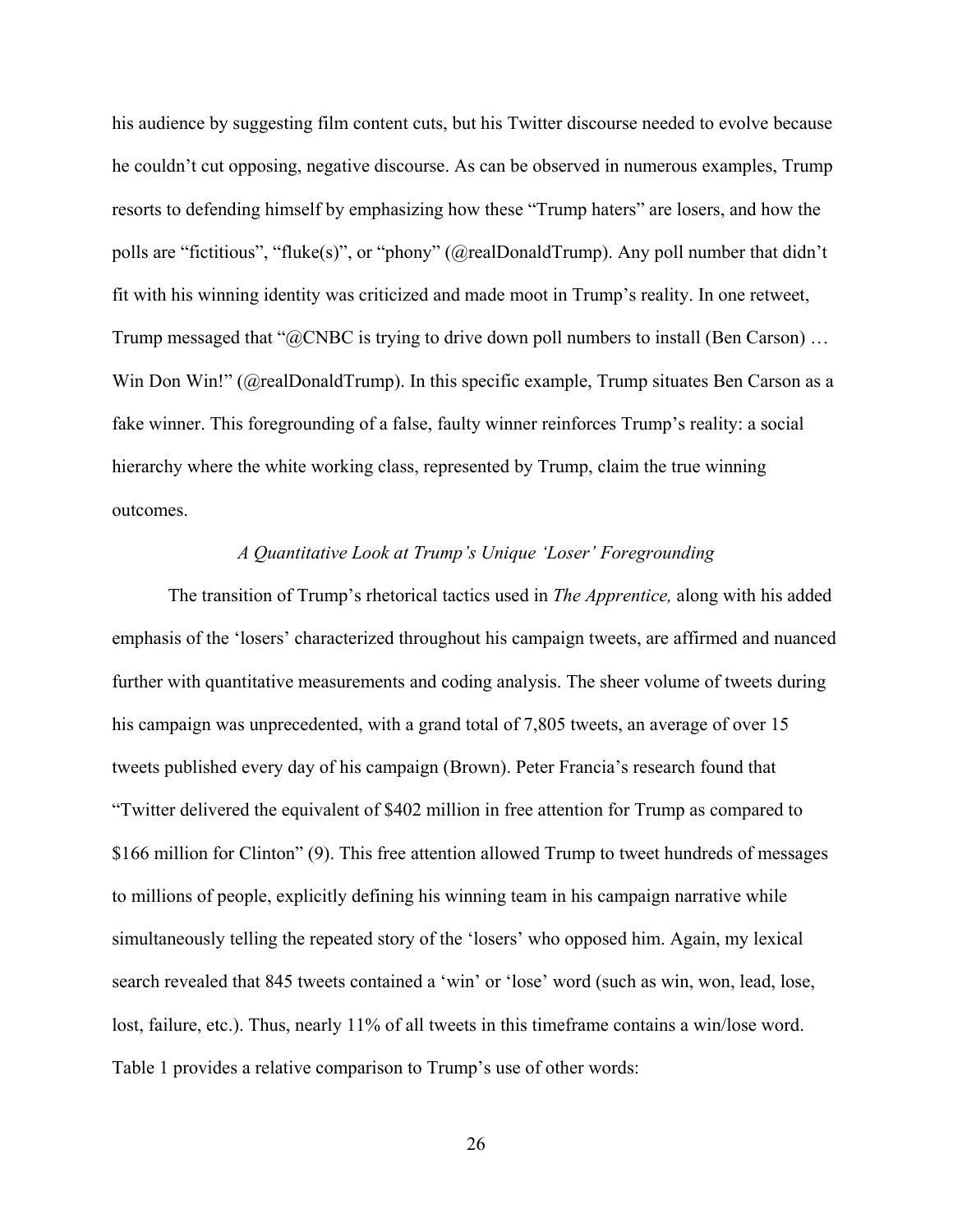<span id="page-31-0"></span>

| Table 1: Word Groupings Within Trump's 2016 Campaign Tweets |                   |                                                               |                  |
|-------------------------------------------------------------|-------------------|---------------------------------------------------------------|------------------|
|                                                             | Word Grouping     | Frequency<br>(Percent of Tweets Which<br>Include these Words) | Number of Tweets |
|                                                             | Win/Lose words    | 10.82%                                                        | 845              |
| 2.                                                          | Economy words     | 4.59%                                                         | 358              |
|                                                             | Immigration words | 3.96%                                                         | 309              |

As table 1 shows, I created other word groupings associated with important topics in the 2016 election and compared those against Trump's win/lose tweets. Interestingly, economy words (such as economy, wages, jobs, etc.) only appeared in 4.59% of Trump's 2016 campaign tweets (358 tweets), and immigration words (such as wall, immigrant, aliens, illegals, etc.) only appeared in 3.96% of the tweets (309 tweets). In contrast, 10.82% of Donald Trump's 2016 campaign tweets (845 tweets) contain a win or lose word. These emotionally charged words, used to invite the audience to identify with Trump's winning identity and brand, are used more frequently in his tweets than these other word groupings which make logical claims about political policies. This provides quantitative evidence that Trump's Twitter rhetoric is making more of an emotional appeal to a winning identity rather than a logical appeal about policy. By putting policy in the background, his rhetoric about winning has a heightened emotional impact.

 The emotional appeal of Trump's winner/loser message confronts "the implications of division" for U.S. politics (Burke 22). As scholar Lilliana Mason said, Trump is fueling "identity politics" that move beyond merely disagreements in policy and emphasizes an "us vs. them" mentality (2). She shares that the "Trump phenomenon is particularly rooted in identity," and it can be observed here that his rhetoric "is consistent in its most important message: we will win" (2). Mason's research also illuminates how Trump's tactic of backgrounding his positions regarding policy ultimately manipulated his audience to avoid thinking critically about his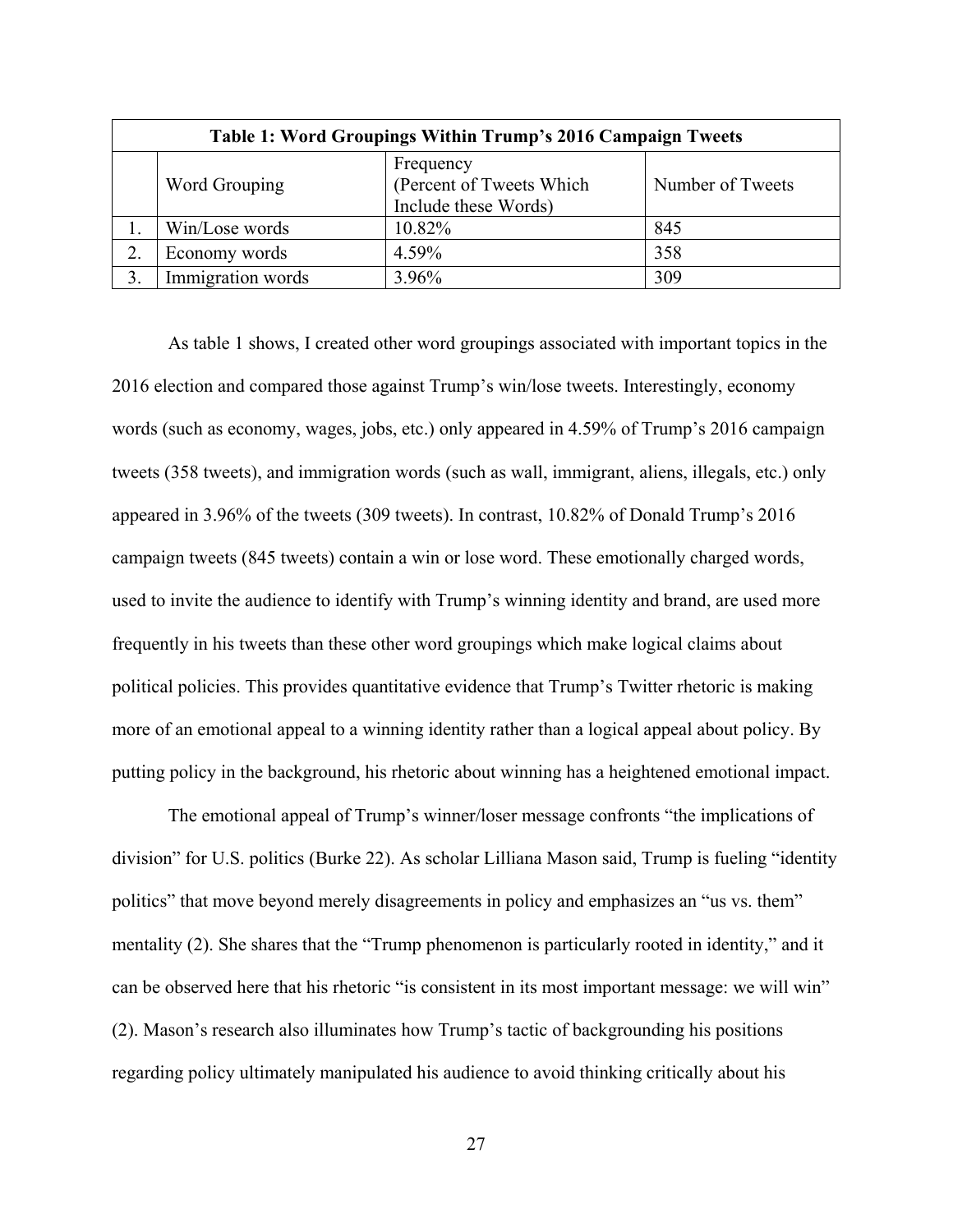practical agenda and instead become emotionally involved in his message and identity as they migrate towards partisanship. Mason shows that "every year, partisanship trumps policy positions in determining our feeling toward the two parties (Republican or Democrat)" (52). Trump's lack of emphasis on policy and the subsequent over-emphasis on partisanship loyalty in the pursuit of political winning created a crucible of division in United States politics and exacerbated the "us vs. them" mentality.

While Twitter mirrored Trump's focus on winners and losers from *The Apprentice,*  coding analysis demonstrates that Twitter magnified the emphasis on 'losers' significantly. Table 2 shows the outcomes of coding Trump's emphasis on his own 'winning' characterization and opponents' 'losing' characterization. Again, the tweets analyzed with these codes were the 845 tweets in Trump's 2016 campaign that included a win/lose word:

<span id="page-32-0"></span>

| Table 2: "Us vs. Them" Emphasis in Trump's Win/Lose Campaign Tweets |                                                                     |                  |  |
|---------------------------------------------------------------------|---------------------------------------------------------------------|------------------|--|
|                                                                     | Total Tweets That Include "Ideological Square" Communication<br>347 |                  |  |
|                                                                     | <b>Communication Type Codes</b>                                     | Number of Tweets |  |
|                                                                     | <b>Emphasizing Opponents' Losing Characteristics</b>                | 178              |  |
| 2.                                                                  | <b>Emphasizing Trump's Winning Characteristics</b>                  | 78               |  |
| 3.                                                                  | Suppressing Trump's Losing Characteristics                          | 66               |  |
| 4.                                                                  | <b>Suppressing Opponents' Winning Characteristics</b>               | 25               |  |

Table 2 shows the dominant element of the ideological square is clearly the emphasis on Trump's opponents' losing characteristics, constituting more than the other three categories combined. At the very least, this dominant element of the ideological square shows that Trump was no stranger to mudslinging during his campaign. But these tweets likely mean more than typical, political mudslinging; they showcase Trump's worldview, a perspective that reiterates his superiority to others by degrading their identity. There is a shift, however, from *The Apprentice* narrative to the Twitter narrative: rather than foregrounding his own winning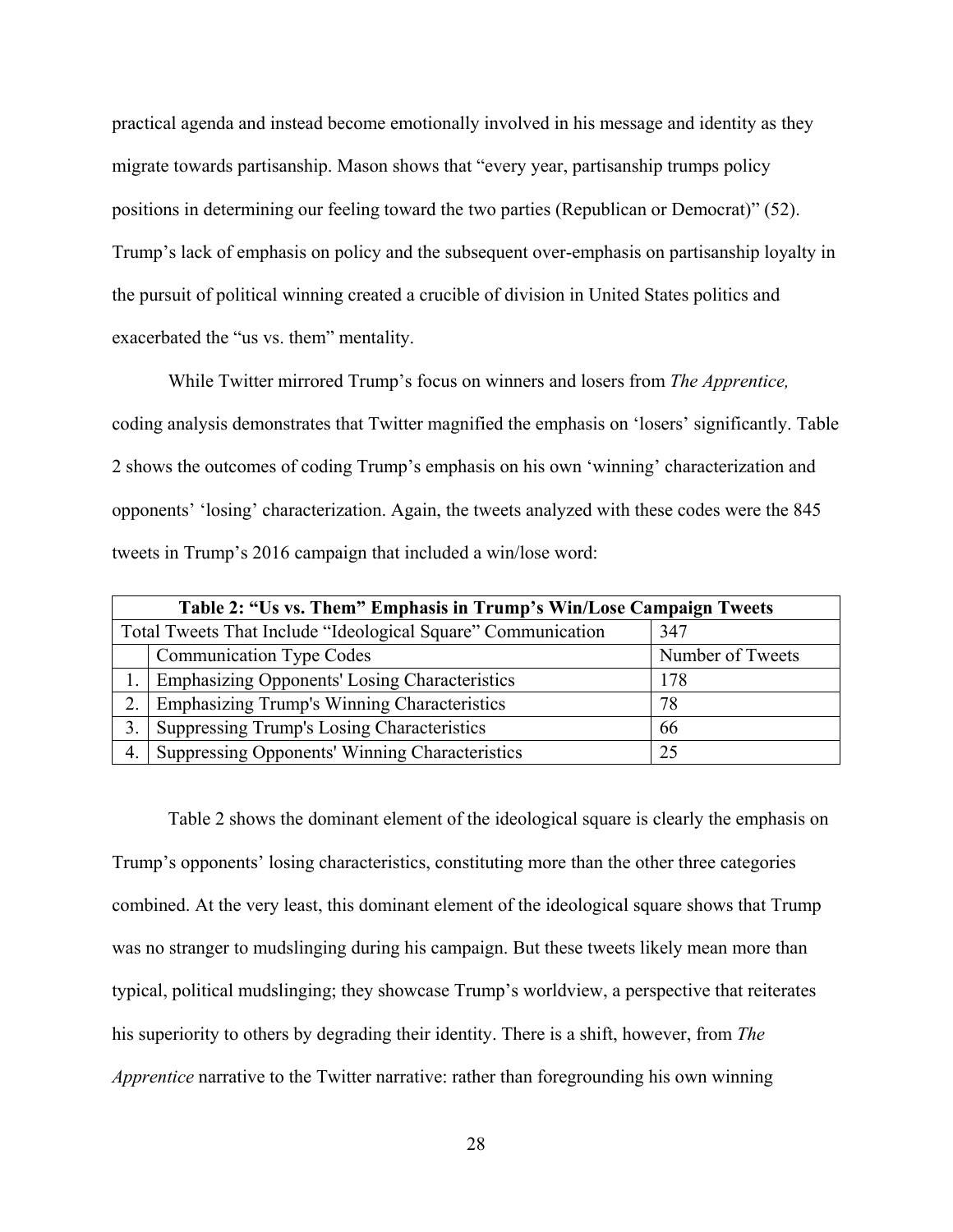characteristics as he did in *The Apprentice*, Trump foregrounds his opponents' losing characteristics. This change in emphasis was effective at responding to the exigence inherent in his audience; Michael Sandel explains that "Trump was elected by tapping a wellspring of anxieties, frustrations, and legitimate grievances to which the mainstream parties had no compelling answer" (17-18). This transition from Trump's personal aggrandizement to his negative portrayal of his opponents is, in part, because he was making a direct appeal to the anxieties and frustrations of white, blue-collar, working class Americans. In particular, Trump's populist portrayal of the political establishment, with Hillary Clinton as the personification of that establishment, caused his audience to question power inherited by career politicians. Although Trump is somewhat backgrounded as he does this in his tweets, his winning brand became all the more appealing as his audience realized and revolted at the notion of current political players using their power in "crooked" ways, as Trump accused Hillary of doing relentlessly in his tweets.

 Trump's consistent effort in his tweets to emphasize others' losing characteristics was rarely a general sentiment; Trump's uniqueness as a political candidate is manifest in how painfully specific he was, categorizing people by name as "losers," "dummys," and "fools," among other labels. Each individual that Trump explicitly called a loser was coded in this segment of Trump's 2016 campaign tweets. It should be noted that both individuals and entities (such as *The New York Times*, Macy's, etc.) were coded when they were called a loser, and there were a total of 64 specific individuals or entities coded. Table 3 shows the 5 individuals who were most frequently coded in this corpus: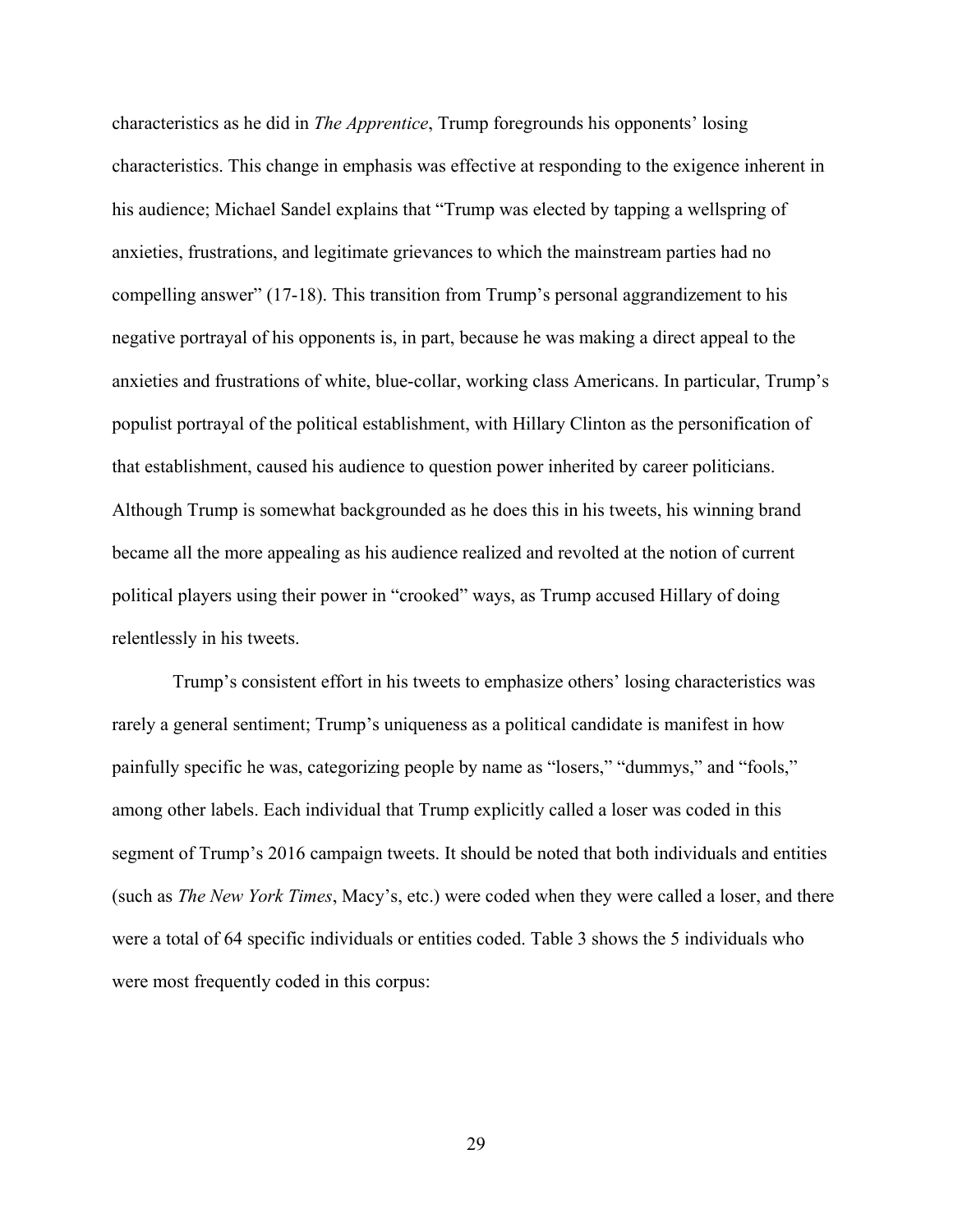<span id="page-34-0"></span>

|    | Table 3: Specific 'Losers' in Trump's Win/Lose Campaign Tweets |                  |  |
|----|----------------------------------------------------------------|------------------|--|
|    | Name Codes                                                     | Number of Tweets |  |
|    | Hillary Clinton                                                | 92               |  |
|    | Ted Cruz                                                       | 33               |  |
|    | Mitt Romney                                                    | 28               |  |
| 4. | Jeb Bush                                                       | 24               |  |
|    | Karl Rove                                                      | 18               |  |

It is no surprise that Hillary Clinton was the ultimate losing character in Trump's 2016 campaign tweets. Known as "Crooked Hillary" in this story, Hillary Clinton was called a loser after debates, after the release of poll results, and after news outlets reported her email scandal just weeks before the November election. All of these represented opportunities for Trump to label her as a loser, adding up to 92 times in his 2016 campaign. While some may have identified Hillary Clinton as a "beacon of hope for women," Trump's rhetoric adamantly portrays a social reality where men continue to dominate, and women have diminished opportunities (Svoboda). His appeals to the exigence inherent in blue collar Americans led to his winning rhetoric for the white male worker. And Trump's repeated declaration of "I will beat Hillary" not only reinforces his winner/loser theme, but also establishes a physical dominance; rather than merely saying he will win, the use of "beat" has violent connotations, emphasizing that Trump will win in a physical contest, further entrenching the idea of male dominance for his audience.

Trump's strongest GOP primary opponent, Ted Cruz, was also frequently denounced as a loser. Even when Ted Cruz won the Iowa caucuses, Trump claimed that "Lyin Ted Cruz" "stole" the votes (@realDonaldTrump). Not only did Trump claim this opponent to be fraudulent, but he also associated that fraudulence with Cruz' status as an immigrant born in Canada. In one tweet, Trump said, "Ted Cruz is totally unelectable, if he even gets to run (born in Canada). Will loose [*sic*] big to Hillary" (@realDonaldTrump). Trump's foregrounding of Cruz' place of birth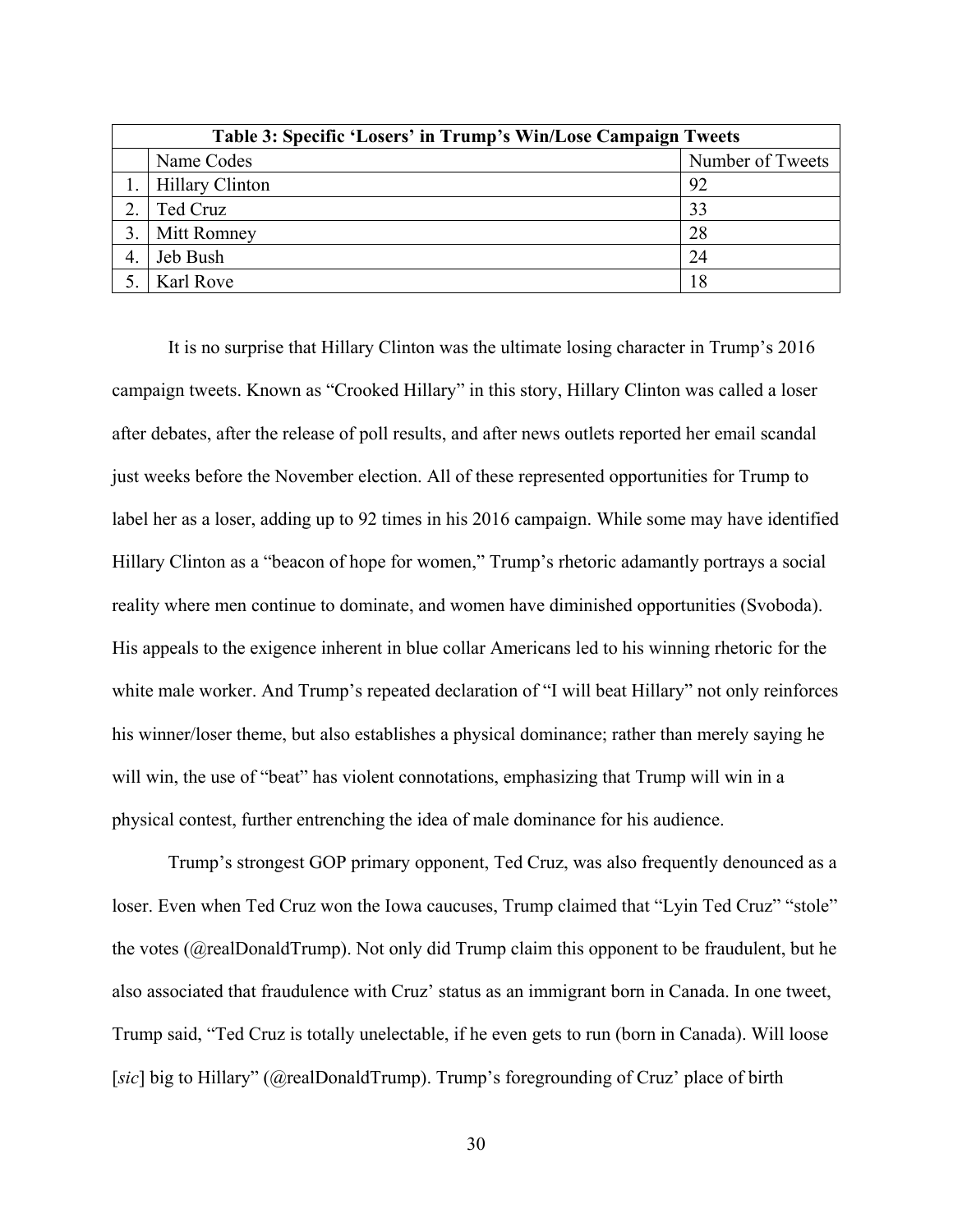outside of the United States not only made him unelectable in Trump's rhetorical reality, but it also associates his immigrant status with the outcome of losing. This characterization of Cruz, a characterization that Trump displayed 33 times during his 2016 campaign, further foregrounded the losing attributes of his opponents.

These examples and others demonstrate that Trump's dominant element of the ideological square – emphasizing his opponents' losing characteristics – led to a large number of individuals being trampled on by his rhetoric. Huckin explains that "labels" as well as "presuppositions" are used to manipulate an audience to legitimize a rhetor's reality; in many ways, these names that Trump calls his opponents can be analyzed as presuppositions (83). Through repetition, Trump implies that adjectives like "Crooked" should be taken for granted, "as if there were no alternative," and his audience has difficulty challenging the veracity of his name-calling (Huckin 82). It also eliminates the other identification options in his narrative; Clinton and these other opponents are definitive losers in his story, and because of his namecalling, there is no possible nuance to that characterization. In this way, these simple presuppositions allow Trump to exercise power over his audience by narrowly defining the losing characters in his story, forcing a reality where he is the only winner left standing.

I argue that Trump's specificity in his visceral attacks on political opponents makes his rhetoric unique and adds a *pathetic* appeal for his audience. For a demographic who were disillusioned by the political establishment, who felt left behind as economic opportunities were offered to other groups, and whose frustrations were being bottled up as they felt unable to express those frustrations due to political correctness, Trump's acerbic tweets regarding the character of individual candidates directly addressed their exigence. In particular, the emotion of humiliation was at the heart of Trump's appeals as he ran for President. Hilary Clinton's claim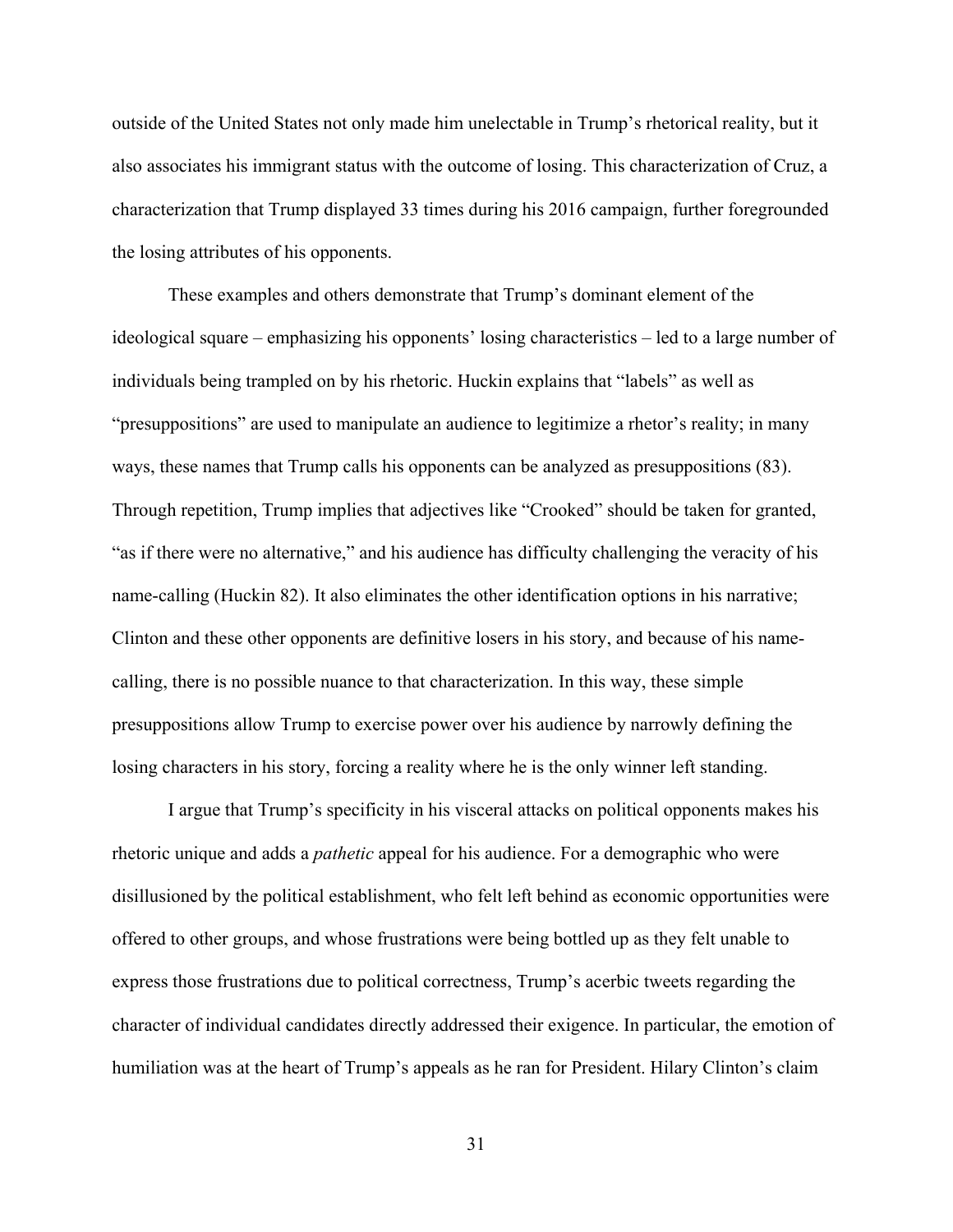that half of Donald Trump's supporters belong in a "basket of deplorables" created a sense of humiliation for Trump's audience, and justified his blatant humiliation of her as he labeled her a 'loser' 92 times (Merica). While Clinton's comments became a detriment in her campaign (she later expressed regret in an official statement for this comment), Trump's humiliation of his opponents was an asset as it tapped into and released the frustration pent up in his rhetorical audience.

Trump's unique emphasis on the losing characteristics of political opponents in his tweets is based primarily on the characterization of these opponents as dishonest. Table 4 shows the character traits Trump focused on the most. "Rigged," "phony," and "crooked" are just a few of the words that prompted a code for "Corruption/lies." Polls showing opponents as winners were, according to Trump, the product of a corrupt system or a deceitful news source. The frequency of this code is significant, as it is more than double the amount coded for the second highest losing characteristic. It is apparent that Trump is at best making a populist push here to question the power of the political establishment in America, and at worst he is seeking to undermine the credibility of the democratic process. By characterizing his opponents as not only losers, but as dishonest people, he is once again "tapping" into the frustrations and anxieties inherent in many individuals in his audience (Sandel 17). This allows Trump to construct a reality where he is the honest winner with a winning track record and a platinum brand.

<span id="page-36-0"></span>

| Table 4: Characteristics of a 'Loser' in Trump's Win/Lose Campaign Tweets |                             |             |
|---------------------------------------------------------------------------|-----------------------------|-------------|
|                                                                           | <b>Characteristic Codes</b> | # of Tweets |
|                                                                           | Corruption/Lies             | 103         |
|                                                                           | Stupidity                   | 46          |
|                                                                           | <b>Business Failure</b>     | 34          |
| 4.                                                                        | Lost political races        | 31          |
|                                                                           | Weak                        |             |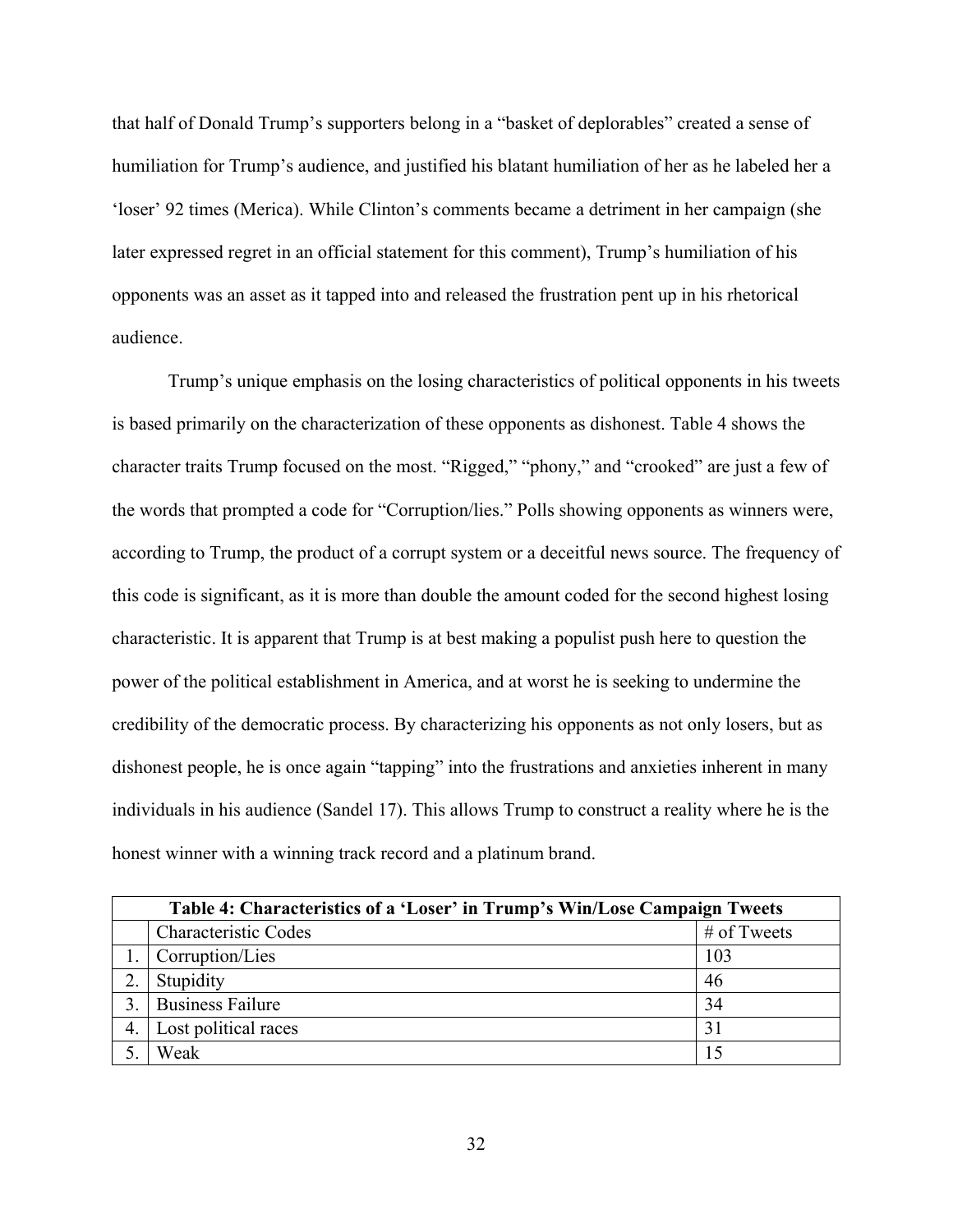It should also be noted that the third highest frequency code portraying the identity of a loser in Trump's story is "business failure." If a company or an individual who opposed Trump was losing money, downsizing, or decreasing in stock value, Trump was quick to magnify these shortcomings in their characterization. *The Apprentice* identity of Trump as someone one who could judge a business success from a business failure, an identity that branded him as the ultimate Wall-Street-winner, was clearly transitioned into the political arena in these tweets through his labeling business failures as 'losers.'

 Although secondary in emphasis, Trump's tweets to portray his own winning brand identity still carried over from *The Apprentice* to his tweets as he magnified his political and business track record. As table 5 details, Trump was obsessed with political victories as an indicator of his winning character. Upon learning that he won a state in the GOP Primaries, Trump promptly tweeted his win to the masses. He did this frequently enough that it became clear in the coding process: Trump would not let his wins go unnoticed. And in anticipation of the general election, Trump tweeted repeatedly about his previous wins to remind his audience of his political resume. One example of this was after Paul Ryan congratulated Trump on his GOP nomination and stated that Trump inherited something very special: the Republican Party nomination. Trump tweeted: "I didn't inherit it, I won it with millions of voters!" (@realDonaldTrump). Rather than being acted upon and inheriting something, Trump employed the hard work he promoted so aggressively in *The Apprentice* to win this nomination on his own accord. In addition to the prominence of political victories in Trump's rhetoric, business success was yet again an emphasis in his winning character. Frequent retweets of individuals who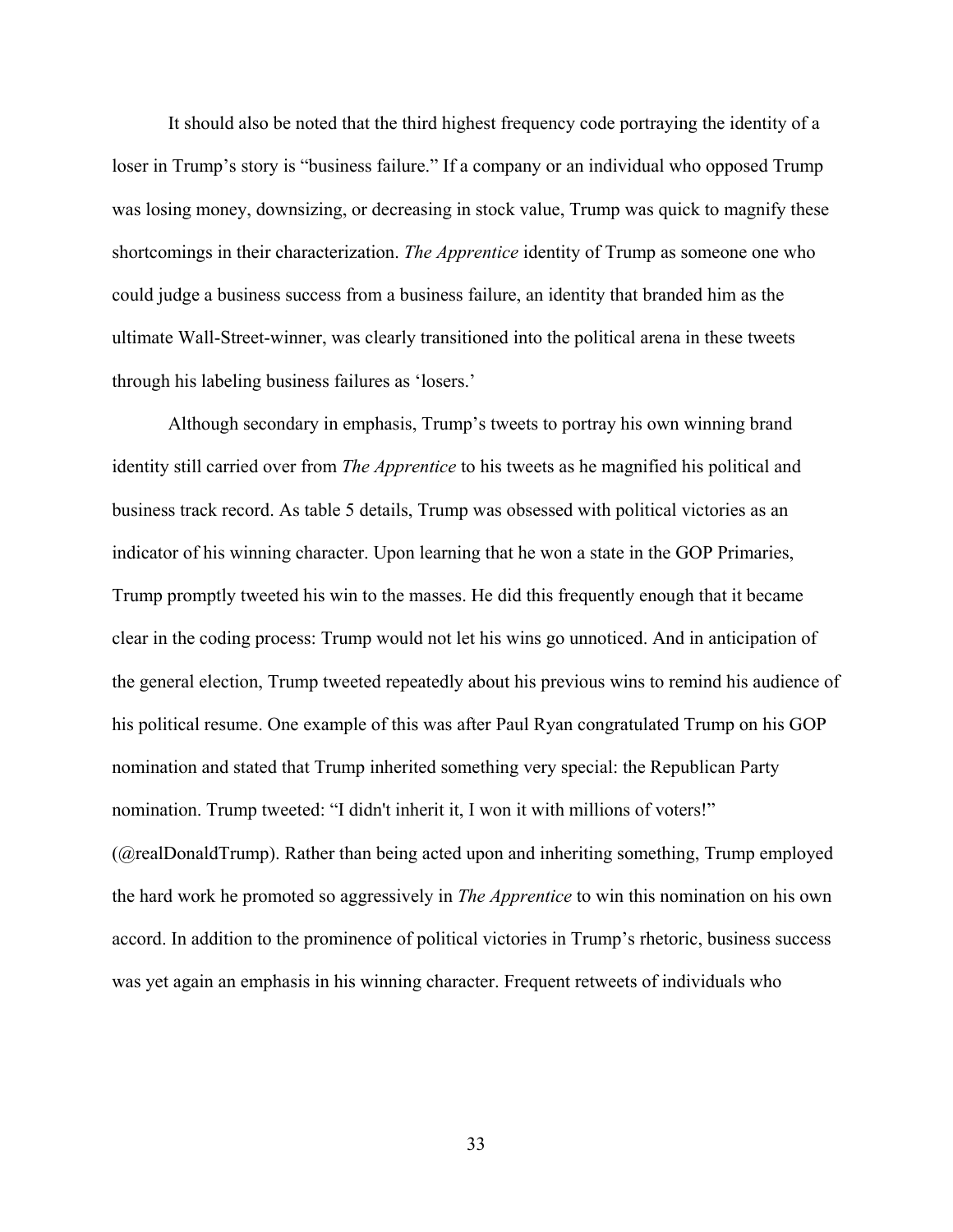pointed to Trump's business success rate characterized him as the ultimate example of winning. For his blue-collar audience who were seeking to regain financial footing relative to women, immigrants, and minorities, the repeated reference to the winning characteristic of financial success addressed their economic exigence.

<span id="page-38-1"></span>

|    | Table 5: Characteristics of a 'Winner' in Trump's Win/Lose Campaign Tweets |             |  |
|----|----------------------------------------------------------------------------|-------------|--|
|    | <b>Characteristic Codes</b>                                                | # of Tweets |  |
|    | Political victory                                                          | 70          |  |
|    | Large crowds                                                               | 13          |  |
|    | Business success                                                           |             |  |
| 4. | Toughness & strength                                                       | 10          |  |
|    | Intelligence                                                               |             |  |

In summary, this CDA study analyzed how Trump transitioned his business brand from *The Apprentice* to his Twitter rhetoric. My quantitative coding of Trump's tweets explored the linguistic choices Trump made to enroll his audience in his winning identity. And throughout this Twitter study, the implications of Trump's divisive, win/lose rhetoric were discussed: the impact of this winner/loser message on maintaining the marginalization of women and immigrants and the regaining status for white, working class men. This analysis demonstrates that Trump's winner/loser message is a prominent feature of his campaign tweets, that Trump's dominant emphasis in his tweets is the losing characteristics of his opponents, and that Trump's winning business communication continued to play an important role in his brand identity as a political candidate.

# Conclusion

<span id="page-38-0"></span> Ott and Dickinson write of Donald Trump's Reagan-esque goal to make America great again: "Looking at and listening to Trump, his followers participated in a shared fantasy, an alternate image of themselves, one in which they, like Trump, were an American success story"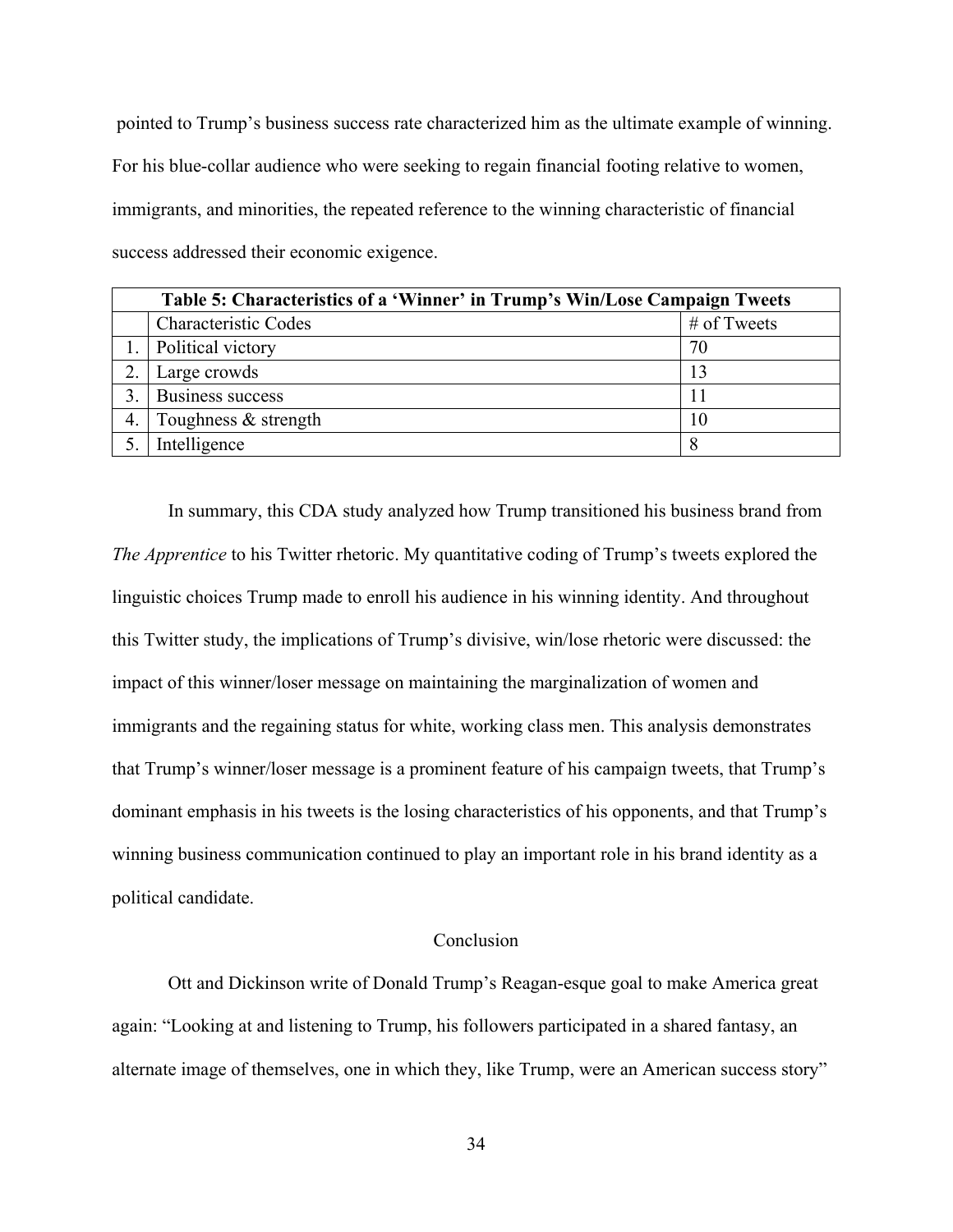(44). Trump's invites his audience to enroll in an identity of success by employing his rhetorical theme of winners and losers, a message he branded in *The Apprentice* and implemented on Twitter. His application of business communication through the narrative-processing of his winner narrative established himself repeatedly as the only candidate with credibility to bring success to America. This also allowed him to transition his winning brand from reality TV into politics. His business brand also helped him appeal to the blue-collar audience of voters who sought his financial ethos to bring about a win. The implications of this are numerous. On one hand, his story has proven to be persuasive as it helped gain a strong enough voting populous to win the presidency in 2016. While this analysis does show that Trump did much to infuriate his opponents by emphasizing their losing characteristics, it is also clear from the election results that he gained a significant following and was successful in many ways. The implication that is most concerning, however, that stems from his 'winning' rhetoric is the division this created among the American people. At its very core, identification – a theory that is fundamental to understanding the identity of Trump's winning brand – prompts division. As Burke states: "To begin with 'identification' is, by the same token, though roundabout, to confront the implications of *division*" (22). To identify with something or someone denotes that one must be separated, or divided, from that thing or individual. "If men were not apart from one another," writes Burke, "there would be no need for the rhetorician to proclaim their unity" (22).

Burke writes that a potential "disease" of identification is "war," or a "perversion of communion" (22). Rather than uniting Americans, Trump's winning identity and brand inspires uniting amongst partisan lines to fight against the opposing party. Not only is this widening the partisan divide, but Trump's intended winners in his rhetoric frequently oppresses women and minorities. To use a business term, the "opportunity cost" of Trump reiterating his winner/loser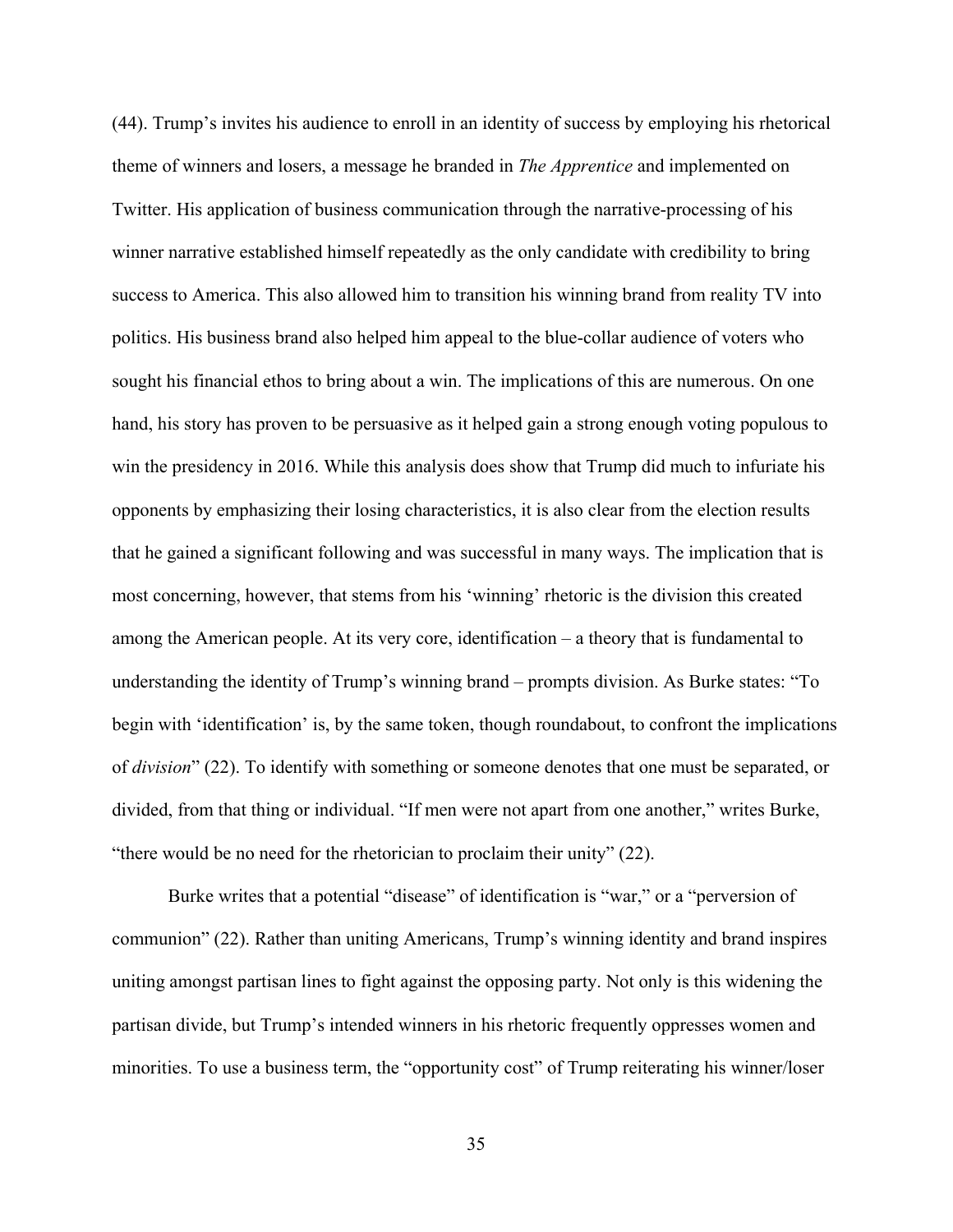rhetoric, a message that elevates the social standing of the white, working class American, is a number of opportunities lost for a variety of oppressed groups. Progress towards greater equality and justice for these groups are stunted when Trump calls them losers in the pursuit of a personal, political win. Trump's claims that he and his voting base are winners, and these opponents are losers, is what has led to the current political moment of division and an intensifying war of words. Four years after being elected President of the United States, Donald Trump was accused of inciting a violent mob at the United States capitol, a mob displayed in countless photos as primarily white, and including white supremacist groups. And the accusation of inciting this insurrection of mainly white followers was often accompanied with evidence in the form of a Trump tweet. This is one example of how public discourse in American politics is currently fueled by rage on both sides of the partisan divide. Ott and Dickinson assert that "rage" is the emotion "at the heart of Trumpian appeals" made to his voting base (33). The rage incited with an all-caps "WIN" or a degrading tweet labeling his opponent as a "loser" may win votes, but it also turn "political friendship" into political opposition that further displaces oppressed groups (Allen 134). Democratic citizens should be aware and alert to "us vs. them" rhetoric like that of Trump's win/lose rhetoric, recognizing that the writer or speaker is not interested in bolstering democracy if they use such language.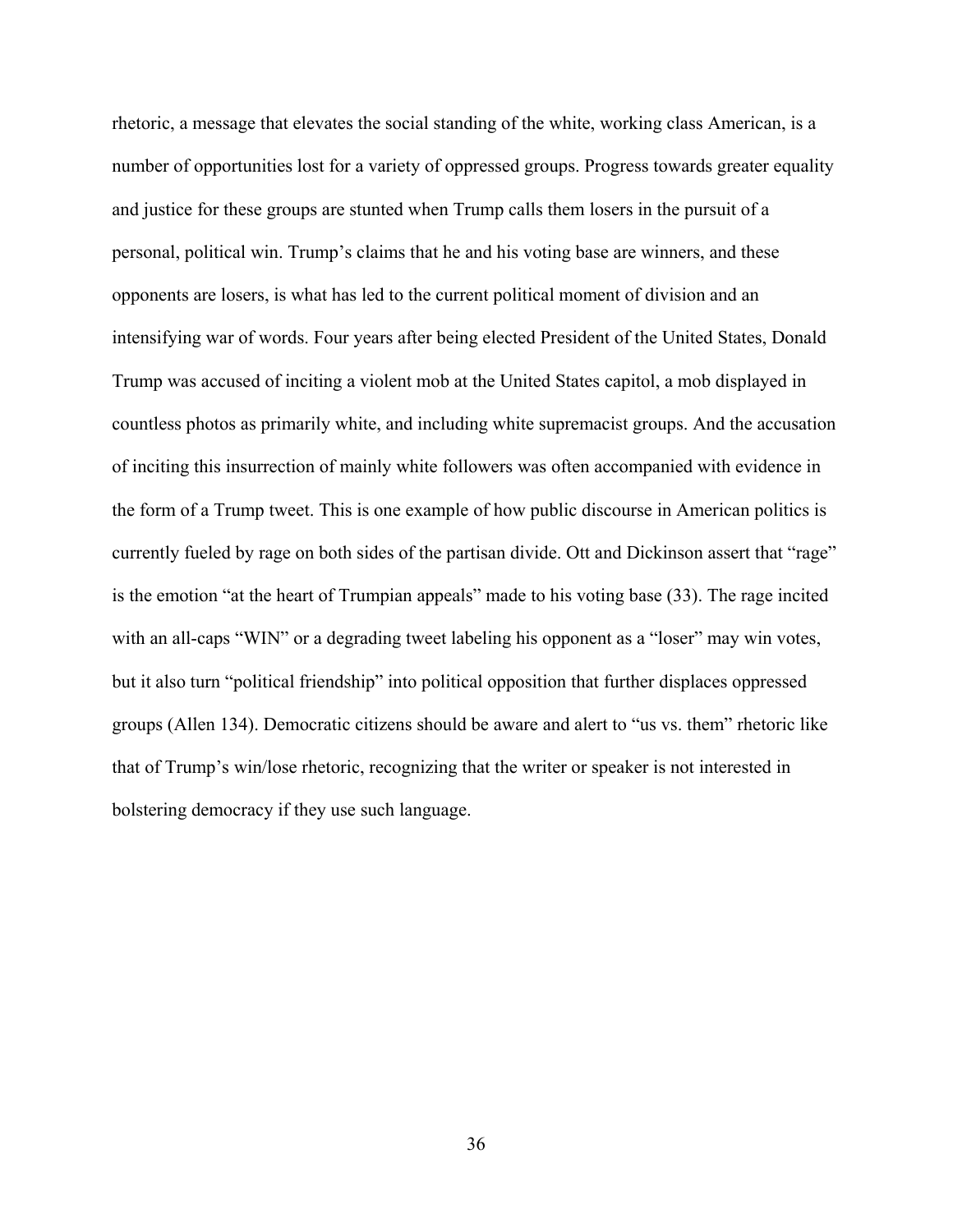#### Works Cited

- <span id="page-41-0"></span>@realDonaldTrump. ".@brithume, I am in first place by a lot in all polls, tied for first place with Ben Carson in one Iowa poll. I thought you knew this-thanks." *Twitter*, 2 Sep. 2015, 8:04 p.m., https://twitter.com/realdonaldtrump/status/639257553914994688.
- @realDonaldTrump. "'@DeanDesign101: Why not @realDonaldTrump? He knows how to create wealth, jobs and is not a wimp. #DonaldTrump #foxandfriends.'" *Twitter*, 28 Jun. 2015, 6:42 a.m., https://twitter.com/realdonaldtrump/status/615138083227467777.
- $@realDonald Trump. "@joehos18: Trump 96% success rate in business, only 4 out of 100+$ companies went south. Better than any other candidate. Better than all.'" *Twitter*, 12 Sep. 2015, 5:17 a.m., https://twitter.com/realdonaldtrump/status/642658372404252672.
- @realDonaldTrump. "'@Libsaredemfools: @realDonaldTrump: No one knows more about business and the economy than you. You are what's right for America!'" *Twitter*, 9 Aug. 2015, 6:41 p.m., https://twitter.com/realdonaldtrump/status/630539334953902080.
- $@realDonaldTrump.$  "' $@maxarttaig1: @CNBC$  is trying to drive down poll numbers to install Carson - who the Establishment GOP will promptly roll. Win Don Win!'" *Twitter*, 28 Oct. 2015, 9:45 a.m., https://twitter.com/realdonaldtrump/status/659395689948909568.
- $@realDonaldTrump. "@TaylorWrightAU: #Trump came out as a clear winner in the polls yet$ again! Next #GOPDebate we need max 5 candidates, too many on the stage!'" *Twitter*, 29 Oct. 2015, 1:22 a.m.,

https://twitter.com/realdonaldtrump/status/659631254787088384.

 $@realDonaldTrump. "@Tony. Leers: Hillary Clinton is a deceitful career politician, Donald$ Trump is a no-nonsense billionaire businesses man...pick one..'" *Twitter*, 24 Oct. 2015, 4:54 a.m., https://twitter.com/realdonaldtrump/status/657872668063059968.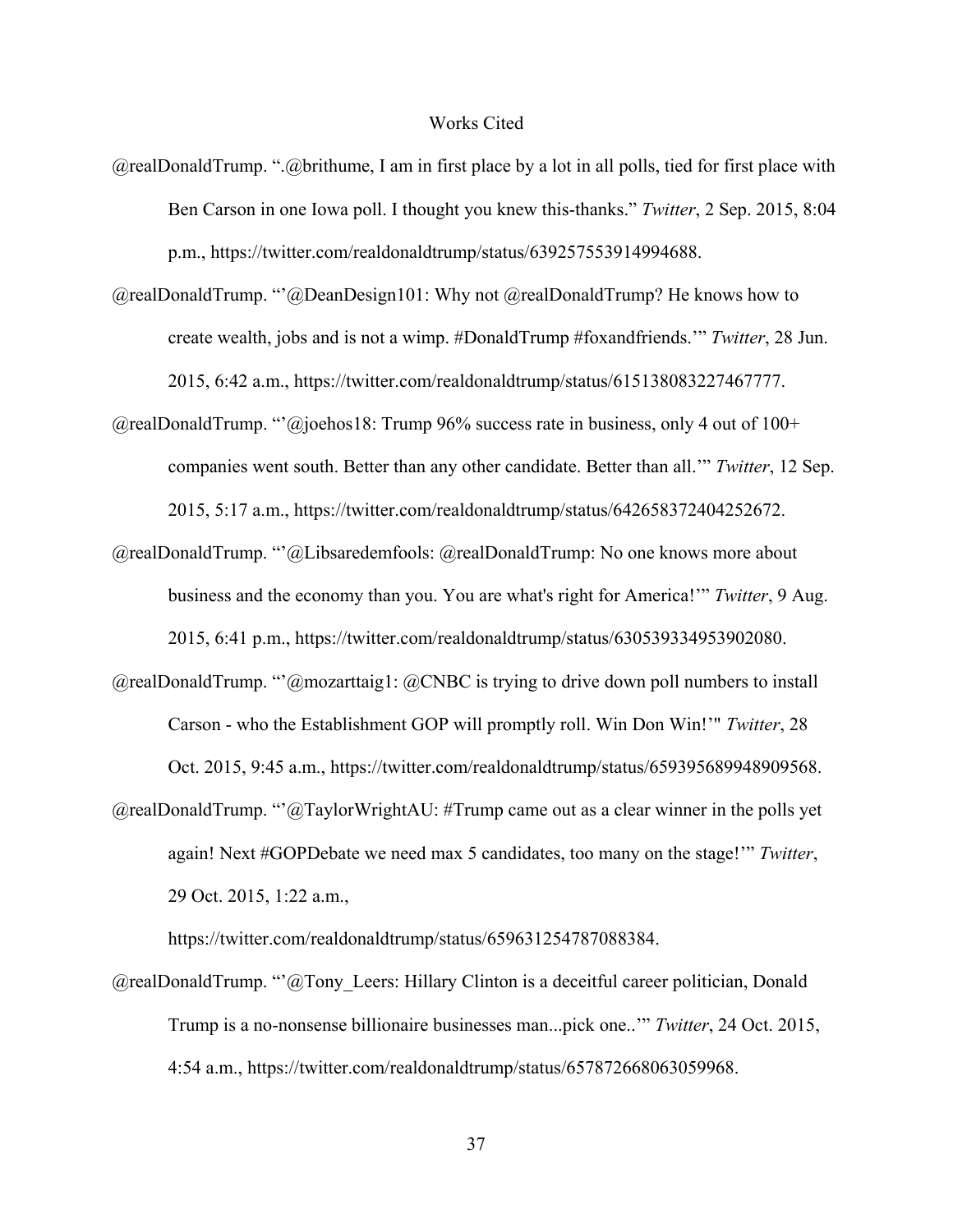- @realDonaldTrump. "A great honor to receive polling numbers like these. Record setting African American (25%) & Hispanic numbers (31%)." *Twitter*, 8 Sep. 2015, 3:20 p.m., https://twitter.com/realdonaldtrump/status/641360526446956545.
- @realDonaldTrump. "Dear @MaraLiasson, I greatly appreciate your fairness. My history shows I never disappoint. Looking forward to meeting you soon." *Twitter*, 8 Jul. 2015, 8:21 a.m., https://twitter.com/realdonaldtrump/status/618786996610273280.
- @realDonaldTrump. "Every Poll has me winning BIG. If you listen to dopey Karl Rove, a Trump hater, on @oreillyfactor, you would think I'm doing poorly. @FoxNews." *Twitter*, 1 Sep. 2015, 7:35 p.m., https://twitter.com/realdonaldtrump/status/638887827871244288.
- @realDonaldTrump. "Paul Ryan said that I inherited something very special, the Republican Party. Wrong, I didn't inherit it, I won it with millions of voters!" *Twitter*, 6 May 2016, 8:08 p.m., https://www.thetrumparchive.com.
- @realDonaldTrump. "Ted Cruz didn't win Iowa, he stole it. That is why all of the polls were so wrong and why he got far more votes than anticipated. Bad!" *Twitter*, 3 Feb. 2016, 8:47 a.m., https://www.thetrumparchive.com.
- @realDonaldTrump. "Ted Cruz is totally unelectable, if he even gets to run (born in Canada). Will loose big to Hillary. Polls show I beat Hillary easily! WIN!" *Twitter*, 31 Jan. 2016, 8:06 a.m., https://www.thetrumparchive.com.
- $@realDonaldTrump. "Via @MailOnline 'Trump still in the lead by a whopping 14 points after$ fluke survey had put Carson on top'-." *Twitter*, 28 Oct. 2015, 5:26 p.m., https://twitter.com/realdonaldtrump/status/659511523874906112.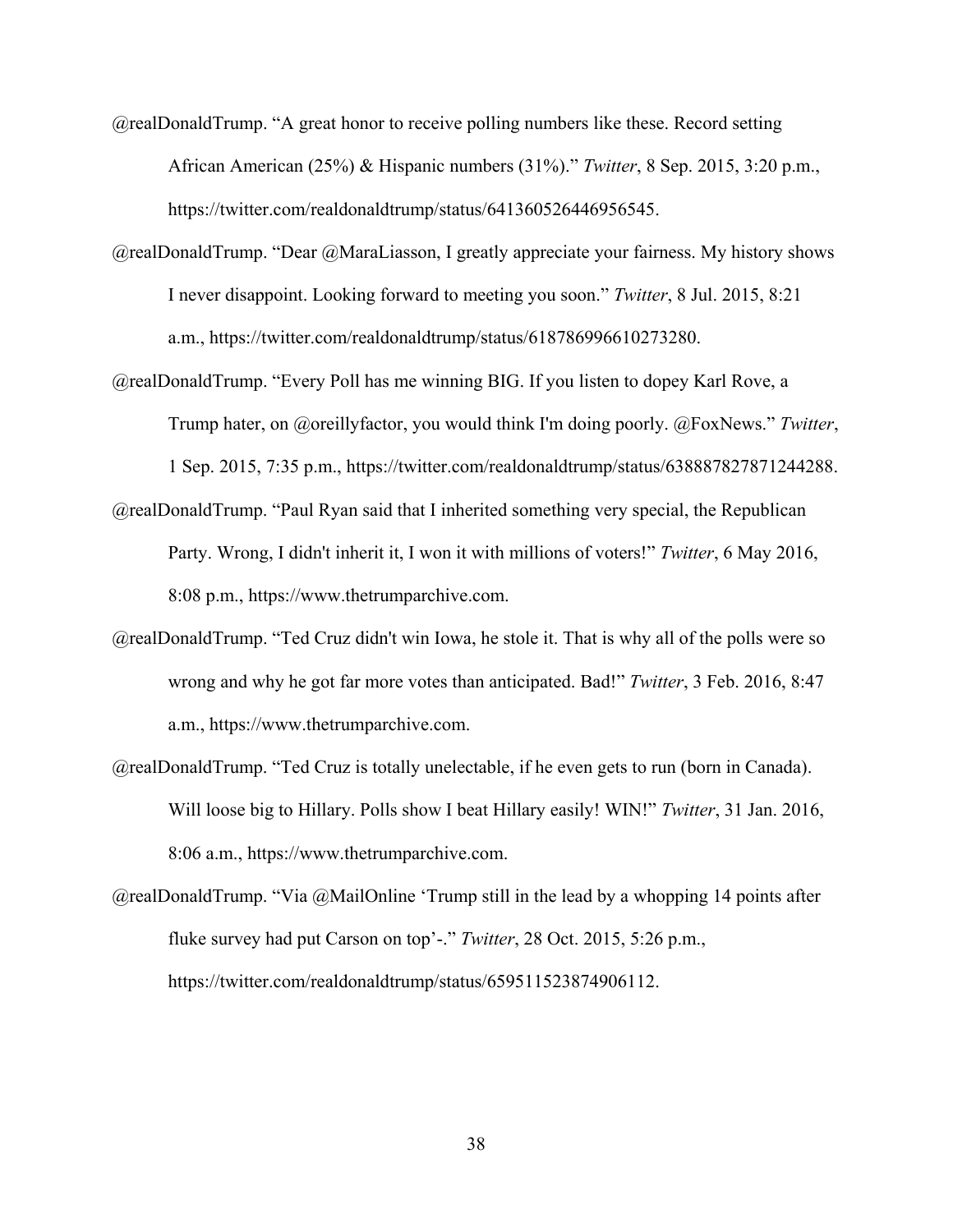- @realDonaldTrump. "When somebody challenges you unfairly, fight back be brutal, be tough don't take it. It is always important to WIN!" *Twitter*, 27 Jun. 2015, 8:50 a.m., https://twitter.com/realdonaldtrump/status/614807981188710401.
- @realDonaldTrump. "When you are in a war, or even a battle, losing is not an option!" *Twitter*, 27 Jun. 2015, https://twitter.com/realdonaldtrump/status/614808452297326592.
- @realDonaldTrump. "Who would you rather have negotiating for the U.S. against Putin, Iran, China, etc., Donald Trump or Hillary? Is there even a little doubt?" *Twitter*, 20 Jun. 2015, 6:57 p.m., https://twitter.com/realdonaldtrump/status/612424168055939072.

"A Lonely Drive." *The Apprentice*, created by Mark Burnett, Trump Productions, 2005.

- Allen, Danielle. *Talking to Strangers: Anxieties of Citizenship Since* Brown v. Board of Education. Chicago, The U of Chicago P, 2004.
- Brown, Brendan. *Trump Twitter Archive V2*. http://www.thetrumparchive.com. Accessed 17 Apr. 2019.

Burke, Kenneth. *A Rhetoric of Motives*. Berkeley, U of California P, 1969.

- Cuddy-Keane, Melba. "Modernist Soundscapes and the Intelligent Ear: An Approach to Narrative Through Auditory Perception." *A Companion to Narrative Theory*, edited by James Phelan and Peter J. Rabinowitz, Blackwell Publishing, 2005, pp. 382-398.
- Elmer, Greg and Paula Todd. "Don't Be a Loser: Or How Trump Turned the Republican Primaries into an Episode of *The Apprentice*." *Sage*, vol. 17, no. 7, 2016.
- Escalas, Jennifer, "Narrative Processing: Building Consumer Connections to Brands", *Journal of Consumer Psychology*, vol. 14, no. 1, 2004, pp. 168-80.
- Forman, Janis. *Storytelling in Business: The Authentic and Fluent Organization*. Stanford UP, 2013.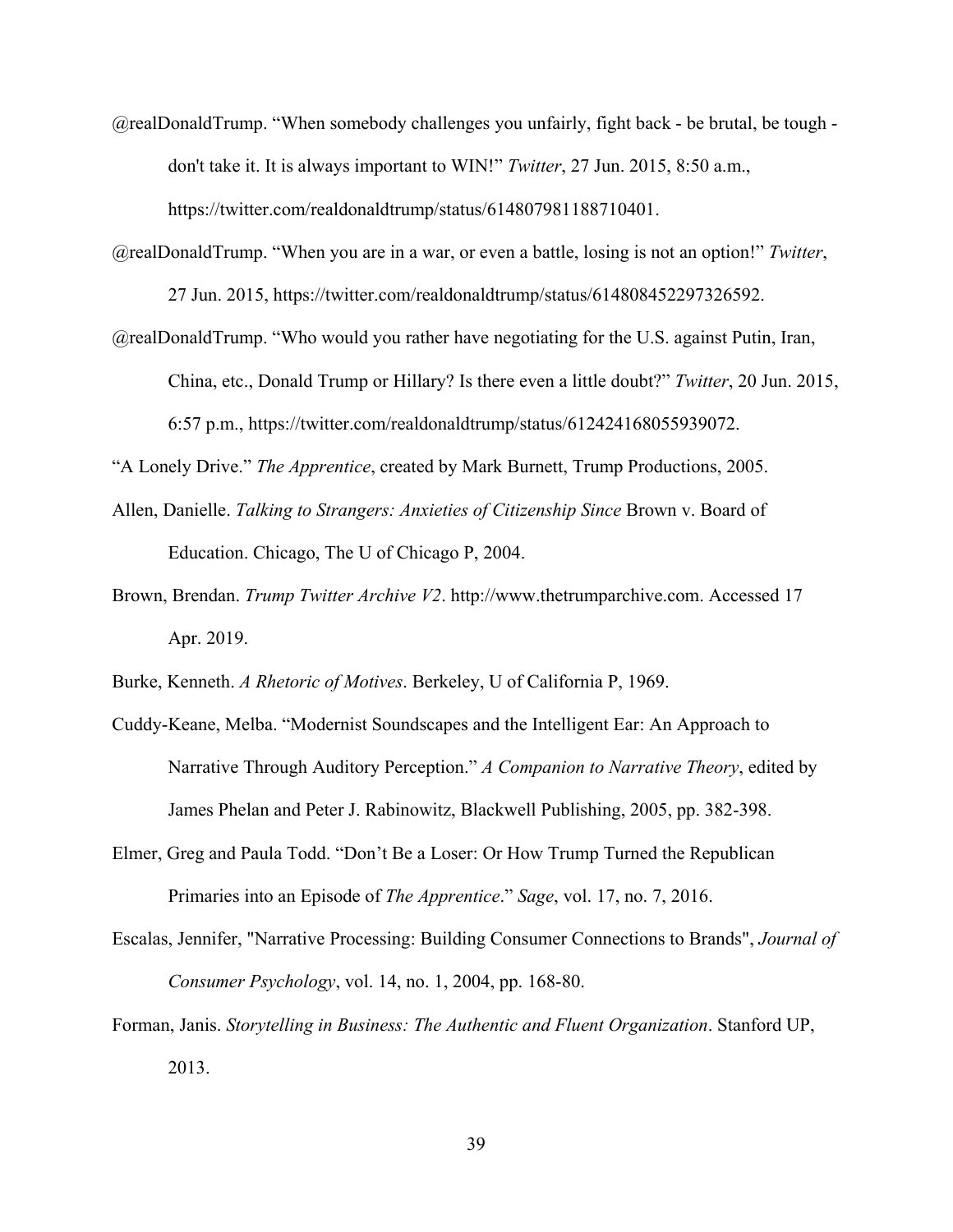Foss, Sonja. *Rhetorical Criticism: Exploration and Practice*. Waveland Press, 2009.

- Francia, P.L. "Free Media and Twitter in the 2016 President Election: The Unconventional Campaign of Donald Trump." *Social Science Computer Review*, vol. 36, no. 4, 2017, pp. 440-455.
- Getchell, Kristen and Paula Lentz. *Rhetorical Theory and Praxis in the Business Communication Classroom*. Routledge, 2019.
- Golob, Urša; Urška Tuškej; & Klement Podnar*.* "The Role of Consumer Brand-Identification in Building Relationships." *Journal of Business Research*, vol. 66, no. 1, 2013, pp. 53-59.
- Habermas, Jürgen. "A Review of Gadamer's Truth and Method." *Understanding and Social Inquiry*, edited by Fred Dallmayr and Thomas McCarthy, Notre Dame, Ind, 1977, pp. 335-361.
- Huckin, Thomas. "Critical Discourse Analysis." *Functional Approaches to Written Text: Classroom Applications*, edited by Tom Miller, English Language Programs United States Information Agency, 1997, pp. 78-92.
- Huckin, Thomas. "Critical Discourse Analysis and the Discourse of Condescension." *Discourse Studies in Composition*, edited by Ellen Barton and Gail Stygall, Hampton Press, 2002, pp 155-176.

"Intellectual Horsepower." *The Apprentice*, created by Mark Burnett, Trump Productions, 2004.

Lawrence, Holly. "Examining the Role of the Writer's Self in Business Communication Pedagogy." *Rhetorical Theory and Praxis in the Business Communication Classroom*, edited by Kristen Getchell and Paula Lentz, Routledge, 2019, pp. 67-84.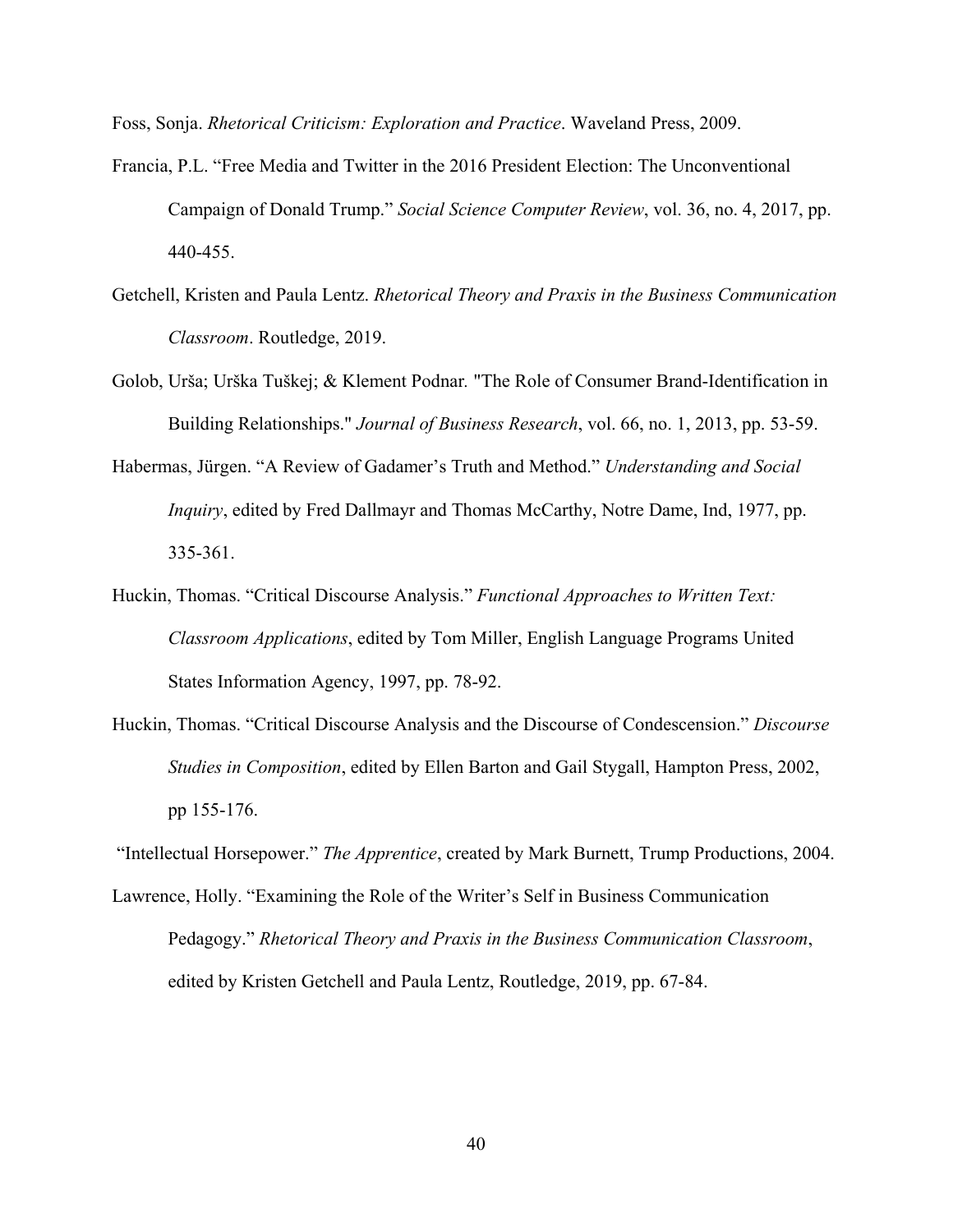Lombardo, Timothy. "Why White Blue-Collar Voters Love President Trump." *The Washington Post*, 16 Sep. 2018, https://www.washingtonpost.com/outlook/2018/09/17/why-whiteblue-collar-voters-love-president-trump/. Accessed 2 Mar. 2021.

Lutey, Tom. "Trump: 'We're Going To Win So Much, You're Going To Be So Sick and Tired of Winning.'" *Billings Gazette Communications*, 26 May 2016, https://billingsgazette.com/news/state-and-regional/govt-and-politics/trump-we-re-goingto-win-so-much-you-re/article\_2f346f38-37e7-5711-ae07-d1fd000f4c38.html. Accessed 17 Apr. 2019.

Mason, Lilliana. *Uncivil Agreement: How Politics Became Our Identity*. The U of Chicago P, 2018.

"Meet the Billionaire." *The Apprentice*, created by Mark Burnett, Trump Productions, 2004.

Merica, Dan and Sophie Tatum. "Clinton Expresses Regret For Saying 'Half' of Trump Supporters Are 'Deplorables'." *CNN Politics*, 12 Sep. 2016, https://www.cnn.com/2016/09/09/politics/hillary-clinton-donald-trump-basket-ofdeplorables. Accessed 20 Mar. 2021.

"One Hit Blunder." *The Apprentice*, created by Mark Burnett, Trump Productions, 2005.

Ott, Brian L. and Greg Dickinson. *The Twitter Presidency: Donald J. Trump and the Politics of White Rage*. Routledge, 2019.

Rawlins, Jacob D. "Inventio Through Praxis: Connecting Competencies With the Canon." *Rhetorical Theory and Praxis in the Business Communication Classroom*, edited by Kristen Getchell and Paula Lentz, Routledge, 2019, pp. 27-44.

Reinsch, Lamar. "What is Business Communication?" *The Journal of Business Communication*, vol. 28, 1991, pp. 305-310.